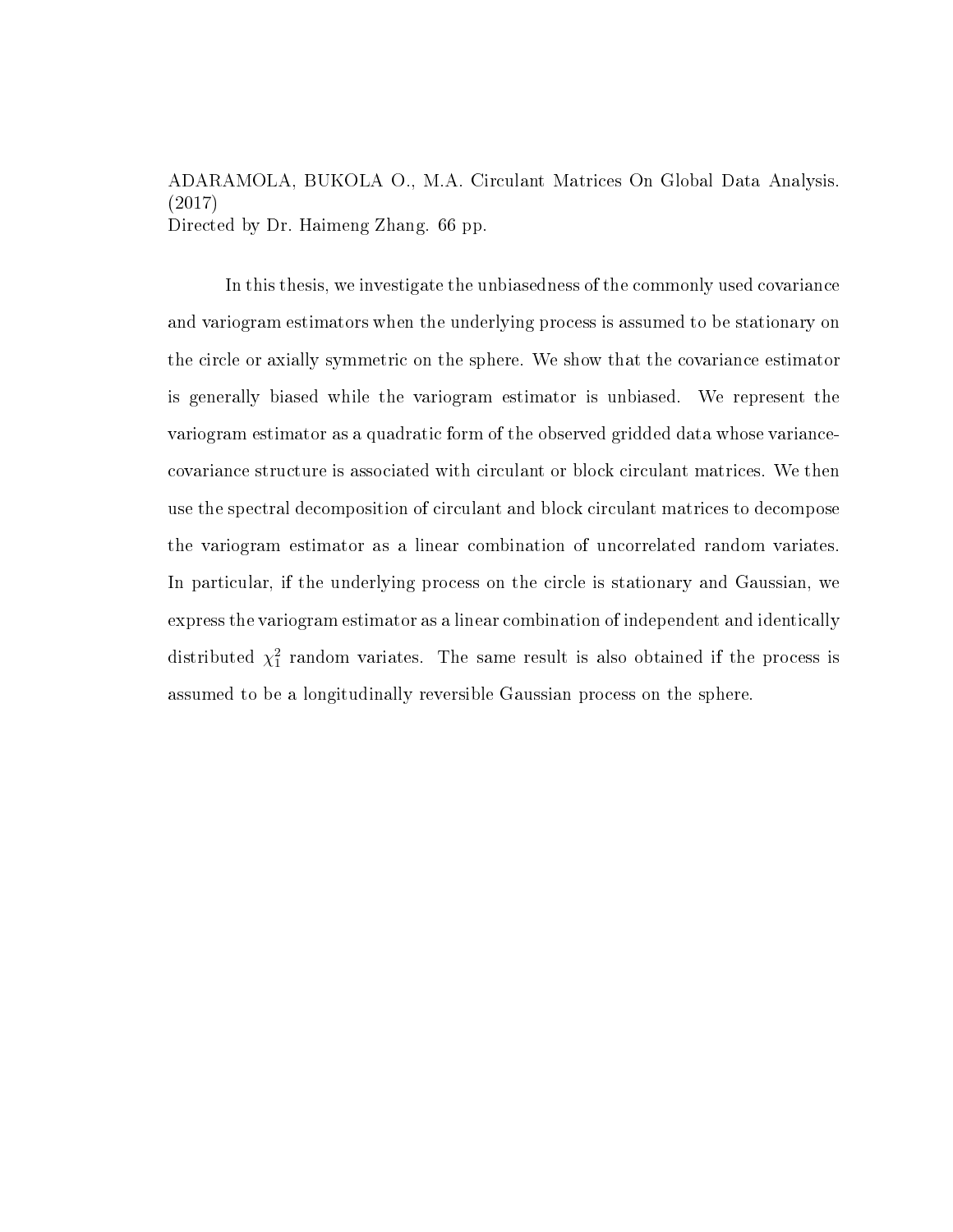### CIRCULANT MATRICES ON GLOBAL DATA ANALYSIS

by

Bukola O. Adaramola

A Thesis Submitted to the Faculty of The Graduate School at The University of North Carolina at Greensboro in Partial Fulfillment of the Requirements for the Degree Master of Arts

> Greensboro 2017

> > Approved by

Committee Chair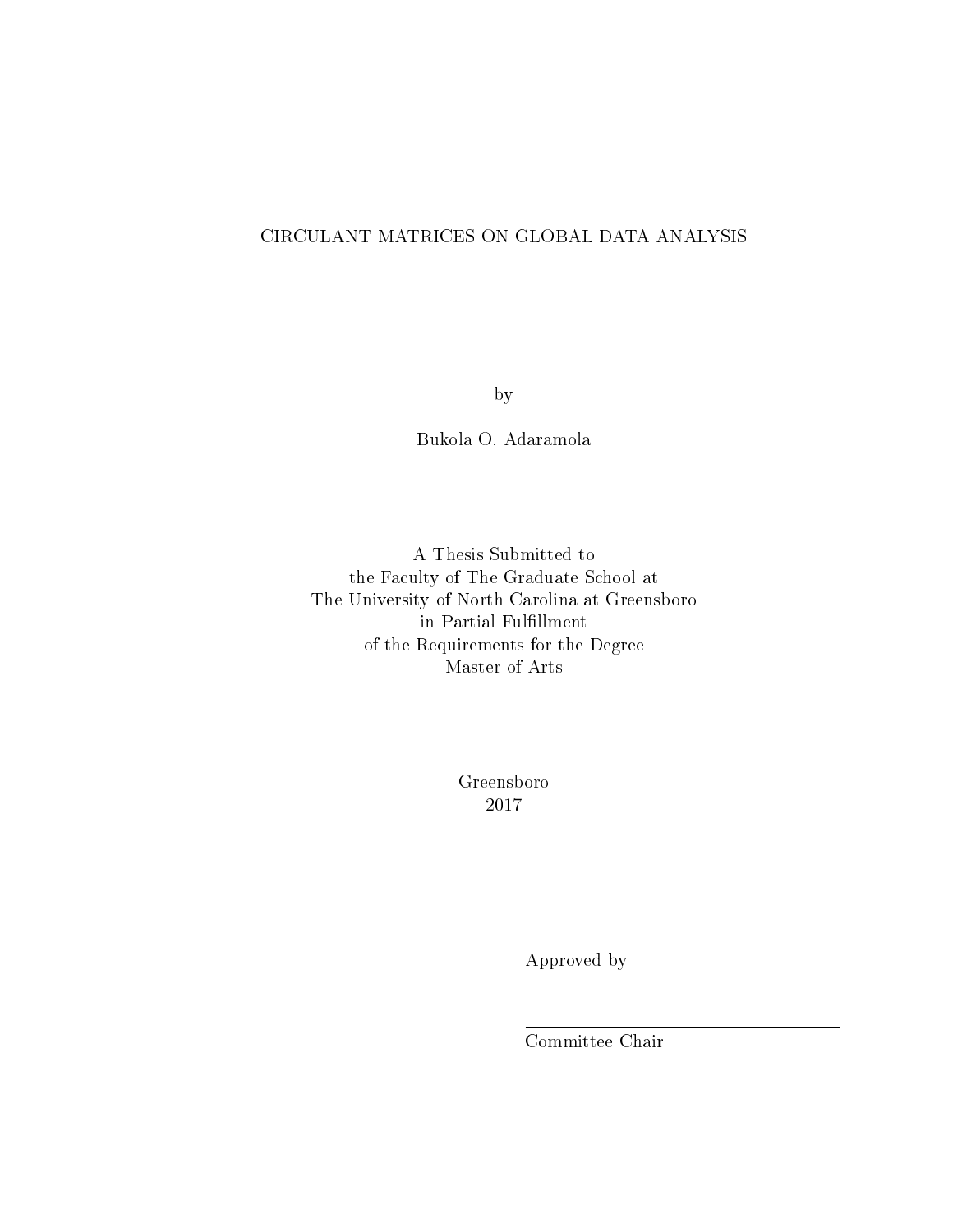I will give special thanks to God and dedicate this work to His greatness. I dedicate my Thesis work to my family. A special gratitude to my loving wife, Ogechi Adaramola for her words of encouragement. I also dedicate this thesis to my children for their support. I will always appreciate all they have done.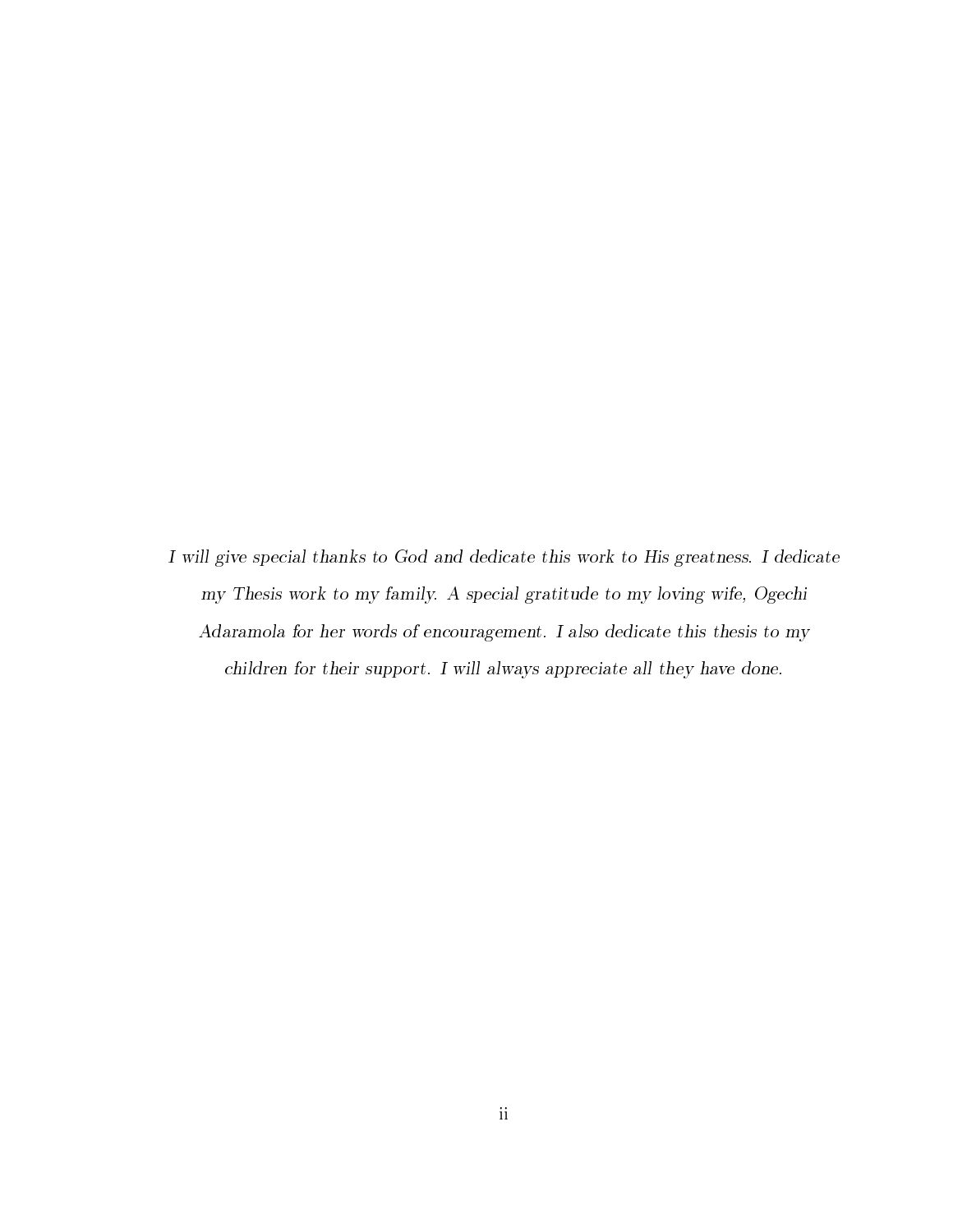### APPROVAL PAGE

This thesis written by Bukola O. Adaramola has been approved by the following committee of the Faculty of The Graduate School at The University of North Carolina at Greensboro.

Committee Chair

Haimeng Zhang

Committee Members

Sat Gupta

Thomas Lewis

Scott Richter

Dan Yasaki

Date of Acceptance by Committee

Date of Final Oral Examination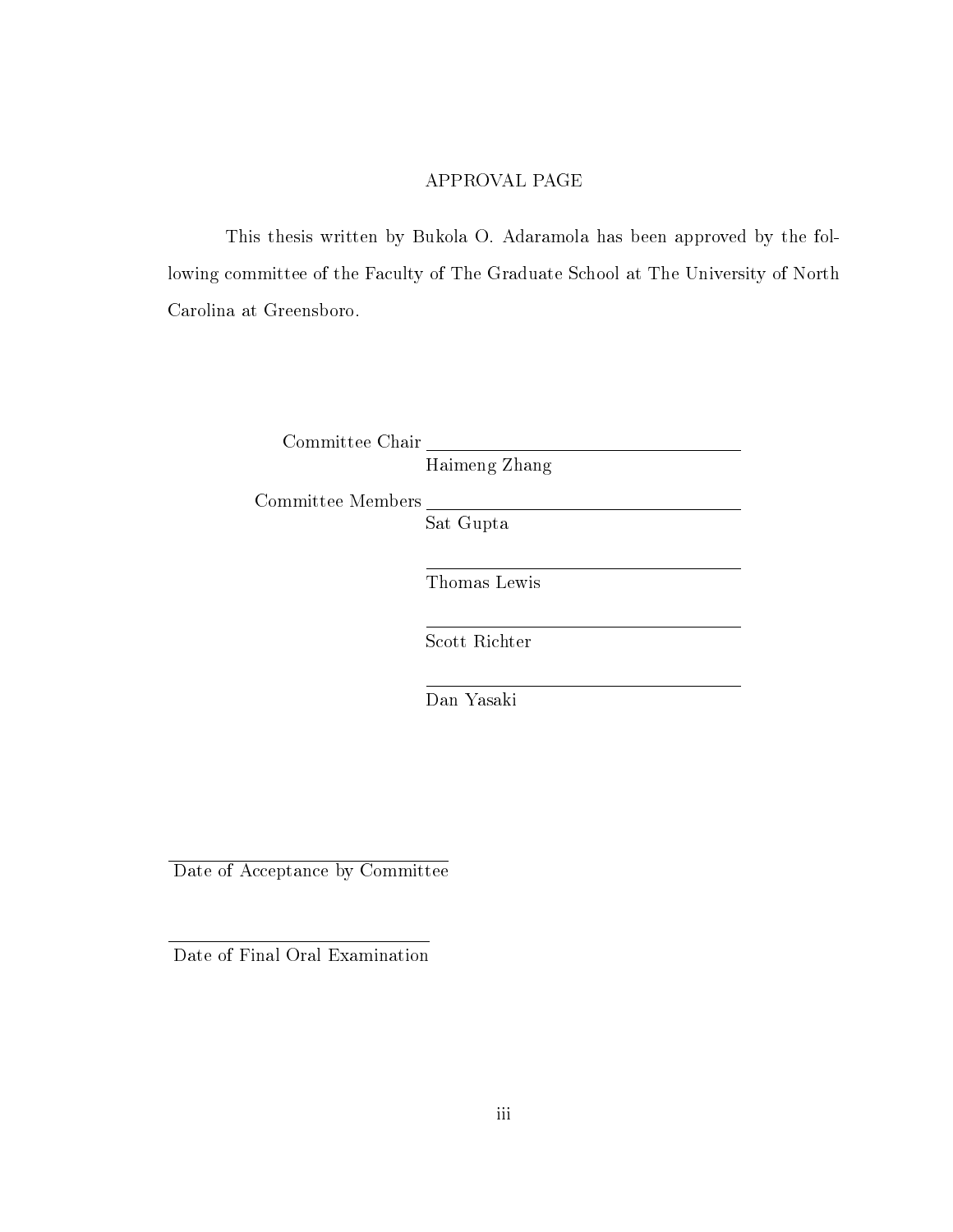#### ACKNOWLEDGMENTS

I would like to thank my thesis advisor Dr. Haimeng Zhang at University of North Carolina at Greensboro for his continuous support, patience, motivation and immense knowledge. He consistently allowed this paper to be my own work, but steered me in the right direction whenever he thought I needed it. I could not have a better advisor and mentor.

I will also like to thank all the committee members for their time.....

Finally, I must express my very profound gratitude to my parents, Mr Kayode Adaramola and Mrs Iyabo Adaramola and also to my wife, Mrs Ogechi Adaramola for providing me with unfailing support and continuous encouragement throughout my years of study and through the process of writing this thesis. This accomplishment would not have been possible without them. Thank you all.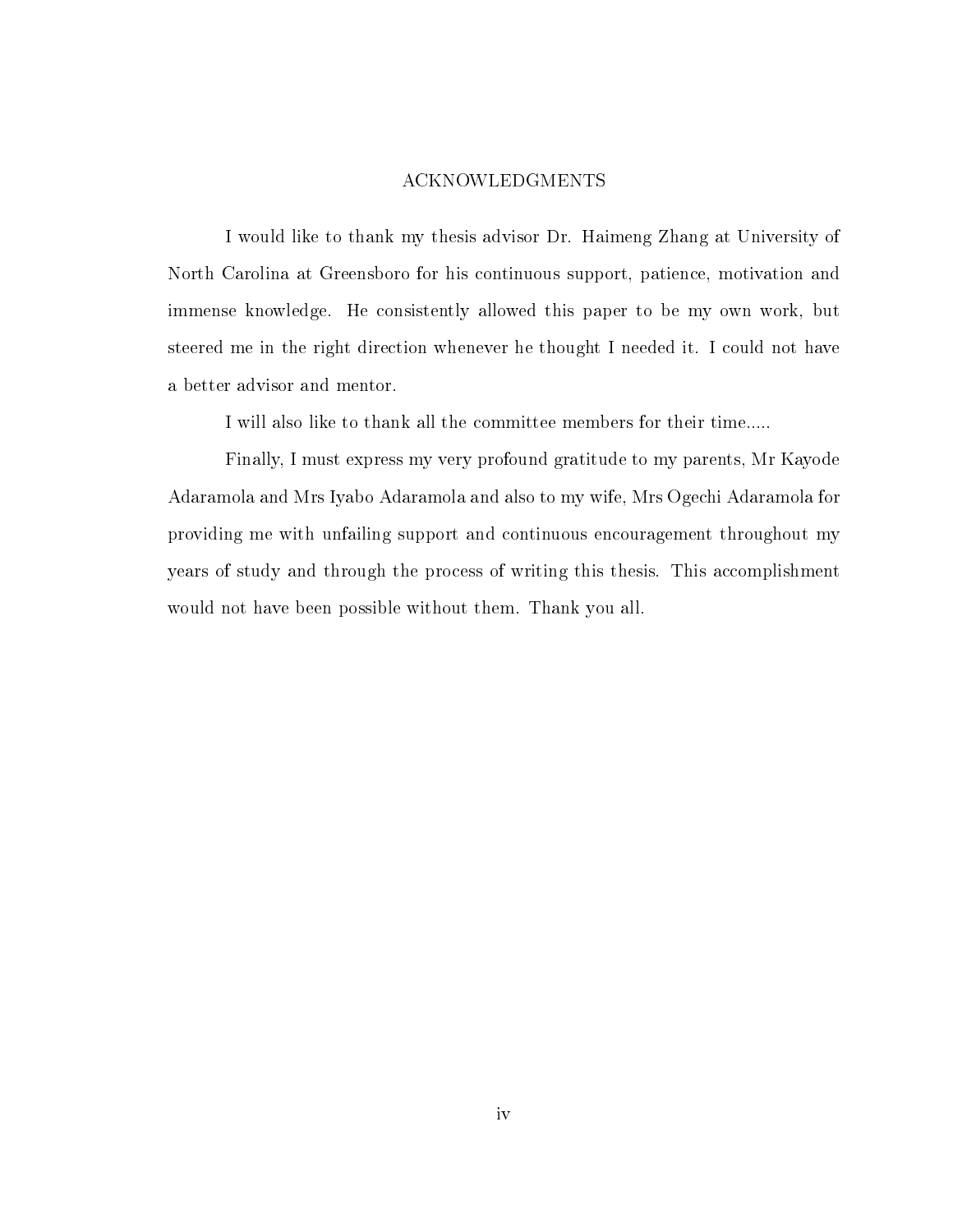# TABLE OF CONTENTS

Page

<span id="page-5-0"></span>

| <b>CHAPTER</b>                       |                                                                                     |                                                |
|--------------------------------------|-------------------------------------------------------------------------------------|------------------------------------------------|
|                                      |                                                                                     |                                                |
| 1.1.<br>1.2.<br>1.3.<br>1.4.<br>1.5. | Random Processes<br>Outline of This Thesis                                          | $\mathbf{1}$<br>3<br>$\overline{5}$<br>9<br>10 |
| II. CIRCULANT MATRIX                 |                                                                                     | 11                                             |
| 2.1.<br>2.2.<br>2.3.<br>2.4.<br>2.5. |                                                                                     | 11<br>12<br>13<br>14<br>17                     |
|                                      | III. COVARIANCE AND VARIOGRAM ESTIMATORS ON                                         | 26                                             |
| 3.1.<br>3.2.<br>3.3.                 | Estimation on the Circle                                                            | 26<br>28<br>42                                 |
|                                      | IV. COVARIANCE AND VARIOGRAM ESTIMATORS ON                                          | 44                                             |
| 4.1.<br>4.2.<br>4.3.                 | Random Processes on the Sphere<br>Covariance and Variogram Estimators on the Sphere | 44<br>49<br>63                                 |
|                                      |                                                                                     | 64                                             |
| <b>REFERENCES</b>                    |                                                                                     | 65                                             |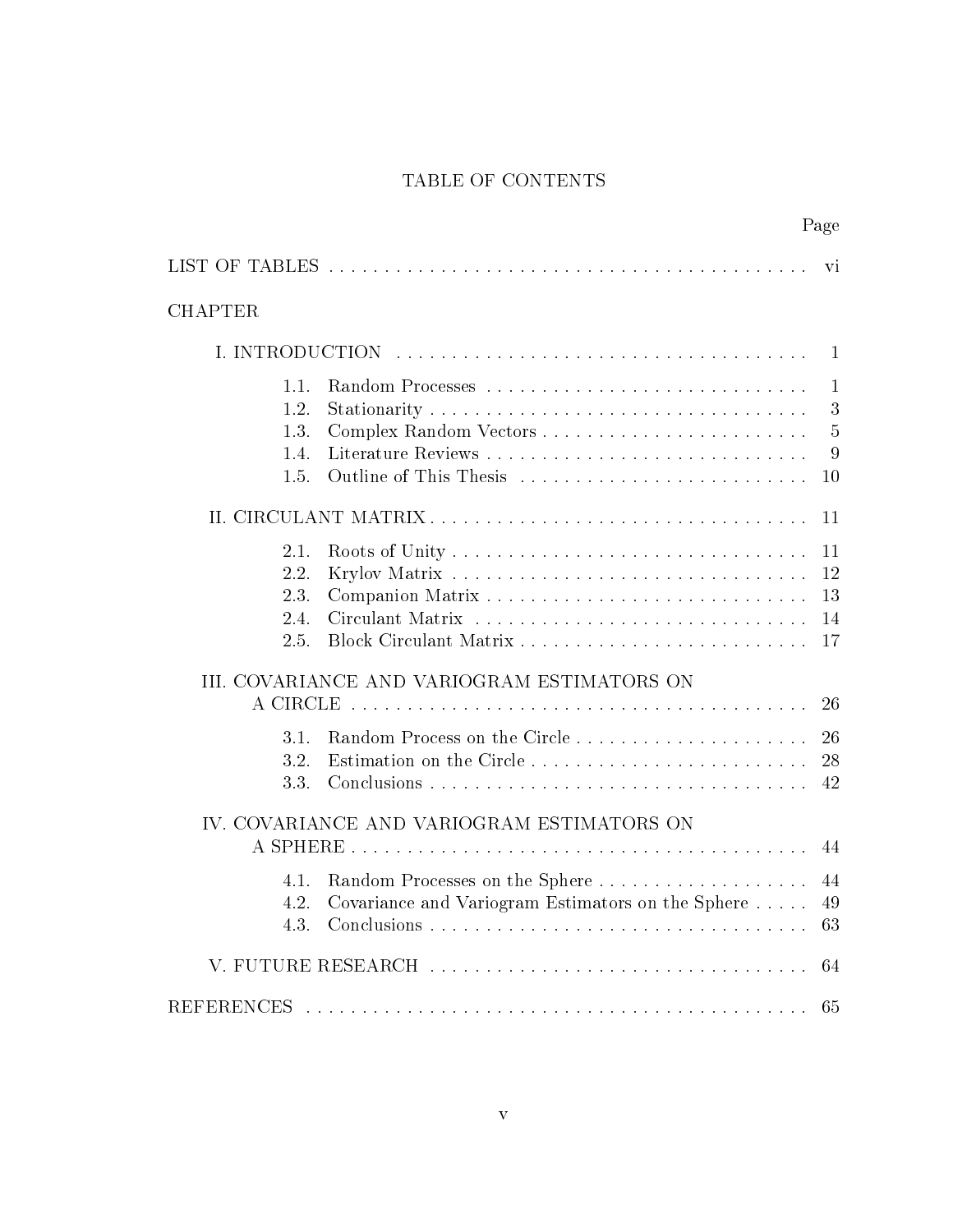# LIST OF TABLES

|                                                                    | Page |
|--------------------------------------------------------------------|------|
|                                                                    |      |
| Table 2. $\,$ Gridded Data Structure on Two Latitudes $\,$ 50 $\,$ |      |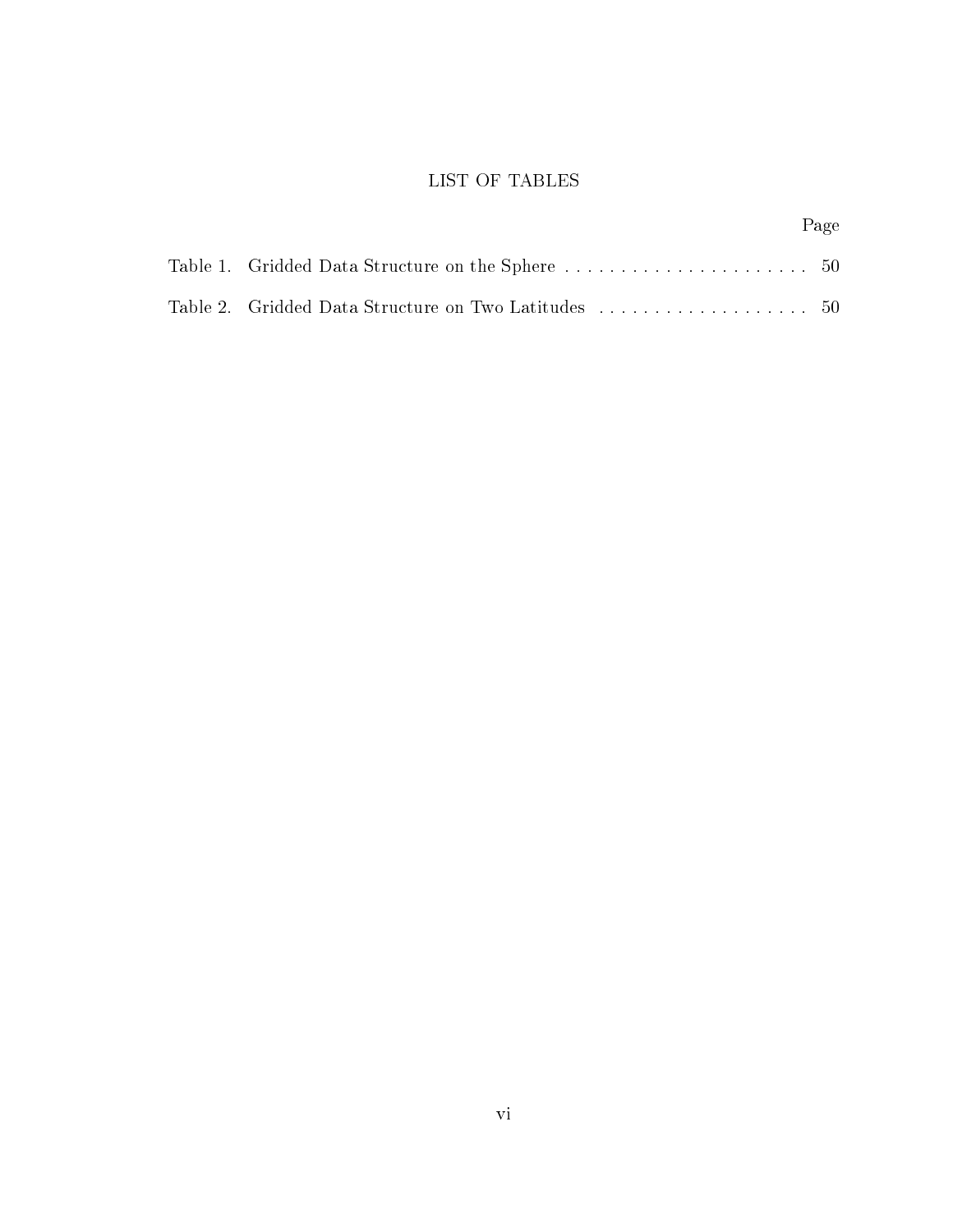### CHAPTER I

### INTRODUCTION

<span id="page-7-0"></span>In this chapter we give a brief introduction to some of the basic concepts in spatial statistics. Specifically, we discuss stationarity and intrinsic stationarity, covariance and variogram functions and their properties, complex random variables and vectors, and some properties related to quadratic forms. Literature reviews and the outline of this thesis are presented at the end.

#### <span id="page-7-1"></span>1.1 Random Processes

A random process is a collection of random variables  $\{X(t): t \in T\}$  defined in the same probability space. Here  $T$  is a parameter set. Usually,  $T$  is called the time set. If T is discrete,  $\{X(t): t \in T\}$  is called a *discrete-time process*. Usually,  $T = \{0, 1, \ldots\}$ . If T is an interval,  $\{X(t) : t \in T\}$  is called a *continuous-time process*. Usually,  $T = [0, 1]$  or  $T = \mathbb{R}^d$ , a d-dimensional Euclidean space.

For each element  $t \in T$ , the *(cumulative)* distribution function of the random function  $X(t)$  is defined as

$$
F_t(x) = P(X(t) \le x). \tag{1.1}
$$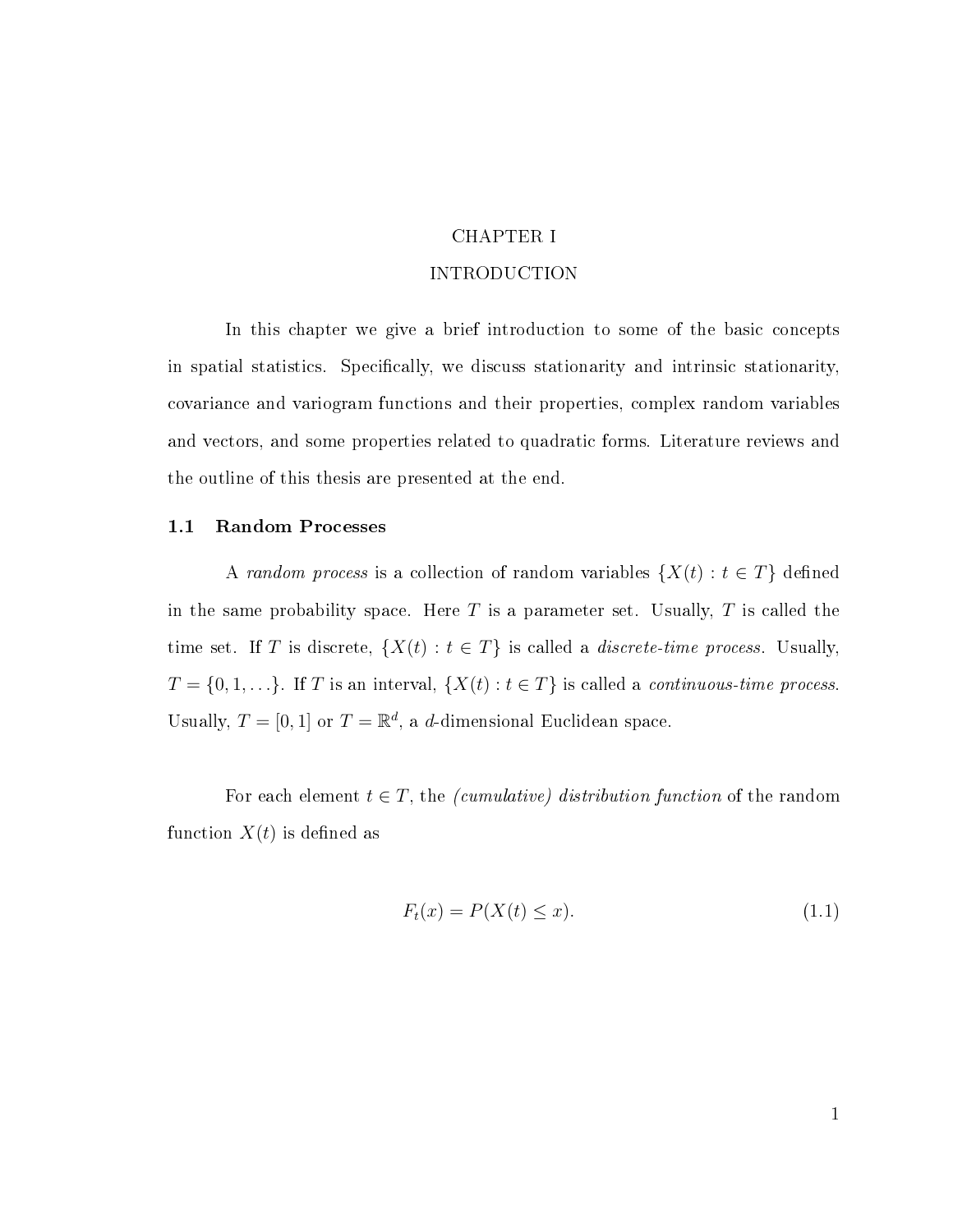If  $t_1, t_2 \in T$ ,  $(X(t_1), X(t_2))$  represents a bivariate random variable, where its joint distribution function is expressed as

$$
F_{t_1,t_2}(x_1,x_2) = P(X(t_1) \le x_1, X(t_2) \le x_2). \tag{1.2}
$$

In general, for a random process  $\{X(t): t \in T\}$ , the *distribution function* for an *n*-variate random variable  $(X(t_1), X(t_2), \cdots, X(t_n))$  is defined as

<span id="page-8-0"></span>
$$
F_{t_1,t_2,\dots,t_n}(x_1,x_2,\dots,x_n) = P(X(t_1) \le x_1, X(t_2) \le x_2,\dots,X(t_n) \le x_n). \tag{1.3}
$$

The finite-dimensional distribution functions defined by  $(1.3)$  satisfy the following conditions for any permutation  $(j_1, j_2, \dots, j_n)$  of  $(1, 2, \dots, n)$ : (a) The symmetry condition:

$$
F_{t_{j_1},t_{j_2},\cdots,t_{j_n}}(x_{j_1},x_{j_2},\cdots,x_{j_n})=F_{t_{1},t_{2},\cdots,t_{n}}(x_1,x_2,\cdots,x_n).
$$

(b) The compatibility condition:

$$
F_{t_1,t_2,\dots,t_m,t_{m+1},\dots,t_n}(x_1,x_2,\dots,x_m,\infty,\dots,\infty)=F_{t_1,t_2,\dots,t_m}(x_1,x_2,\dots,x_m)
$$

for any  $t_1, t_2, \ldots, t_m, t_{m+1}, \cdots, t_n$ , if  $m < n$ .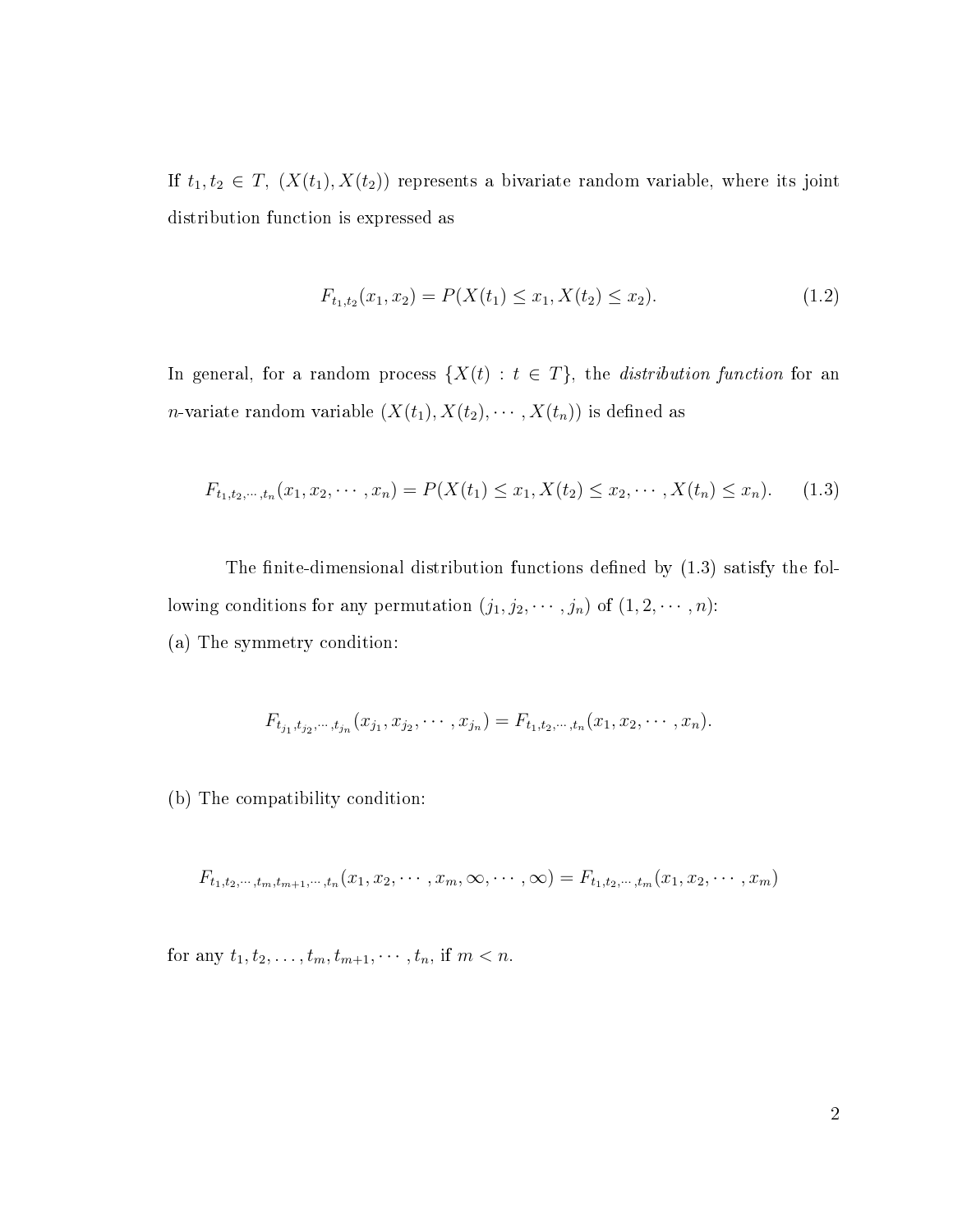#### <span id="page-9-0"></span>1.2 Stationarity

In Euclidean space, a spatial random process  $X(t)$  is a collection of spatial random variables that vary over a continuous subset  $D \subseteq \mathbb{R}^d$ . For any fixed, finite set of elements  $t_1, \dots, t_n \in D$ , the *n*-variate random variate  $(X(t_1), \dots, X(t_n))$  is a  $n$ -dimensional random vector associated with its finite dimensional distribution given by

$$
F_{t_1, t_2, \dots, t_n}(x_1, \dots, x_n) = P(X(t_1) \le x_1, \dots, X(t_n) \le x_n). \tag{1.4}
$$

A spatial random field is called *weakly or second-order stationary* if we have

$$
E(X(t)) = \mu,\tag{1.5}
$$

$$
cov(X(t), X(t+h)) = E(X(t) - \mu)(X(t+h) - \mu) = C(h),
$$
\n(1.6)

where  $\mu$  is a constant,  $C(h)$  is the covariance function only depending on the displacement h, and  $var(X(t)) < \infty$ .

Now we introduce a weaker assumption called *intrinsic stationarity* using the variogram. A spatial random field is intrinsically stationary if the increment process  $X(t) - X(t+h), t \in \mathbb{R}^d$  is stationary for all leg vectors  $h \in \mathbb{R}^d$ . In other words,  $E(X(t)) = \mu$  (constant) and  $E(X(t) - X(t + h))^2 = var(X(t) - X(t + h))$  does not depend on  $t$ , where the semivariogram, originally defined by Matheron (1962), is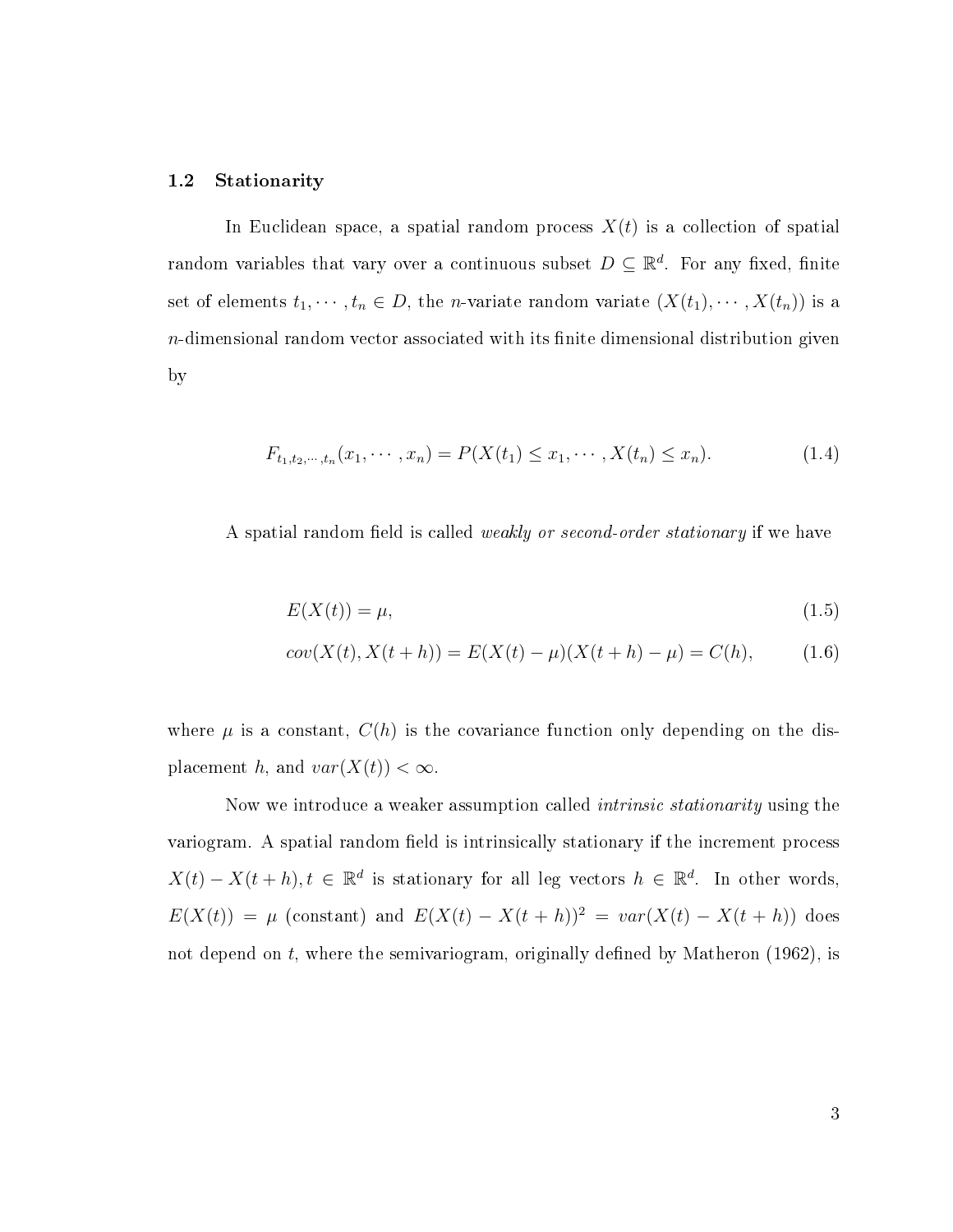calculated as

$$
\gamma(h) = \frac{1}{2}(E(X(t) - X(t+h)))^2, \quad h \in \mathbb{R}^d.
$$
 (1.7)

For a weakly stationary random process, it is easy to see that  $\gamma(h) = C(0) - C(h)$ , so a weakly stationary process is intrinsically stationary, but not conversely. For example, if one considers two locations  $t_1$  and  $t_2$  for a one-dimensional Brownian Motion with the covariance function given by  $cov(X(t_1), X(t_2)) = min(t_1, t_2)$ , one has

$$
var(X(t_1) - X(t_2)) = cov(X(t_1) - X(t_2), X(t_1) - X(t_2))
$$
  
=  $cov(X(t_1), X(t_1)) - 2cov(X(t_1), X(t_2)) + cov(X(t_2), X(t_2))$   
=  $t_1 - 2 min(t_1, t_2) + t_2$   
= 
$$
\begin{cases} t_2 - t_1, & \text{if } t_1 < t_2 \\ t_1 - t_2, & \text{if } t_2 \le t_1 \\ t_2 - t_1, & \text{if } t_2 \le t_1 \end{cases}
$$

which is a function of displacement. Therefore, it is intrinsically stationary.

The intrinsic stationarity is generally more applicable in real data analysis. Therefore, the variogram (defined below) is a more preferred tool in characterizing the dependency on geospatial processes.

#### 1.2.1 Validity of Covariance and Variogram Functions

Consider a random process  $\{X(t): t \in D\}$ . Let  $t_i, t_j \in D$  be two locations. The covariance function of  $X(t)$  at  $t_i$  and  $t_j$  is defined as  $C(t_i, t_j) = cov(X(t_i), X(t_j)).$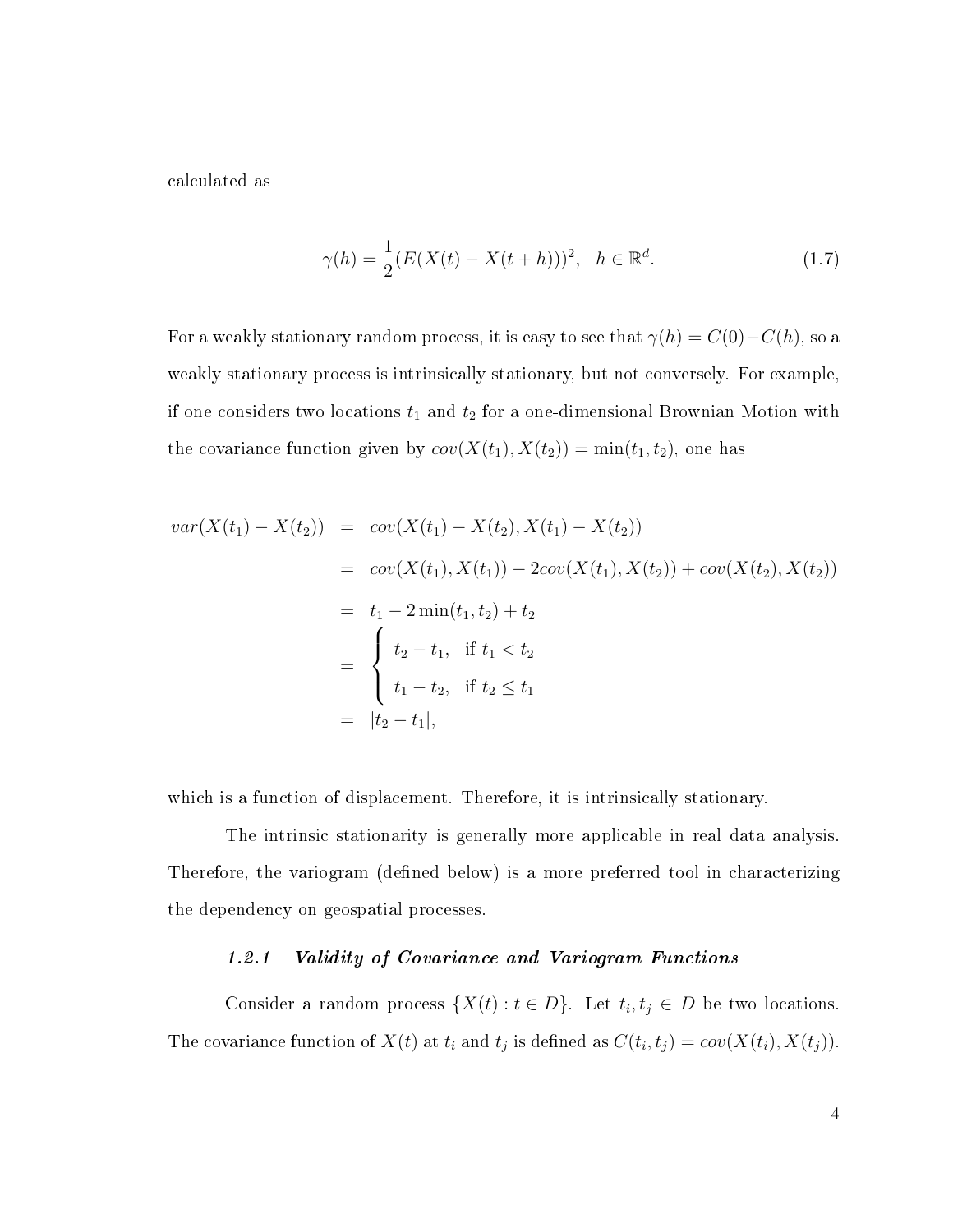The variogram function is defined as  $2\gamma(t_i,t_j) = var(X(t_i)-X(t_j)).$  A real continuous covariance function on  $\mathbb{R}^d$  is valid if and only if it is positive definite where

$$
\sum_{i=1}^{n} \sum_{j=1}^{n} a_i a_j C(t_i, t_j) \ge 0
$$
\n(1.8)

for any integer n, any real numbers  $\{a_i: 1 \le i \le n\}$ , and any locations  $\{t_i: i =$  $1, \dots, n\} \subset \mathbb{R}^d$ . Similarly, a variogram function  $2\gamma(h)$  is considered valid if it is conditionally negative definite in the sense that

$$
\sum_{i=1}^{m} \sum_{j=1}^{m} a_i a_j 2\gamma(t_i, t_j) \le 0,
$$
\n(1.9)

for any real numbers  $\{a_i : i = 1, \dots, n\}$ , where  $\sum_{i=1}^m a_i = 0$  and any locations  $\{t_i : i = 1, \cdots, n\} \subset \mathbb{R}^d$ .

#### <span id="page-11-0"></span>1.3 Complex Random Vectors

A complex random variable has two parts, the real and imaginary parts. We define  $Z = X + iY$  to be a complex random variable where X and Y are real random variables. The probability density function (PDF) of a complex random variable is defined as the joint PDF of its real and imaginary parts. The complex random variable Z can be treated as a random vector  $[X, Y]$ .

#### 1.3.1 Moments, Variance and Covariance

The  $k^{th}$  moment of a real random variable X is defined as  $m_k = E[X^k]$ . Its *variance* is defined as  $var[X] = E[(X - E[X])^2]$  with the following properties.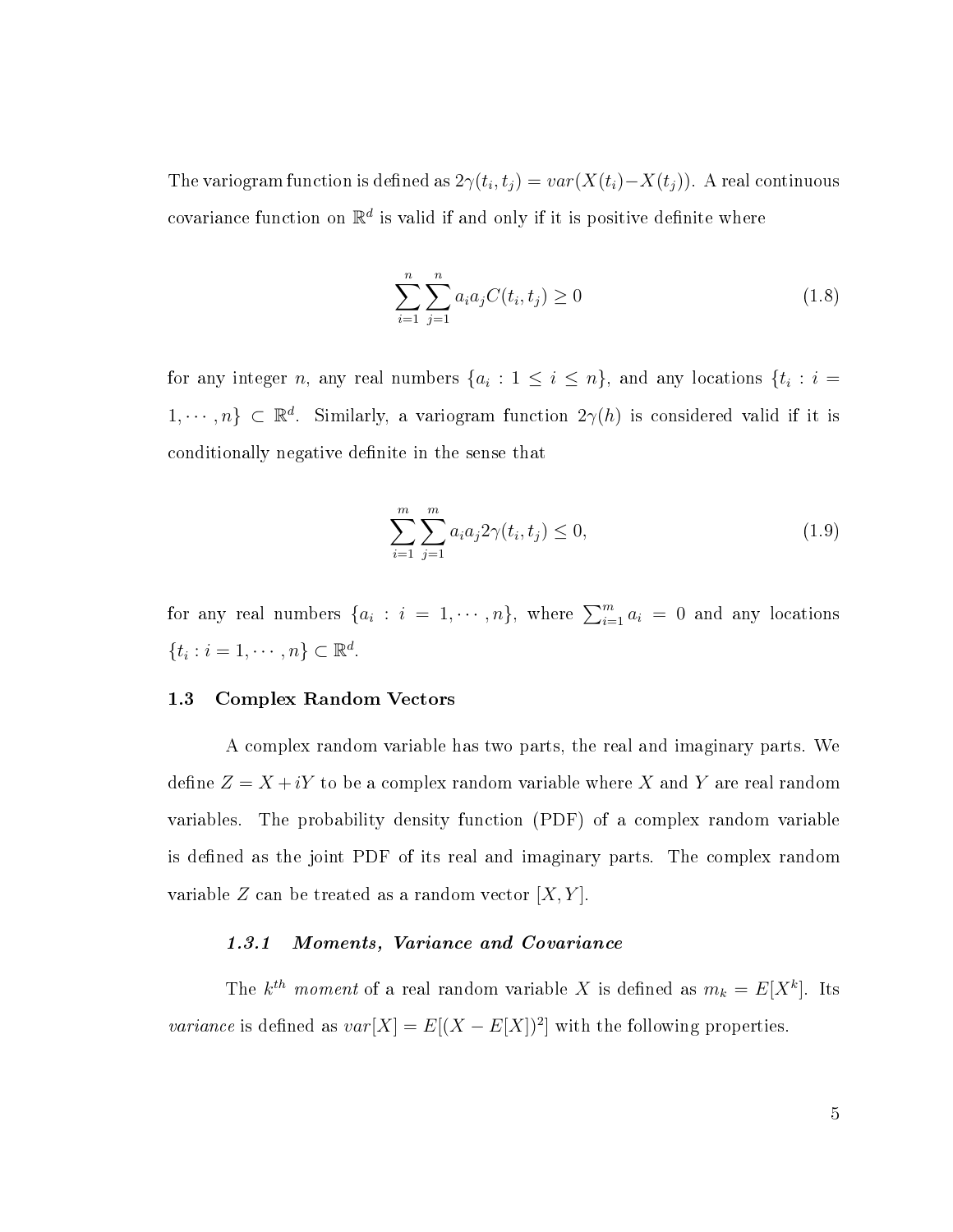- $var[X] = E[X^2] E[X]^2$ ,
- $var[aX] = a^2 var[X]$ .

The *covariance* of random variables  $X$  and  $Y$  is defined as:

$$
cov[X, Y] = E[(X - E[X])(Y - E[Y])] = E[XY] - E[X]E[Y].
$$

Also, the *covariance matrix* of a random vector  $\chi$  is defined as:

$$
K_x = E[(\underline{X} - E[\underline{X}])(\underline{X} - E[\underline{X}])^T]
$$

with the properties:

- $K_x$  is symmetric;
- The elements of  $X$  are uncorrelated if its covariance matrix is diagonal.

# 1.3.2 Complex-Valued Random Vector

Let  $\underline{V} = \underline{V}_r + i\underline{V}_i$  and  $\underline{U} = \underline{U}_r + i\underline{U}_i$  be complex-valued random vectors. The expectation is given by:  $E[\underline{V}] = E[\underline{V}_r] + i\Delta$  $]=E[\underline{V}]$  $_{r}]+iE[\underline{V}% _{t}e_{t}+\underline{V}_{t}e_{t}+\underline{V}_{t}e_{t}+\underline{V}_{t}% +\underline{V}_{t}e_{t}+\underline{V}_{t}% +\underline{V}_{t}e_{t}+\underline{V}_{t}% +\underline{V}_{t}e_{t}+\underline{V}_{t}% +\underline{V}_{t}e_{t}+\underline{V}_{t}% +\underline{V}_{t}e_{t}+\underline{V}_{t}% +\underline{V}_{t}e_{t}+\underline{V}_{t}% +\underline{V}_{t}e_{t}+\underline{V}_{t}% +\underline{V}_{t}e_{t}+\underline{V}_{t}% +\underline{V}_{t}e_{t}+\underline{V}_{t}% +$ i ].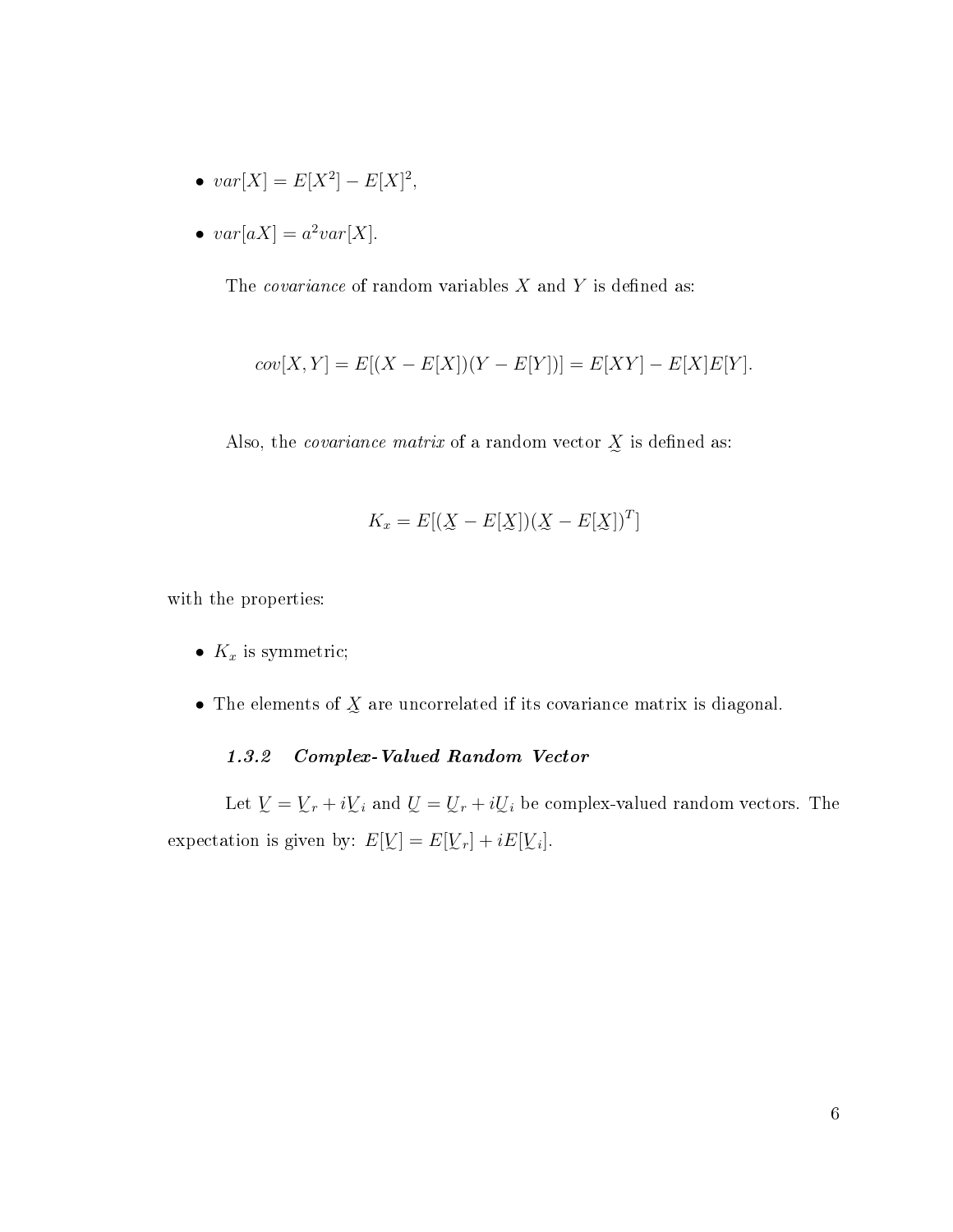The second order statistics are completely characterized either by the four real-valued covariance matrices:

$$
K_{u_Rv_R} = cov[U_r, V_r],
$$
  
\n
$$
K_{u_Rv_I} = cov[U_r, V_i],
$$
  
\n
$$
K_{u_Iv_R} = cov[U_i, V_r],
$$
  
\n
$$
K_{u_Iv_I} = cov[U_i, V_i],
$$

or the two complex-valued covariance matrices

$$
K_{UV} = E[(\underline{U} - E[\underline{U}])(\underline{V} - E[\underline{V}])^{*}]
$$
  

$$
J_{UV} = E[(\underline{U} - E[\underline{U}])(\underline{V} - E[\underline{V}])^{T}].
$$

Here  $a^*$  represents the complex conjugated transpose of a complex vector  $a$  throughout the rest of this thesis, that is,  $a^* = (\bar{a})^T$ .

 $K_{UV}$  is called *covariance matrix*, while  $J_{UV}$  is called *pseudo-covariance matrix*. The following relations hold.

$$
K_{UV} = K_{u_R v_R} + K_{u_I v_I} + i(K_{u_I v_R} - K_{u_R v_I}),
$$
  
\n
$$
J_{UV} = K_{u_R v_R} - K_{u_I v_I} + i(K_{u_I v_R} + K_{u_R v_I}),
$$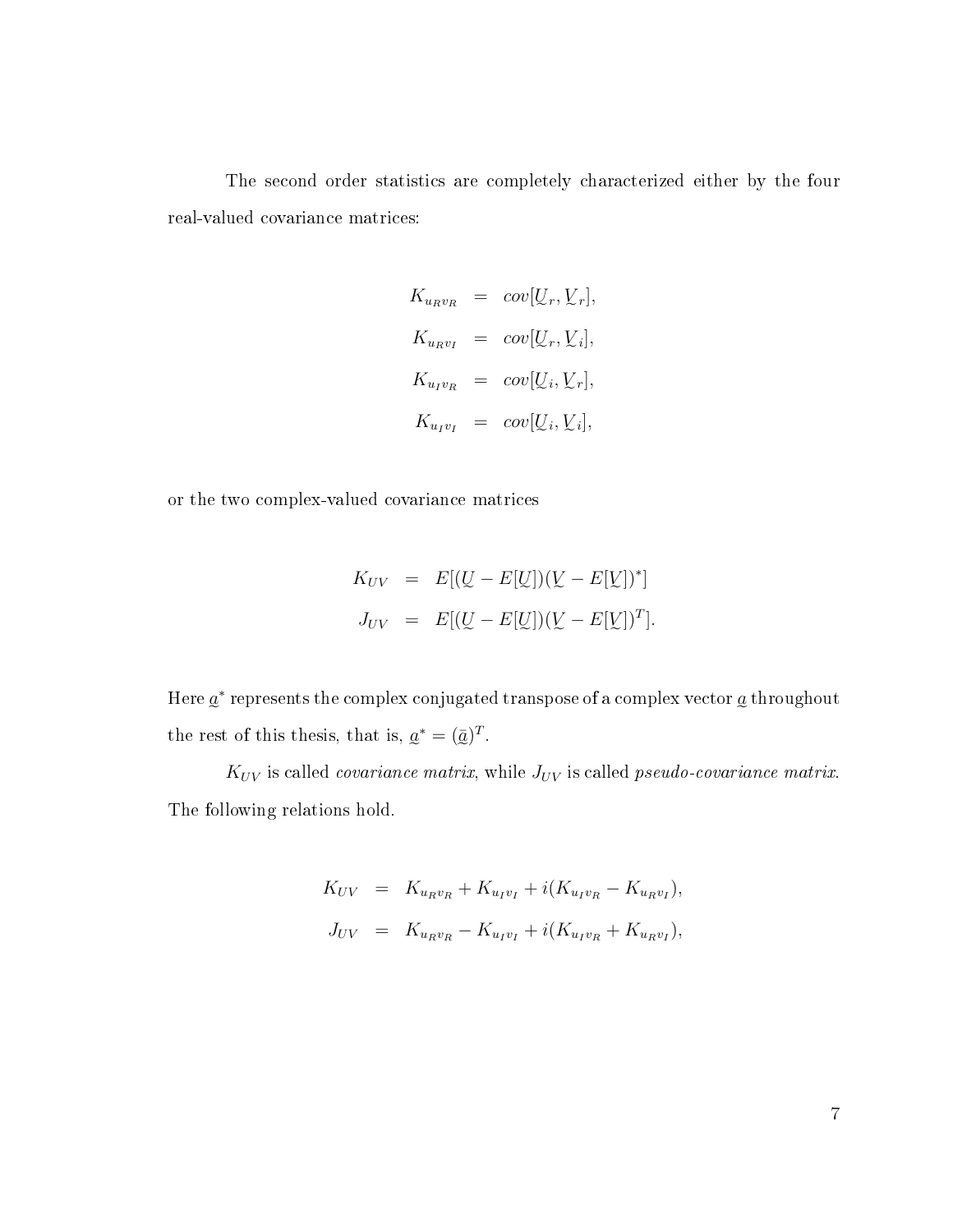and

$$
K_{u_R v_R} = \frac{1}{2} \Re(K_{UV} + J_{UV}),
$$
  
\n
$$
K_{u_I v_I} = \frac{1}{2} \Re(K_{UV} - J_{UV}),
$$
  
\n
$$
K_{u_I v_R} = \frac{1}{2} \Im(K_{UV} + J_{UV}),
$$
  
\n
$$
K_{u_R v_I} = \frac{1}{2} \Im(-K_{UV} + J_{UV}),
$$

where  $\Re$  is the real part and  $\Im$  is the imaginary part.

### 1.3.3 Quadratic Forms

Let  $\underline{X} = (X_1, X_2, \dots, X_n)^T$  be a random vector of dimension n. If  $E(\underline{X}) = \mu$ and  $var(\underline{X}) = \Sigma$ , then  $Y = \underline{X}^T A \underline{X}$  is called a *quadratic form*. Usually  $A_{n \times n}$  is a symmetric matrix but not necessary positive definite.

For the above quadratic form, we have the following properties.

**Proposition 1.1**.  $E(Y) = tr(A\Sigma) + \mu^T A \mu$  and if X further follows a multivariate normal distribution,  $var(Y) = 2tr(A\Sigma A \Sigma) + 4\mu^T A \Sigma A \mu$ .

Proof. The first result is a simple calculation from Mathematics Statistics:

$$
E(Y) = E(tr(\underline{X}^T A \underline{X})) = E(tr(A \underline{X} \underline{X}^T)) = tr(AE(\underline{X} \underline{X}^T))
$$
  
=  $tr(A(var(\underline{X}) + E(\underline{X})E(\underline{X}^T)))$   
=  $tr(A\Sigma) + tr(A\mu\mu^T) = tr(A\Sigma) + tr(\mu^T A \mu) = tr(A\Sigma) + \mu^T A \mu$ .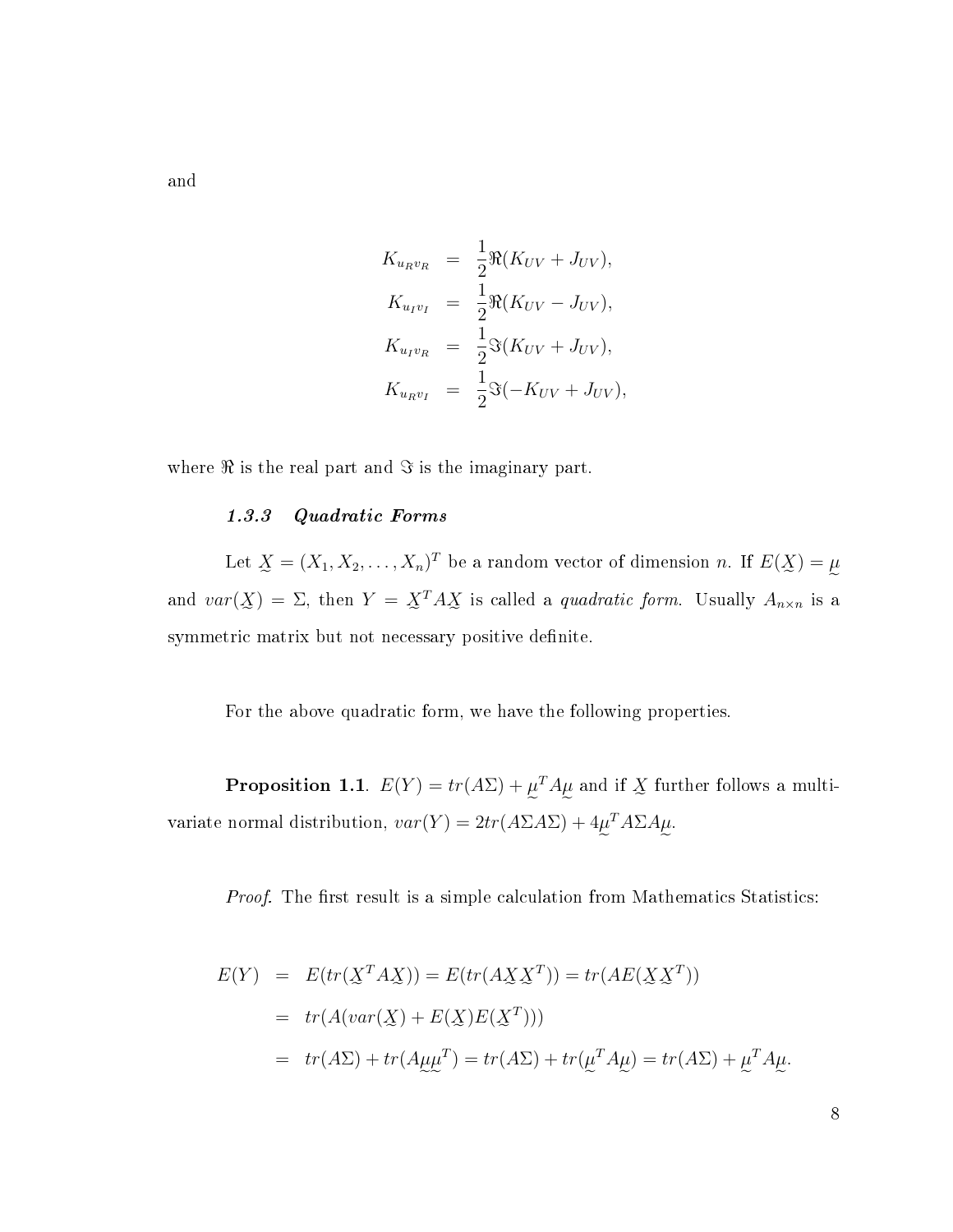The proof of the second result is tedious. One can refer to Theorem 1.6 of Seber and Lee (2003) for a more general result.

**Corollary 1.1**. If  $\mu = \mathbf{Q}$ , then we have  $E(Y) = tr(A\Sigma)$ , and if additionally  $\chi$  further follows a multivariate normal distribution,  $var(Y) = 2tr(A\Sigma A \Sigma)$ .

#### <span id="page-15-0"></span>1.4 Literature Reviews

In spatial statistics, one of the most important questions of interest to geoscientists is how to model the dependency of a spatial process based on observed data and then use these models to make predictions at unobserved locations. Such a dependency modeling often involves finding the covariance and/or variogram functions. However, it is a high-dimensional problem since in geostatistics normally one data value is available at each location. Hence, no statistical inference would be possible if no further assumptions are given. For example, if data are observed at 10 locations, in order to construct the variance-covariance matrix based on the observed (random) data, one needs to estimate 55 pairwise variance-covariance entries, which is impossible.

There has been an extensive study of covariance and variogram estimators based on the method of moments (MOM) in  $\mathbb{R}^d$ , see Cressie (1993) for a comprehensive discussion. In recent years, data from global networks and satellite sensors have been used to monitor a wide array of processes and variables, such as temperature, precipitation, etc. In the modeling and analysis of such global-scale data, the covariance and variogram estimators have been extensively used to model the dependency. For example, Stein (2007) used the variogram estimator to model global variations in TOMS (Total Ozone Mapping Spectrometer) measurements. However, it is sur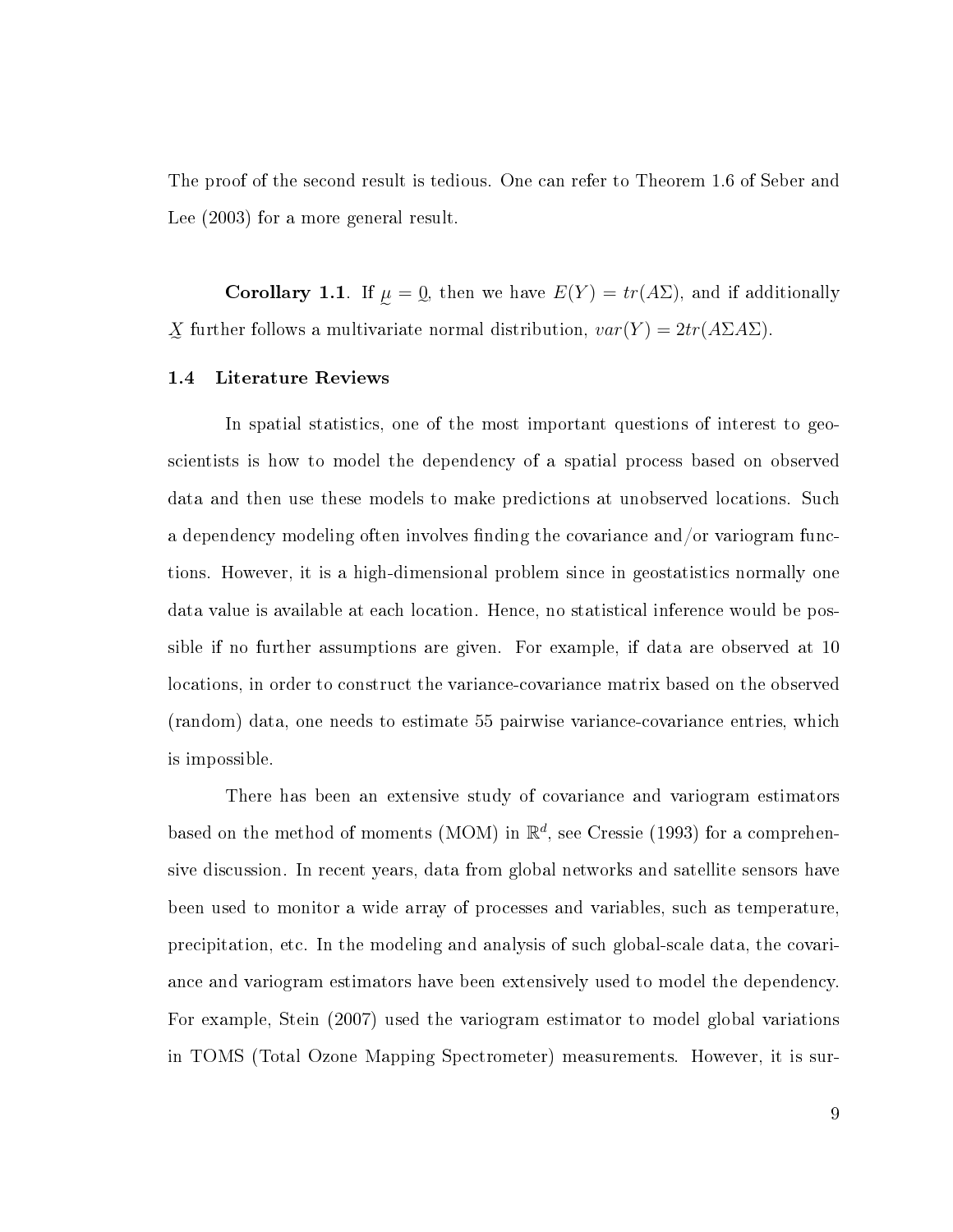prising that no study of their properties is discussed in the literature. Vanlangenberg (2016) considered the asymptotics of these estimators for stationary processes on the circle. Although it has been known that such estimators are asymptotically unbiased and consistent when modeling the stationary process on  $\mathbb{R}^d$ , his findings on the circle showed the contrast. More explicitly, he found out that the MOM variogram estimator is unbiased but inconsistent under the assumption of Gaussianity. In this thesis, we focus on the unbiasedness and distributional properties of MOM covariance and variogram estimators on both the circle and the sphere based on the spectral decomposition of circulant and block circulant matrices.

#### <span id="page-16-0"></span>1.5 Outline of This Thesis

In Chapter 2, we introduce the Fourier matrix, circulant matrix, and block circulant matrix. We discuss the unitary-diagonalization and real orthogonal - diagonalization of circulant and block circulant matrices. In particular, a closed form for calculating their eigenvalues/diagonal matrices is presented. Simple examples are given to illustrate the concepts and calculations. In Chapter 3, we explore some properties of commonly used covariance and variogram estimators based on MOM on the circle. We first provide a spectral representation of the variance-covariance matrix of an observed gridded random vector on the circle, and then we evaluate the unbiasedness and distributional properties of the covariance and variogram estimators based on MOM. More explicitly, we decompose the variogram estimator as a linear combination of independent  $\chi^2$  random variates when the underlying process is assumed to be Gaussian. Similar results are obtained for covariance and variogram estimators based on MOM on the sphere in Chapter 4. Finally, a summary of further research directions is provided in Chapter 5.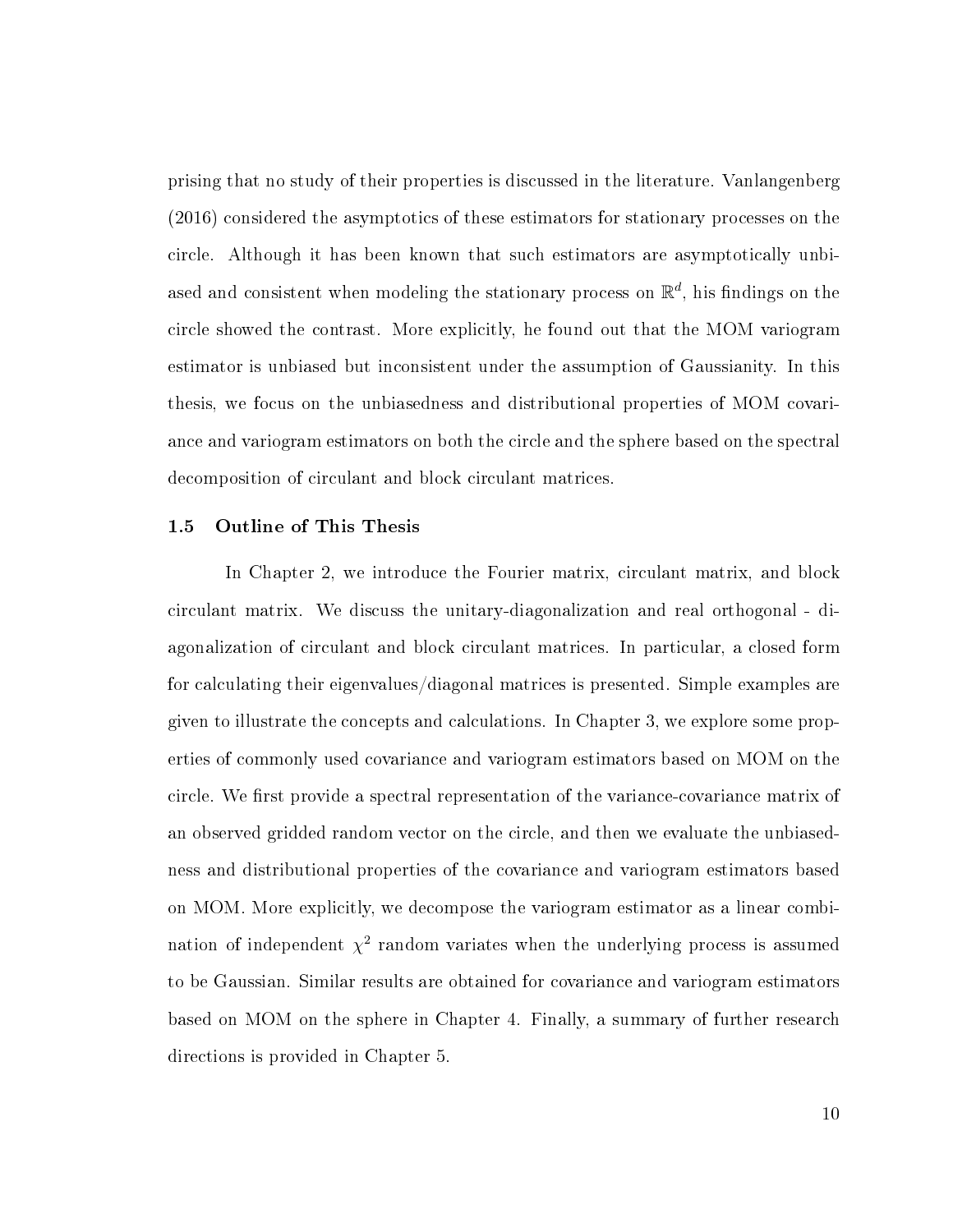# CHAPTER II CIRCULANT MATRIX

<span id="page-17-0"></span>In this chapter, we first give some basic properties regarding roots of unity. We then discuss Krylov matrices, including the Fourier matrix as a special case. In Section 2.4, we introduce the circulant matrix as well as its spectral decomposition where the Fourier matrix is its corresponding unitary matrix. Special attention has been given to the real-valued symmetric circulant matrix, where the eignevalues are real and duplicated while the Fourier matrix can be replaced by a real orthogonal matrix. Parallel results are also presented for block-circulant and symmetric block circulant matrices in Section 2.5.

#### <span id="page-17-1"></span>2.1 Roots of Unity

Let  $\omega_{(n)} = \exp(2\pi i/n)$ . Then  $\omega_{(n)}$  is a primitive  $n^{th}$  root of unity because it generates all other  $n^{th}$  roots of unity. We then let  $\omega_{(n)}^j = \exp(2\pi i j/n)$ , which has the following properties:

- (1) All  $\omega_0^j$  $(a_{(n)}^j, j = 0, 1, \ldots, n-1$ , are roots of the polynomial  $p(x) = x^n - 1$ .
- $(2) \ \overline{\omega_{(n)}}^j = \omega_{(n)}^{-j}$  $\frac{-j}{(n)}$ .
- (3) If  $p$  divides  $n$ , then

$$
\omega_{(n)}^p = \exp(2\pi i p/n) = \exp(2\pi i/(n/p)) = \omega_{(n/p)} = n/p^{\text{th}}
$$
 root of unity.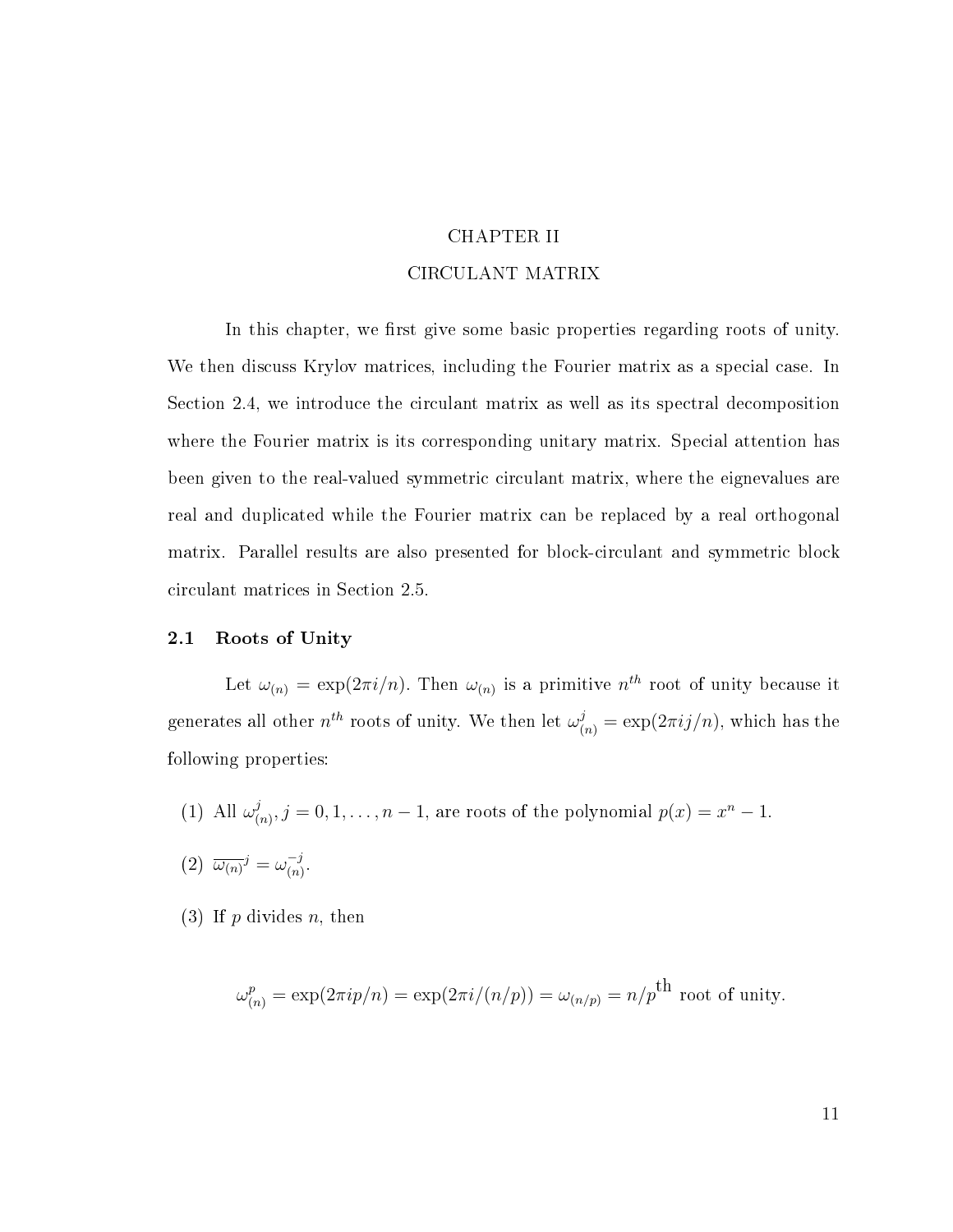Let  $W_n = \text{diag}(\omega_{(n)}^0, \omega_{(n)}^1, \dots, \omega_{(n)}^{n-1})$ . As example, let  $\omega_{(4)} = \exp(2\pi i/4) = \exp(\pi i/2) =$ *i*. Then  $W_4 = \text{diag}(\omega_{(4)}^0, \omega_{(4)}^1, \omega_{(4)}^2, \omega_{(4)}^3) = \text{diag}(1, i, -1, -i)$ .

### <span id="page-18-0"></span>2.2 Krylov Matrix

Let  $A \in \mathbb{C}^{n \times n}$ . The Krylov matrix of A generated by a vector  $\underline{b} \in \mathbb{C}^n$  is given by

$$
K(A, \underline{b}) = [\underline{b}, A \underline{b}, A^2 \underline{b}, \dots, A^{n-1} \underline{b}].
$$

Now let  $W_n = \text{diag}(\omega_{(n)}^0, \omega_{(n)}^1, \dots, \omega_{(n)}^{n-1})$  and  $\underline{e} = (1, 1, \dots, 1)^T$ . Hence,

$$
F_n = K(W_n, \underline{e}) = \begin{bmatrix} 1 & \omega_{(n)}^0 & \cdots & \omega_{(n)}^{n-1} \\ 1 & \omega_{(n)}^1 & \cdots & \omega_{(n)}^{2(n-1)} \\ 1 & \omega_{(n)}^2 & \cdots & \omega_{(n)}^{3(n-1)} \\ \vdots & \vdots & \ddots & \vdots \\ 1 & \omega_n^{n-1} & \cdots & \omega_{(n)}^{(n-1)(n-1)} \end{bmatrix}
$$

.

which implies that  $(F_n)_{jk} = (\omega_n)^{(j-1)(k-1)}$  where j is the row number and k is the column number.  $F_n$  is called the *Fourier Matrix*. For example, since  $\omega_4 = i$ , there holds

$$
F_4 = \begin{bmatrix} 1 & 1 & 1 & 1 \\ 1 & i & -1 & -i \\ 1 & -1 & 1 & -1 \\ 1 & -i & -1 & i \end{bmatrix}.
$$

12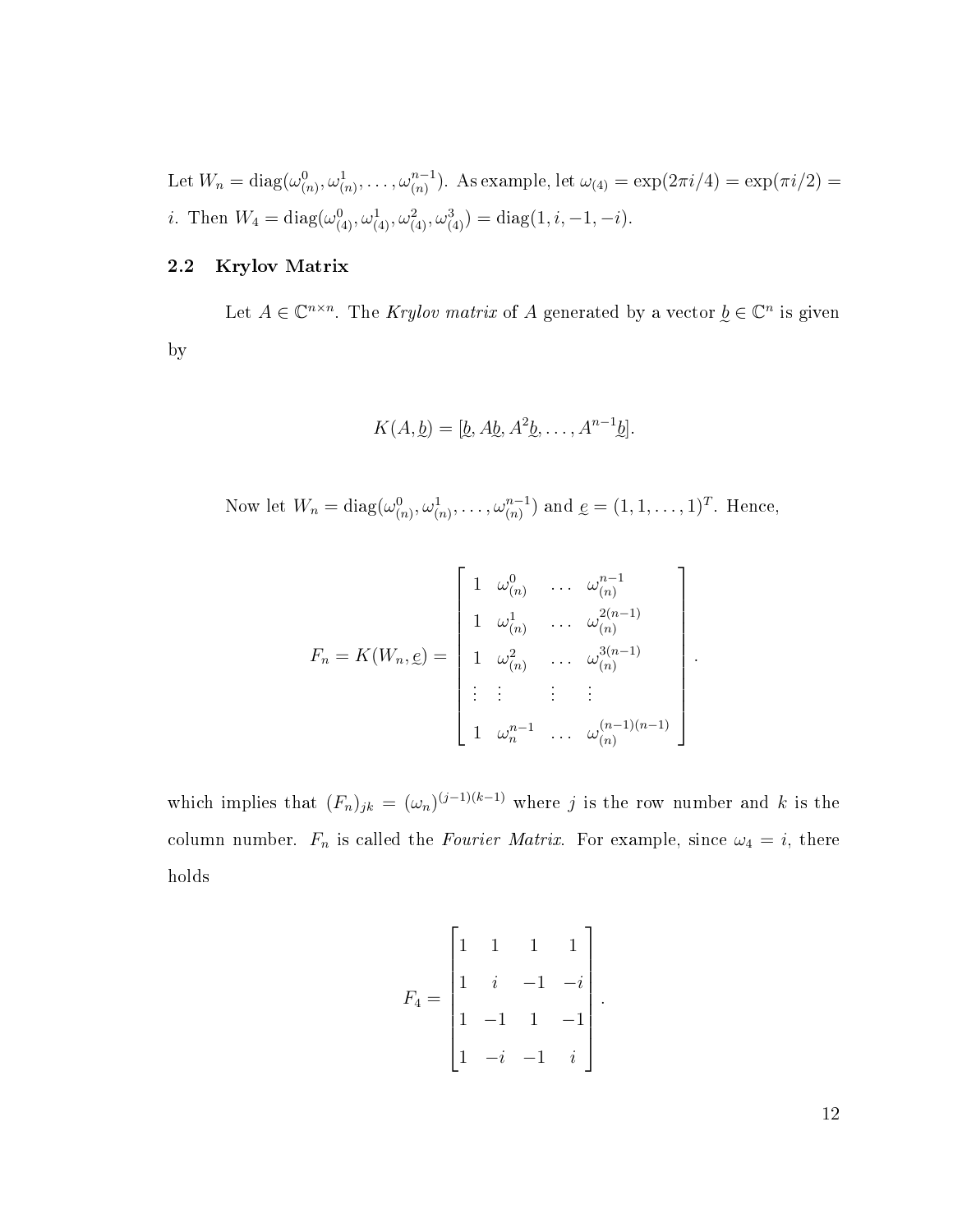# Properties of  $F_n$

- $F_n$  is symmetric;
- $F_n^* F_n = nI$ .

Now  $F_n^*F_n = nI$  which implies  $\frac{F_n^*F_n}{n} = I$  which implies  $\frac{F_n^*}{\sqrt{n}} \frac{F_n}{\sqrt{n}} = I$ . Then,  $U_n = \frac{F_n}{\sqrt{n}}$  $\frac{h_n}{n}$  and  $U_n^* = \frac{F_n^*}{\sqrt{n}}$  are unitary matrices.

# <span id="page-19-0"></span>2.3 Companion Matrix

The companion matrix of a monic polynomial  $p(x) = c_0 + c_1x + c_2x^2 + ... +$  $c_{n-1}x^{n-1}+x^n$  is the square matrix

$$
C := \begin{pmatrix} 0 & 1 & 0 & \cdots & 0 \\ 0 & 0 & 1 & \cdots & 0 \\ \vdots & \vdots & \vdots & \ddots & \vdots \\ 0 & 0 & 0 & \ddots & 1 \\ c_0 & c_1 & c_2 & \cdots & c_{n-1} \end{pmatrix}.
$$

For  $p(x) = x^n + 1$ , we have

$$
C := \begin{pmatrix} 0 & 1 & 0 & \cdots & 0 \\ 0 & 0 & 1 & \cdots & 0 \\ \vdots & \vdots & \vdots & \ddots & \vdots \\ 0 & 0 & 0 & \cdots & 1 \\ 1 & 0 & 0 & \cdots & 0 \end{pmatrix},
$$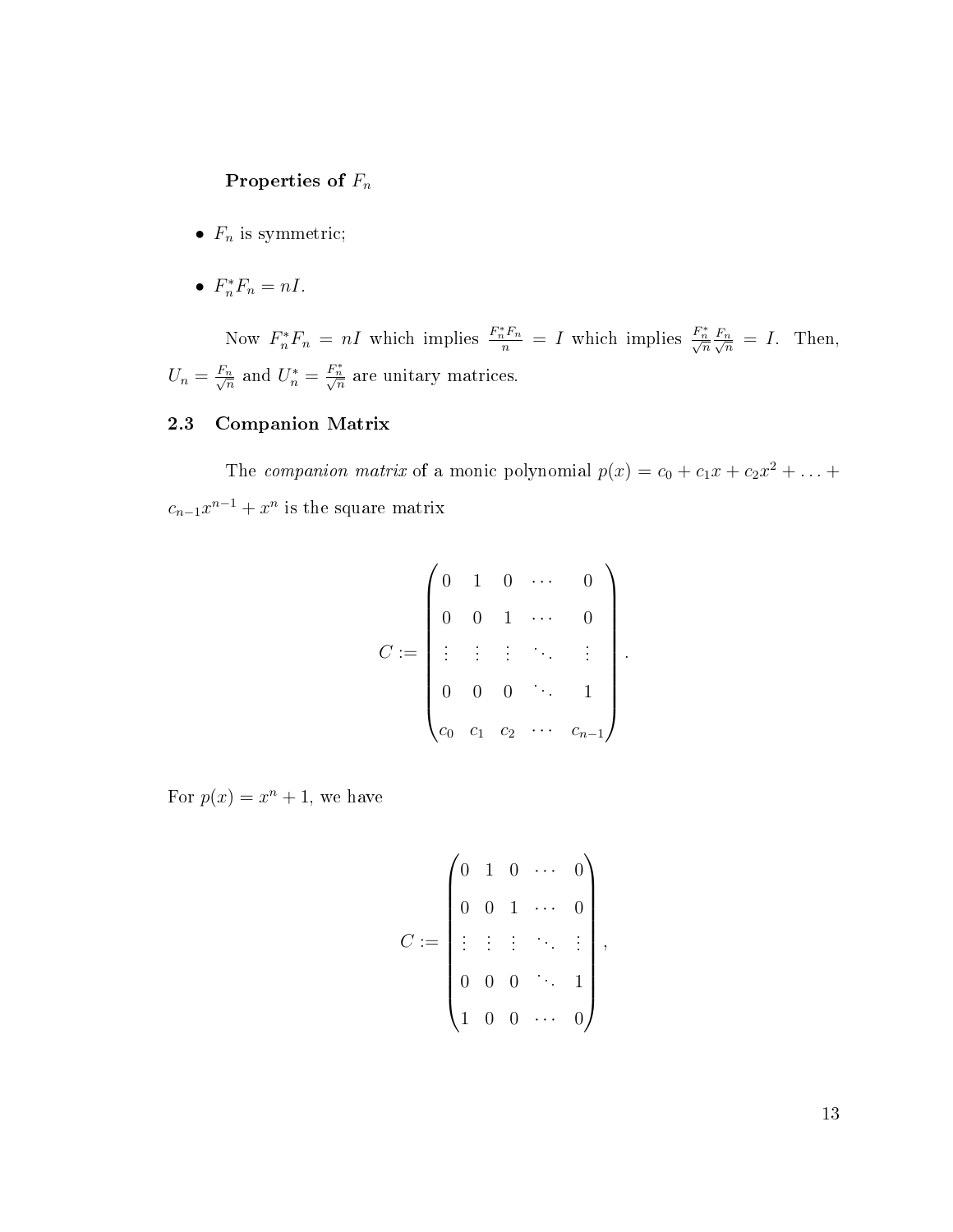which is also called the *Downshift Permutation*. Then  $F_n$  is a *Vandermonde Matrix* with  $W_nF_n = F_nC$  where C is the companion matrix for  $p(x) = x^n + 1$ . Since  $W_n = \text{diag}(\omega_0^j)$  $\binom{j}{(n)},$ 

$$
W_n F_n = F_n C \Rightarrow W_n U_n = U_n C \Rightarrow U_n^* W_n U_n = C.
$$

#### <span id="page-20-0"></span>2.4 Circulant Matrix

A circulant matrix  $R_b$  taken with respect to the vector  $\underline{b} = (b_0, b_1, \ldots, b_{n-1})^T$ is

$$
R_b = \begin{pmatrix} b_0 & b_1 & \cdots & b_{n-1} \\ b_{n-1} & b_0 & \cdots & b_{n-2} \\ \vdots & & & \vdots \\ b_1 & b_2 & \cdots & b_0 \end{pmatrix}
$$

which *implies* $R_b = K(C, \underline{b}) = [\underline{b}, C \underline{b}, C^2 \underline{b}, \dots, C^{n-1} \underline{b}]$ . Then, for any circulant matrix,  $R_b = U_n \text{diag}(F_n \underline{b}) U_n^*$ .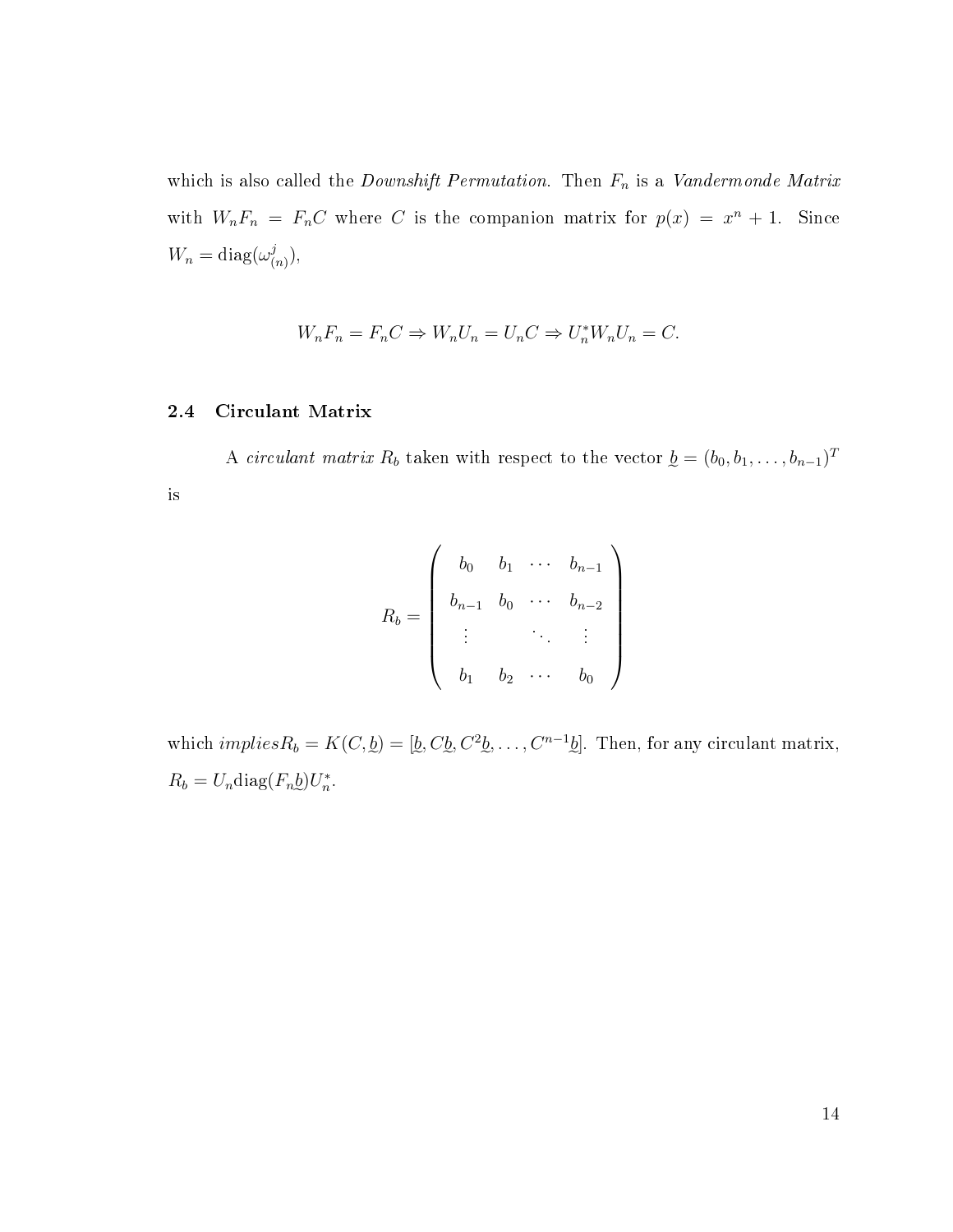Proof:

by

$$
U_n^* R_b U_n = \text{diag}(F_n \underline{b}).
$$
  
\n
$$
U_n^* R_b U_n = U^* K(C, \underline{b}) U
$$
  
\n
$$
= U^* [\underline{b}, C \underline{b}, C^2 \underline{b}, \dots, C^{n-1} \underline{b}] U
$$
  
\n
$$
= [U^* \underline{b}, U^* C U U^* \underline{b}, \dots, (U^* C U)^{n-1} U^* \underline{b}]
$$
  
\n
$$
= [U^* \underline{b}, \omega U^* \underline{b}, \dots, \omega^{n-1} U^* \underline{b}]
$$
  
\n
$$
= [D \underline{e}, \omega D \underline{e}, \dots, \omega^{n-1} D \underline{e}]
$$
  
\n
$$
= D [\underline{e}, \omega \underline{e}, \dots, \omega^{n-1} \underline{e}],
$$

where  $D = \text{diag}(U^*\underline{b})$ . Hence,

$$
U^*K(C, \underline{b}) = \text{diag}(F, \underline{b}) \frac{F_n}{\sqrt{n}} = \text{diag}(F, \underline{b})U^*, \quad \Rightarrow \quad U^*K(C, \underline{b})U = \text{diag}(F, \underline{b}).
$$

# 2.4.1 Eigenvalues and Eigenvectors of Circulant Matrix

Let  $\omega_j = \exp(2\pi(j-1)/n)$ . The circulant matrix  $R_b$  has n eigenvalues given

$$
\lambda_j = b_0 + b_1 w_j + \ldots + b_{n-1} w_j^{n-1}, \qquad j = 1, 2, \ldots, n,
$$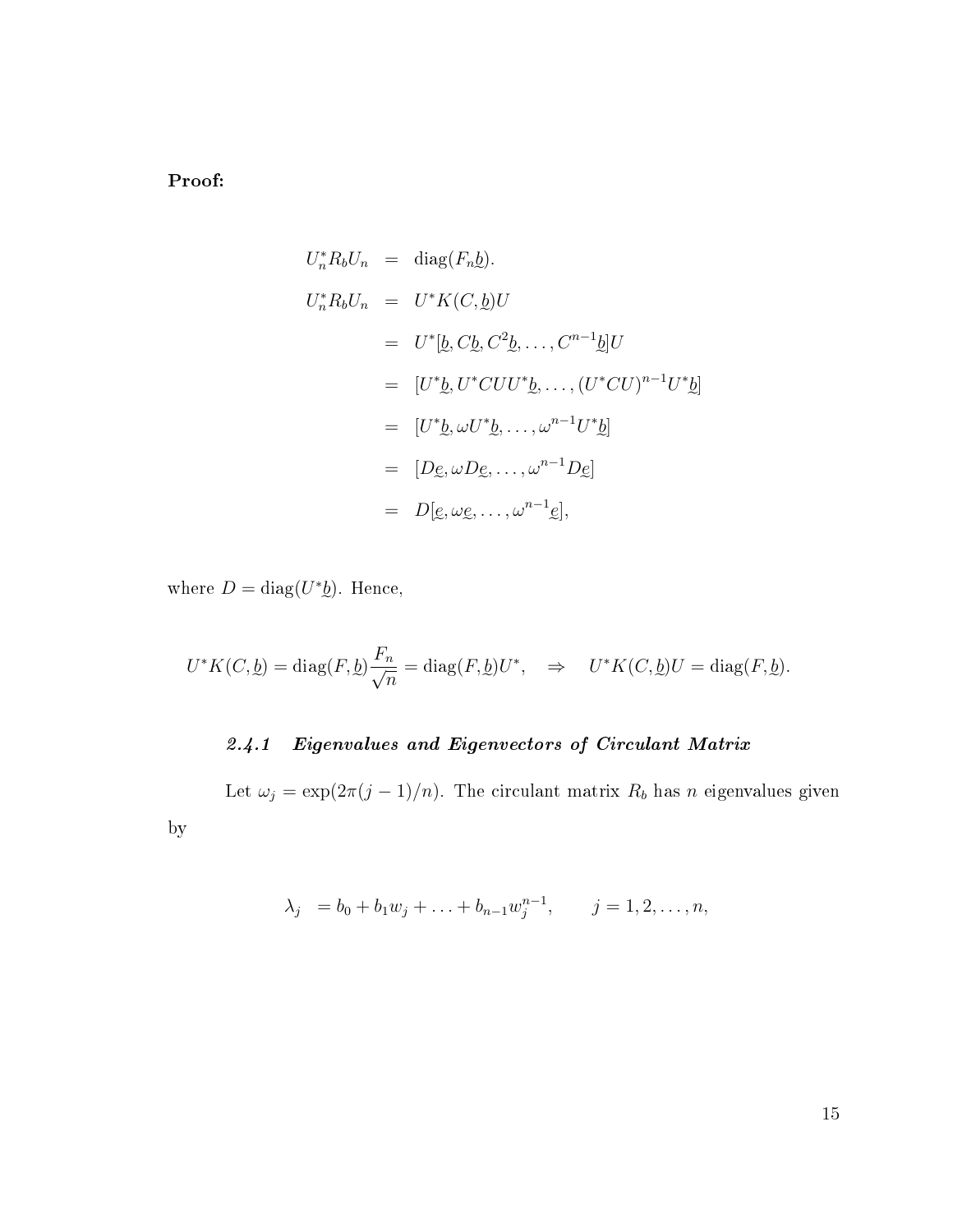and has n orthogonal eigenvectors given by

$$
w^{(j)} = \begin{bmatrix} 1 \\ \omega_j \\ \omega_j^2 \\ \vdots \\ \omega_j^{n-1} \end{bmatrix}
$$
 (2.1)

for  $j = 1, 2, ..., n$ . If  $R_b$  is a real symmetric circulant matrix, that is,  $b_i = b_{n_i}$ , then its eigenvalues are real. More specifically, for even  $n = 2N$  the eigenvalues  $\lambda_j = \lambda_{n-j}$  (there are either two eigenvalues or none with odd multiplicity), for odd  $n = 2N - 1$ , the eigenvalue  $\lambda_1$  equal to any  $\lambda_j$  for  $1 \le j \le N$  or  $\lambda_0$  occurs with odd multiplicity. A square matrix **A** is called *Hermitian* if  $A^* = A$ . If the matrix is real, then  $A<sup>T</sup> = A$ . Each Hermitian matrix has a full set of orthogonal eigenvectors, each with real eigenvalues.

In addition, if we specify the following real orthogonal matrix,

$$
Q = \left(\frac{u^{(0)}}{\sqrt{2N}}, \frac{u^{(1)}}{\sqrt{N}}, \frac{v^{(1)}}{\sqrt{N}}, \frac{u^{(2)}}{\sqrt{N}}, \frac{v^{(2)}}{\sqrt{N}}, \dots, \frac{u^{(N-1)}}{\sqrt{N}}, \frac{v^{(N-1)}}{\sqrt{N}}, \frac{u^{(N)}}{\sqrt{2N}}\right)
$$
  

$$
= \frac{1}{\sqrt{N}} \left(\frac{u^{(0)}}{\sqrt{2}}, u^{(1)}, v^{(1)}, u^{(2)}, v^{(2)}, \dots, u^{(N-1)}, v^{(N-1)}, \frac{u^{(N)}}{\sqrt{2}}\right)
$$
(2.2)

with

$$
u^{(l)} = (u_j^{(l)}) = (\cos(2jl\pi/2N)), j = 1, 2, \cdots, 2N, l = 0, 1, \cdots, N,
$$
  

$$
v^{(l)} = (v_j^{(l)}) = (\sin(2jl\pi/2N)), j = 1, 2, \cdots, 2N, l = 1, \cdots, N - 1,
$$

16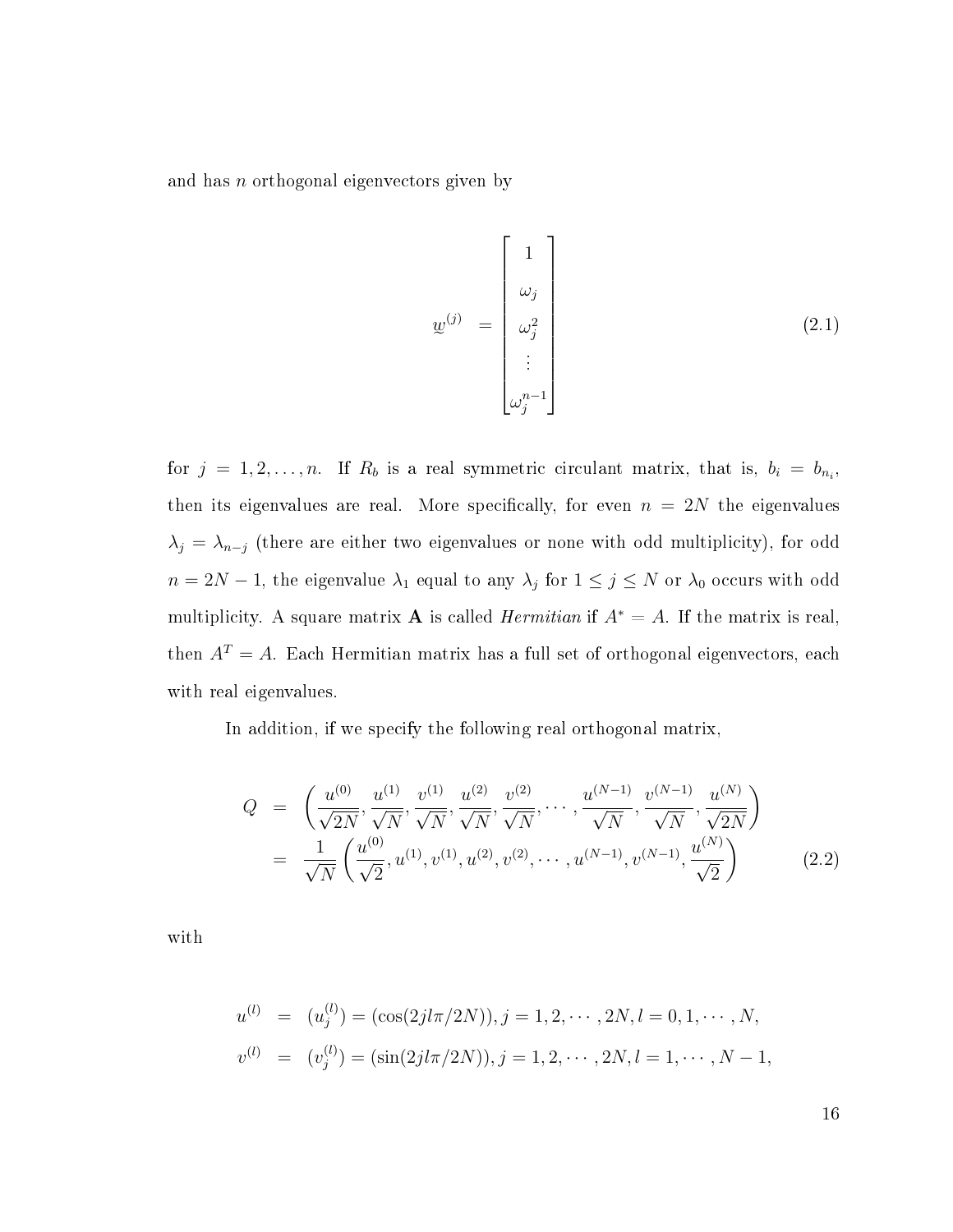then  $R_b$  can be diagonalized as

$$
R_b = Q \text{diag}(\lambda_j, j = 1, 2, \dots, n) Q^T.
$$

## <span id="page-23-0"></span>2.5 Block Circulant Matrix

A block circulant matrix  $A \in \mathbb{R}^{np \times np}$  is of the form given below.

$$
A = circ(A_0, A_1, \cdots, A_{n-1})
$$
\n
$$
= \begin{pmatrix}\nA_0 & A_1 & A_2 & \cdots & A_{n-2} & A_{n-1} \\
A_{n-1} & A_0 & A_1 & \cdots & A_{n-3} & A_{n-2} \\
A_{n-2} & A_{n-1} & A_0 & \cdots & A_{n-4} & A_{n-3} \\
\vdots & \vdots & \vdots & \vdots & \vdots \\
A_1 & A_2 & A_3 & \cdots & A_{n-1} & A_0\n\end{pmatrix},
$$

where each  $A_k$  is of dimension  $p \times p$ .

# 2.5.1 Eigenvalues and Eigenvectors of Block Circulant Matrix

According to De Mazancourt and Gerlic (1983), we set

$$
E_j = \begin{pmatrix} I_p \\ \omega_j I_p \\ \omega_j^2 I_p \\ \vdots \\ \omega_j^{n-1} I_p \end{pmatrix}, \quad j = 1, 2, \cdots, n,
$$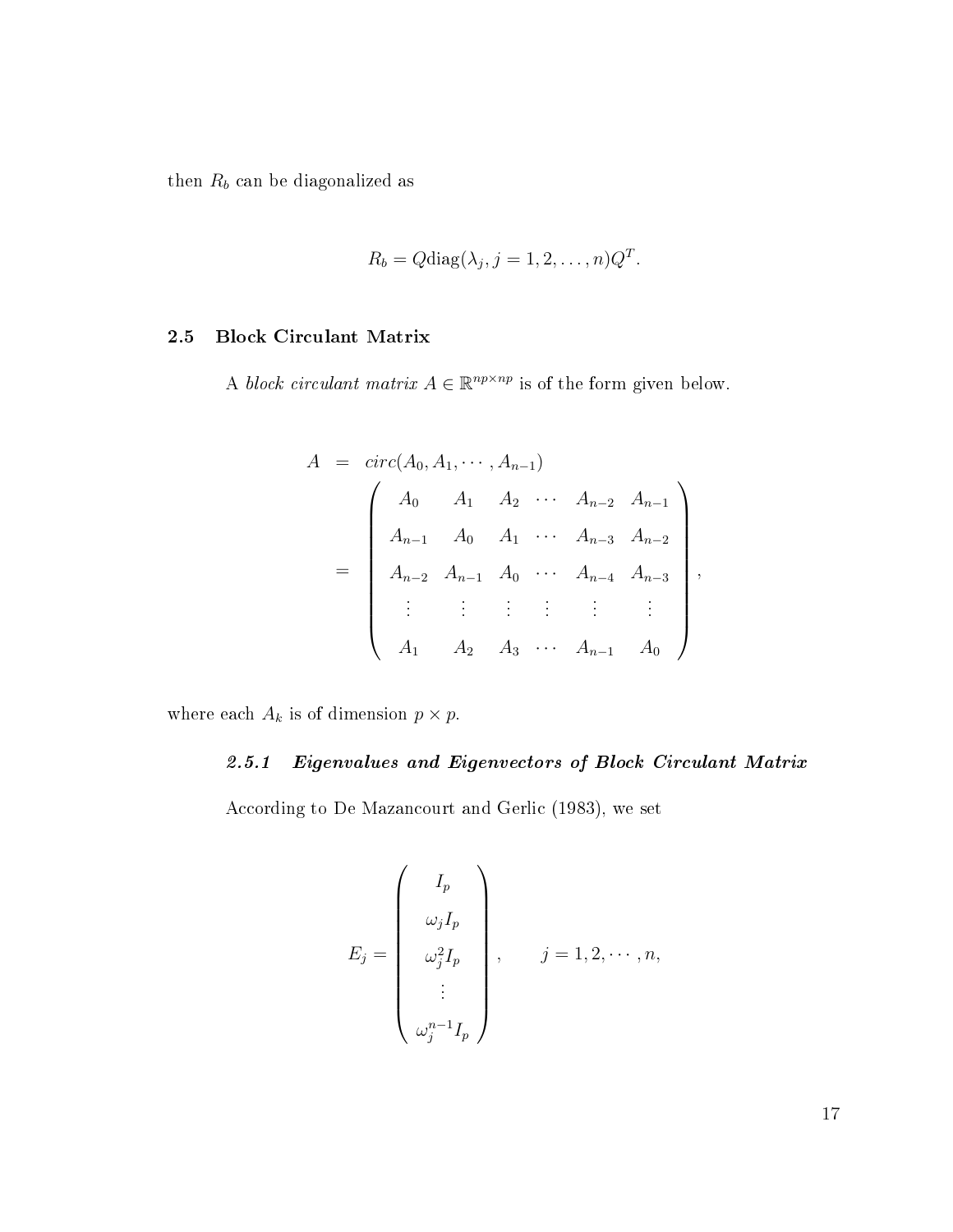with  $\omega_k = (\exp((j-1)2\pi i/n)), j = 1, \cdots, n$  and  $I_p$  being an identity matrix of dimension  $p \times p$ . Let

$$
P = \frac{1}{\sqrt{n}}(E_1, E_2, E_3, \cdots, E_n).
$$

Then

$$
A = P \times \begin{pmatrix} S_1 & \mathbf{0} & \mathbf{0} & \cdots & \mathbf{0} & \mathbf{0} \\ \mathbf{0} & S_2 & \mathbf{0} & \cdots & \mathbf{0} & \mathbf{0} \\ \mathbf{0} & \mathbf{0} & S_3 & \cdots & \mathbf{0} & \mathbf{0} \\ \vdots & \vdots & \vdots & \vdots & \vdots \\ \mathbf{0} & \mathbf{0} & \mathbf{0} & \cdots & \mathbf{0} & S_n \end{pmatrix} \times P^* := P \text{diag}(S_1, S_2, \ldots, S_n) P^*,
$$

where  $S_j$  is of dimension  $p \times p$  with

$$
S_j = \sum_{m=0}^{n-1} \omega_j^m A_m.
$$

Here the block  $S_k$  of dimension  $p \times p$  is the discrete Fourier transform of the  $A_k$ blocks. It is also important to note that the matrix  $P$  which diagonalizes  $A$  is completely independent of the blocks of  $A$ . This means that  $P$  is also the general matrix that transforms a block-diagonal matrix into a block-circulant matrix (BCM). That is, for any block-diagonal matrix  $D$ , the product  $PDP^*$  is a BCM.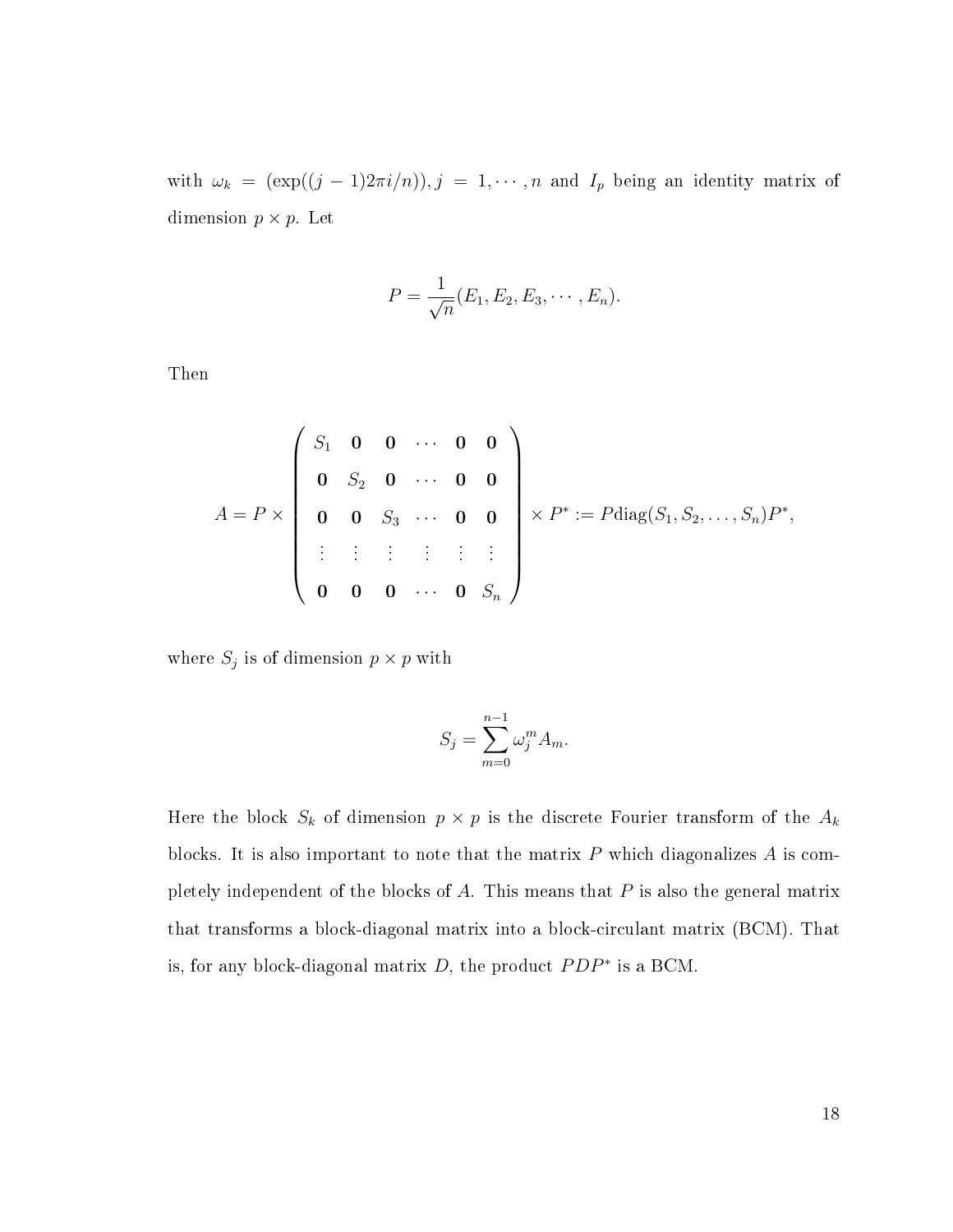Now we consider a block-symmetric block circulant matrix (here block - symmetric of A is in the sense of  $A_j = A_{n-j}$  throughout this Thesis). We define the following orthogonal matrix:

$$
Q=(Q_1,Q_2,Q_3,\cdots,Q_n)
$$

where

$$
Q_1 = \frac{1}{\sqrt{n}} \begin{pmatrix} I_p \\ I_p \\ I_p \\ \vdots \\ I_p \end{pmatrix}, Q_2 = \frac{1}{\sqrt{n/2}} \begin{pmatrix} I_p \\ \cos(1\pi/n)I_p \\ \cos(3\pi/n)I_p \\ \vdots \\ \cos((n-1)\pi/n)I_p \end{pmatrix},
$$
  

$$
Q_3 = \frac{1}{\sqrt{n/2}} \begin{pmatrix} I_p \\ \sin(1\pi/n)I_p \\ \sin(3\pi/n)I_p \\ \vdots \\ \sin(3\pi/n)I_p \\ \vdots \\ \sin((n-1)\pi/n)I_p \end{pmatrix}, \dots,
$$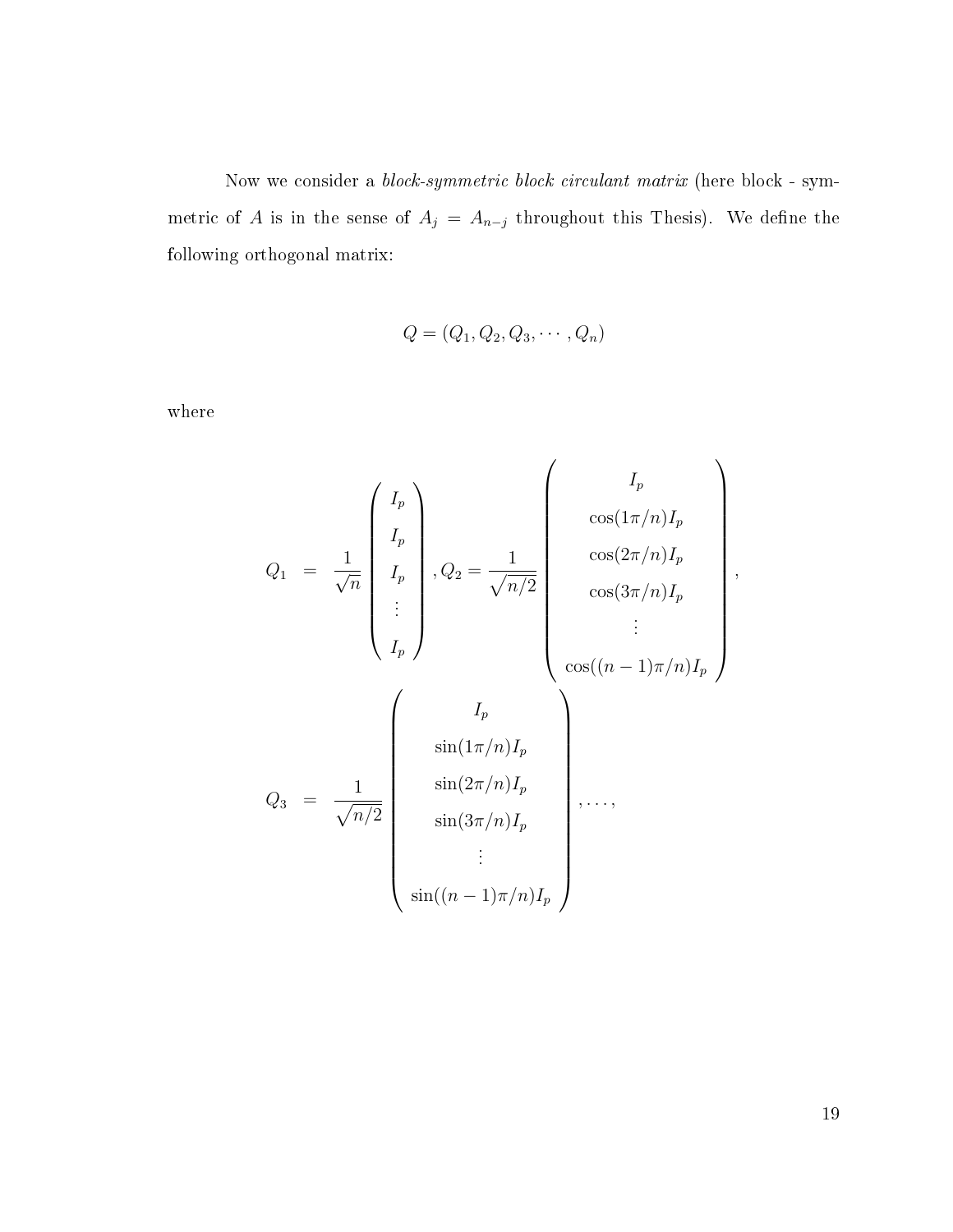and

$$
Q_{n-2} = \frac{1}{\sqrt{n/2}} \begin{pmatrix} I_p \\ \cos(2(N-1)\pi/n)I_p \\ \cos(4(N-1)\pi/n)I_p \\ \cos(6(N-1)\pi/n)I_p \\ \vdots \\ \cos(2(n-1)(N-1)\pi/n)I_p \end{pmatrix},
$$

$$
Q_{n-1} = \frac{1}{\sqrt{n/2}} \begin{pmatrix} I_p \\ \sin(2(N-1)\pi/n)I_p \\ \sin(4(N-1)\pi/n)I_p \\ \sin(6(N-1)\pi/n)I_p \\ \vdots \\ \sin(2(n-1)(N-1)\pi/n)I_p \end{pmatrix}, Q_n = \frac{1}{\sqrt{n}} \begin{pmatrix} I_p \\ -I_p \\ -I_p \\ \vdots \\ -I_p \end{pmatrix}.
$$

The block-symmetric block circulant matrix with symmetric block  ${\cal A}_m$  can be decomposed as

$$
\Sigma = Q \text{diag}(S_1^{(\Sigma)}, S_2^{(\Sigma)}, \dots, S_n^{(\Sigma)}) Q^T,
$$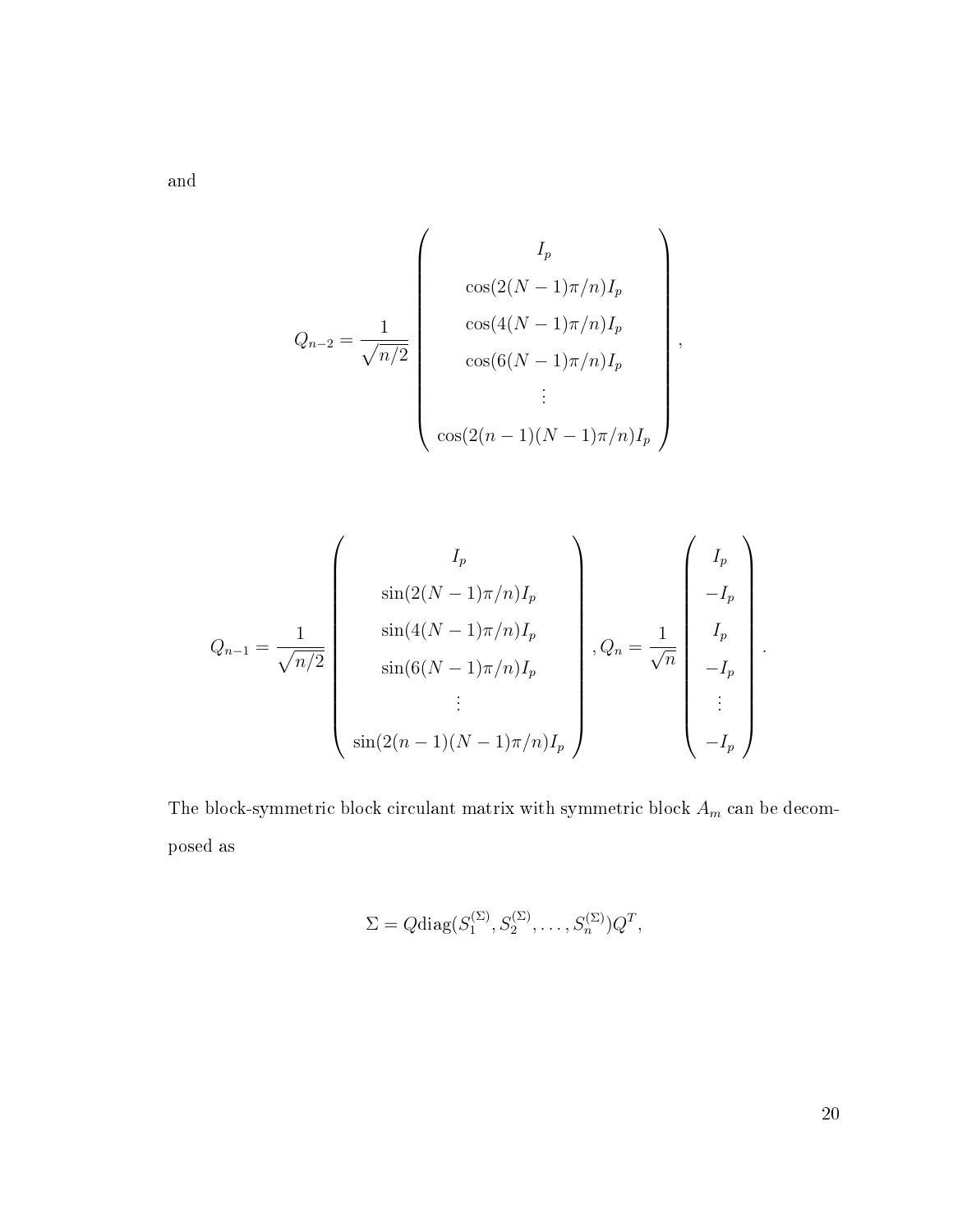where  $S_i^{(\Sigma)}$  $i^{(\Sigma)}, i = 1, 2, \ldots, n$  are  $p \times p$  matrices, with

$$
S_j^{(\Sigma)} = A_0 + 2 \sum_{m=1}^{N-1} \cos(m(j-1)\delta)A_m + \cos((j-1)\delta\pi)A_N, j = 1, 2, ..., n.
$$

Now we perform the above calculations for a simple example with the block circulant matrix coming from the quadratic form from the variogram estimator in Chapter 4. Define

$$
A = \frac{1}{12} \text{circ} \left( \left( \begin{array}{cc} 0 & 1 \\ 1 & 0 \end{array} \right), \left( \begin{array}{cc} 0 & -1/2 \\ -1/2 & 0 \end{array} \right), \left( \begin{array}{cc} 0 & 0 \\ 0 & 0 \end{array} \right), \left( \begin{array}{cc} 0 & 0 \\ 0 & 0 \end{array} \right), \\ \left( \begin{array}{cc} 0 & 0 \\ 0 & 0 \end{array} \right), \left( \begin{array}{cc} 0 & -1/2 \\ -1/2 & 0 \end{array} \right) \right)
$$

Notice that the matrix A of  $6 \times 2$  by  $6 \times 2$   $(n = 6, p = 2)$  is a block-circulant matrix, we can find  $P$  and  $S_k$ 's, which are given below.

$$
P = \frac{1}{\sqrt{6}} (E_1, E_2, E_3, E_4, E_5, E_6)
$$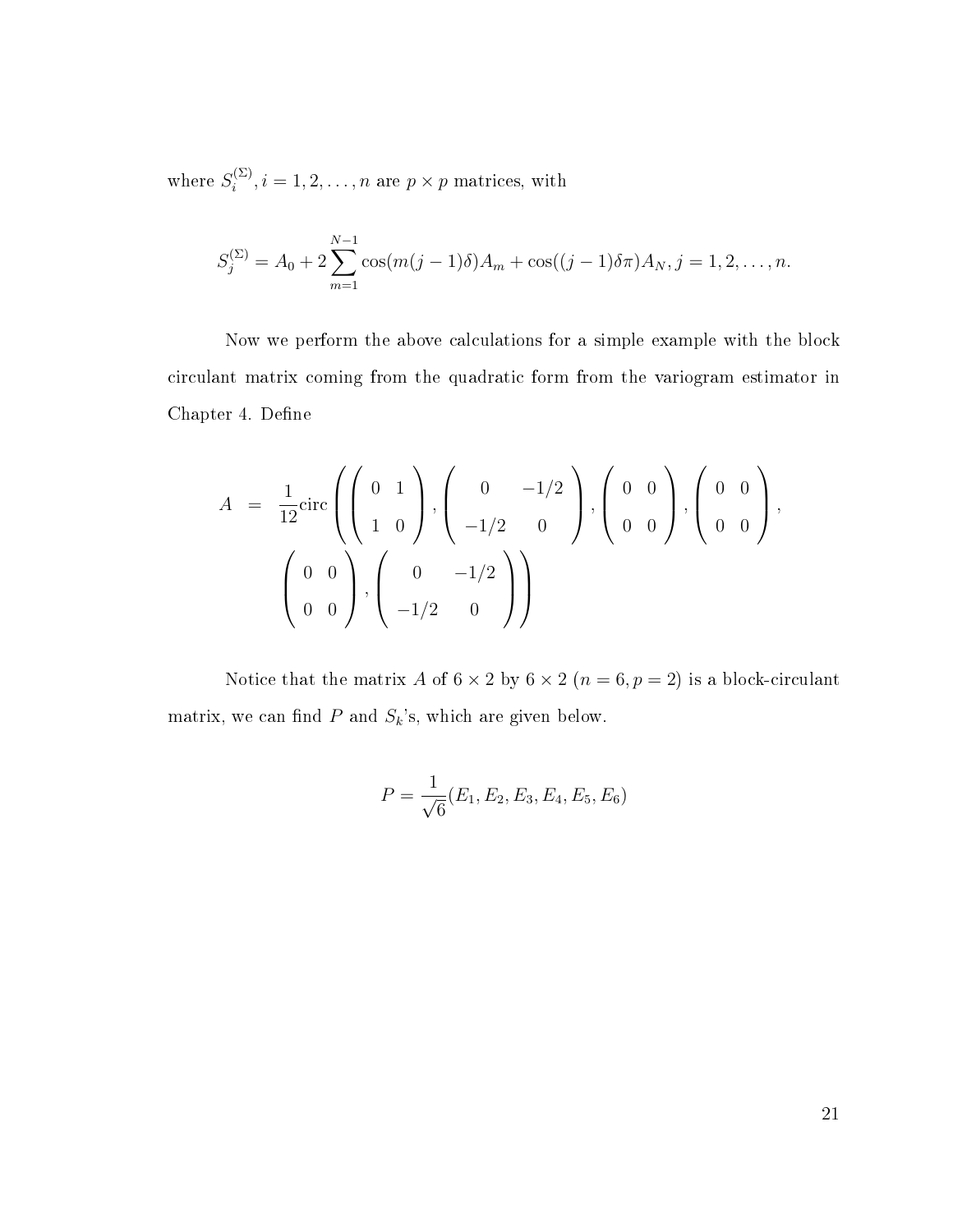Hence,

$$
E_1=\left(\begin{array}{cccc} 1 & 0 \\ 0 & 1 \\ 1 & 0 \\ 0 & 1 \\ 1 & 0 \\ 1 & 0 \\ 1 & 0 \\ 0 & 1 \\ 1 & 0 \\ 0 & 1 \\ 1 & 0 \\ 0 & 1 \\ 1 & 0 \\ 0 & 1 \\ 0 & 1 \\ 0 & 1 \\ 0 & 1 \\ 0 & 1 \\ 0 & 1 \\ 0 & 1 \\ 0 & 1 \\ 0 & 1 \\ 0 & 1 \\ 0 & 1 \\ 0 & 1 \\ 0 & 1 \\ 0 & 1 \\ 0 & 1 \\ 0 & 1 \\ 0 & 1 \\ 0 & 1 \\ 0 & 1 \\ 0 & 1 \\ 0 & 1 \\ 0 & 1 \\ 0 & 1 \\ 0 & 1 \\ 0 & 1 \\ 0 & 1 \\ 0 & 1 \\ 0 & 1 \\ 0 & 1 \\ 0 & 1 \\ 0 & 1 \\ 0 & 1 \\ 0 & 1 \\ 0 & 1 \\ 0 & 1 \\ 0 & 1 \\ 0 & 1 \\ 0 & 1 \\ 0 & 1 \\ 0 & 1 \\ 0 & 1 \\ 0 & 1 \\ 0 & 1 \\ 0 & 1 \\ 0 & 1 \\ 0 & 1 \\ 0 & 1 \\ 0 & 1 \\ 0 & 1 \\ 0 & 1 \\ 0 & 1 \\ 0 & 1 \\ 0 & 1 \\ 0 & 1 \\ 0 & 1 \\ 0 & 1 \\ 0 & 1 \\ 0 & 1 \\ 0 & 1 \\ 0 & 1 \\ 0 & 1 \\ 0 & 1 \\ 0 & 1 \\ 0 & 1 \\ 0 & 1 \\ 0 & 1 \\ 0 & 1 \\ 0 & 1 \\ 0 & 1 \\ 0 & 1 \\ 0 & 1 \\ 0 & 1 \\ 0 & 1 \\ 0 & 1 \\ 0 & 1 \\ 0 & 1 \\ 0 & 1 \\ 0 & 1 \\ 0 & 1 \\ 0 & 1 \\ 0 & 1 \\ 0 & 1 \\ 0 & 1 \\ 0 & 1 \\ 0 & 1 \\ 0 & 1 \\ 0 & 1 \\ 0 & 1 \\ 0 & 1 \\ 0 & 1 \\ 0 & 1 \\ 0 & 1 \\ 0 & 1 \\ 0 & 1 \\ 0 & 1 \\ 0 & 1 \\ 0 & 1 \\ 0 & 1 \\ 0 & 1 \\ 0 & 1 \\ 0 & 1 \\ 0 & 1 \\ 0 & 1 \\ 0 & 1 \\ 0 & 1 \\ 0 & 1 \\ 0 & 1 \\ 0 & 1 \\ 0 & 1 \\ 0 & 1 \\ 0 & 1 \\ 0 &
$$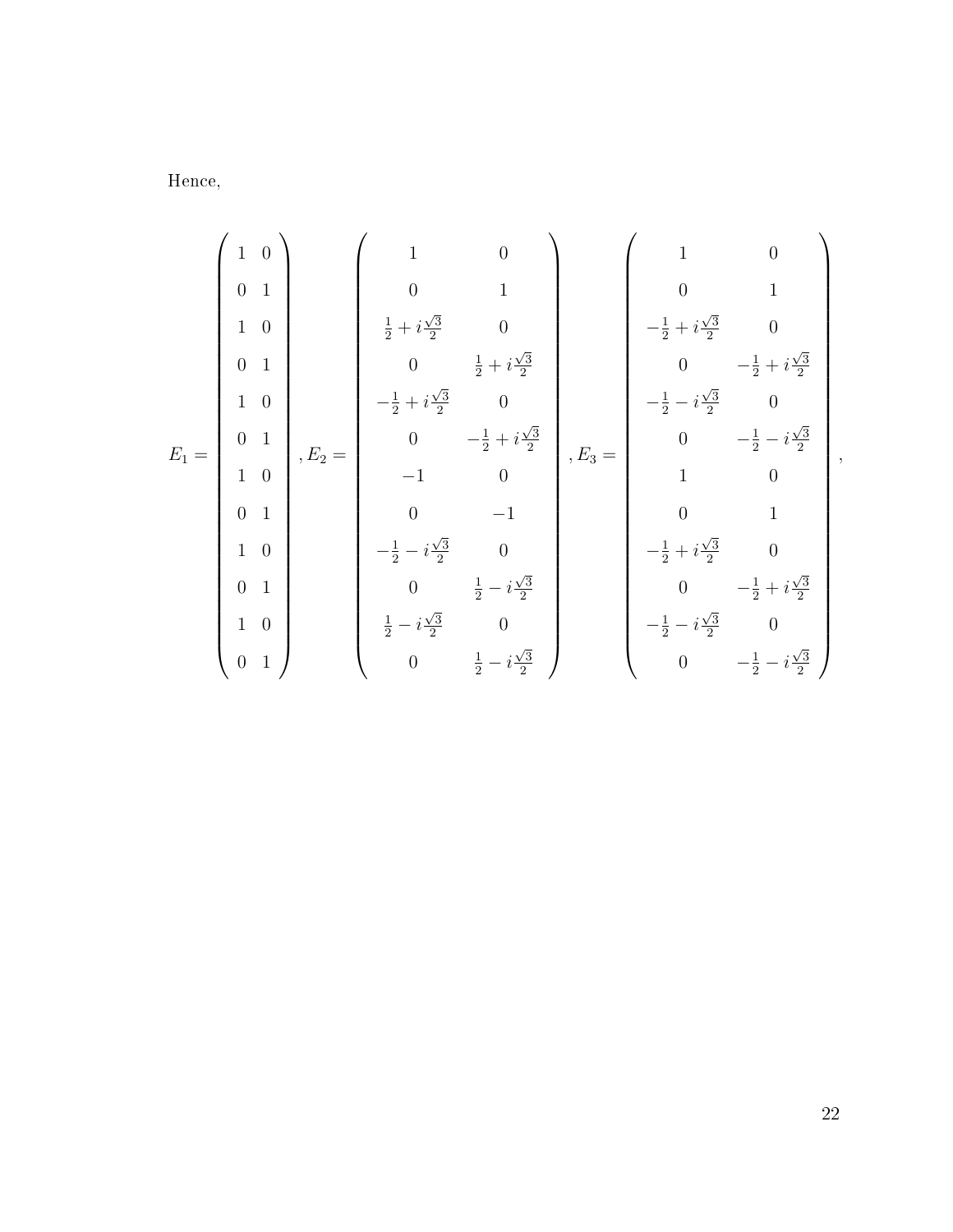$$
E_4 = \begin{pmatrix} 1 & 0 \\ 0 & 1 \\ -1 & 0 \\ 0 & -1 \\ 1 & 0 \\ -1 & 0 \\ 0 & -1 \\ 0 & -1 \\ 0 & 1 \\ 0 & -1 \\ 0 & 1 \\ 0 & 1 \\ 0 & 1 \\ 0 & 1 \\ 0 & 1 \\ 0 & 1 \\ 0 & -1 \\ 0 & -1 \\ 0 & -1 \\ 0 & -1 \\ 0 & -\frac{1}{2} + i\frac{\sqrt{3}}{2} \\ -\frac{1}{2} - i\frac{\sqrt{3}}{2} & 0 \\ 0 & 1 \\ 0 & -\frac{1}{2} - i\frac{\sqrt{3}}{2} \\ -\frac{1}{2} + i\frac{\sqrt{3}}{2} & 0 \\ 0 & -1 \\ 0 & -\frac{1}{2} + i\frac{\sqrt{3}}{2} \\ 0 & -1 \\ 0 & -\frac{1}{2} + i\frac{\sqrt{3}}{2} \end{pmatrix}
$$

One can verify the following

$$
A = P \text{diag}(S_k) * P^*,
$$

here  $P$  is the unitary matrix, and

$$
S_1 = \begin{pmatrix} 0 & 0 \\ 0 & 0 \end{pmatrix}, S_2 = S_6 = \begin{pmatrix} 0 & 0.5 \\ 0.5 & 0 \end{pmatrix}, S_3 = S_5 = \begin{pmatrix} 0 & 1.5 \\ 1.5 & 0 \end{pmatrix}, S_4 = \begin{pmatrix} 0 & 2 \\ 2 & 0 \end{pmatrix}
$$

For this example, we note that  $A$  is also a block circulant symmetric matrix with symmetric block elements. Hence, A can be decomposed by a real orthogonal matrix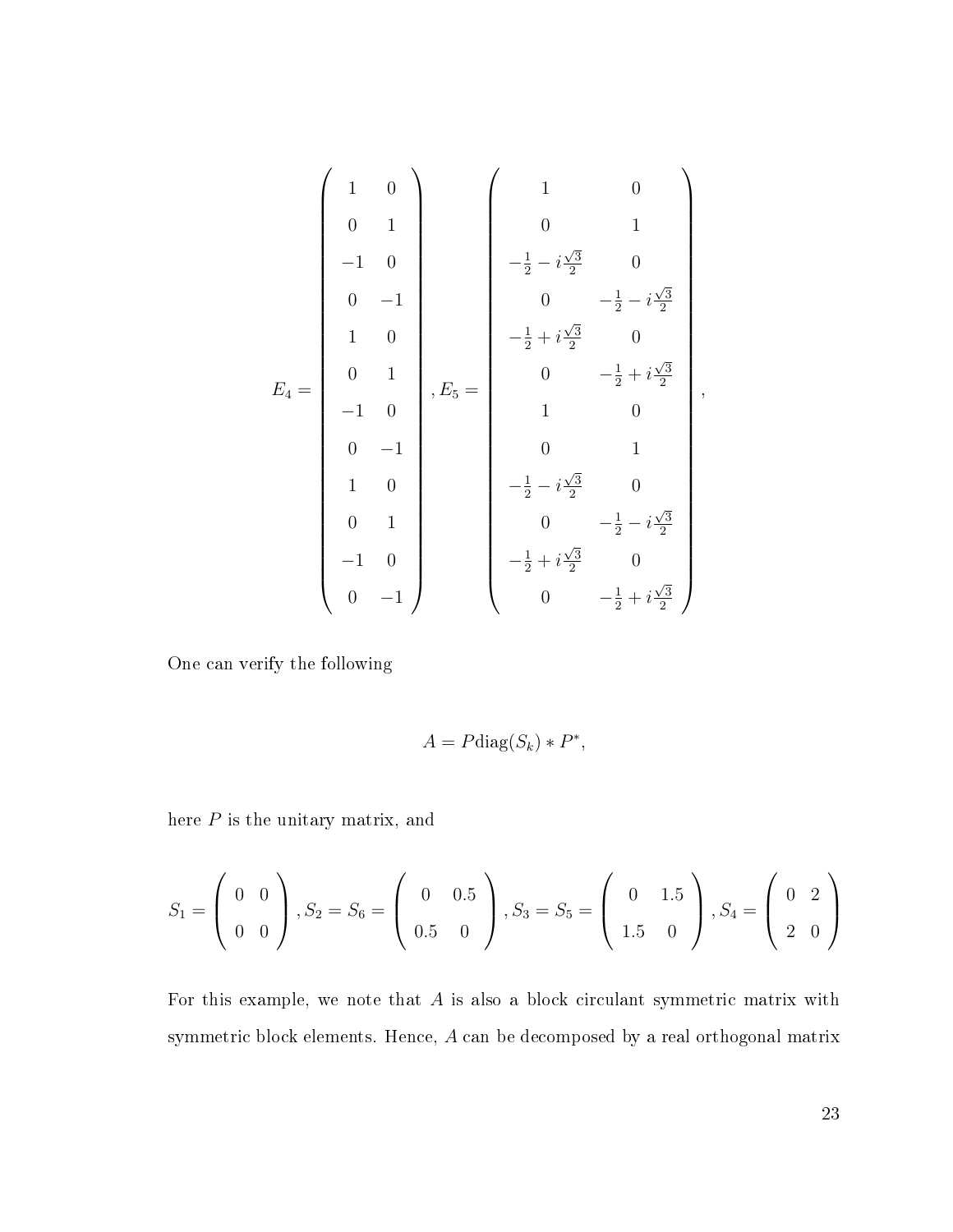given below:

$$
Q = (Q_1, Q_2, Q_3, Q_4, Q_5, Q_6),
$$

such that  $A = Q \text{diag}(S_1, S_2, \dots, S_6) Q^T$ , where

$$
Q_{1} = \frac{1}{\sqrt{6}} \begin{pmatrix} 1 & 0 \\ 0 & 1 \\ 1 & 0 \\ 0 & 1 \\ 1 & 0 \\ 0 & 1 \\ 1 & 0 \\ 0 & 1 \\ 0 & 1 \\ 1 & 0 \\ 0 & 1 \\ 0 & 1 \\ 0 & 1 \\ 0 & 0 \\ 0 & 1 \\ 0 & 0 \\ 0 & 1 \\ 0 & 0 \\ 0 & 1 \end{pmatrix}, Q_{2} = \frac{1}{\sqrt{3}} \begin{pmatrix} 1/2 & 0 \\ 0 & 1/2 \\ -1/2 & 0 \\ 0 & -1/2 \\ -1/2 & 0 \\ 0 & -1/2 \\ 1/2 & 0 \\ 0 & 1/2 \\ 0 & 1 \end{pmatrix},
$$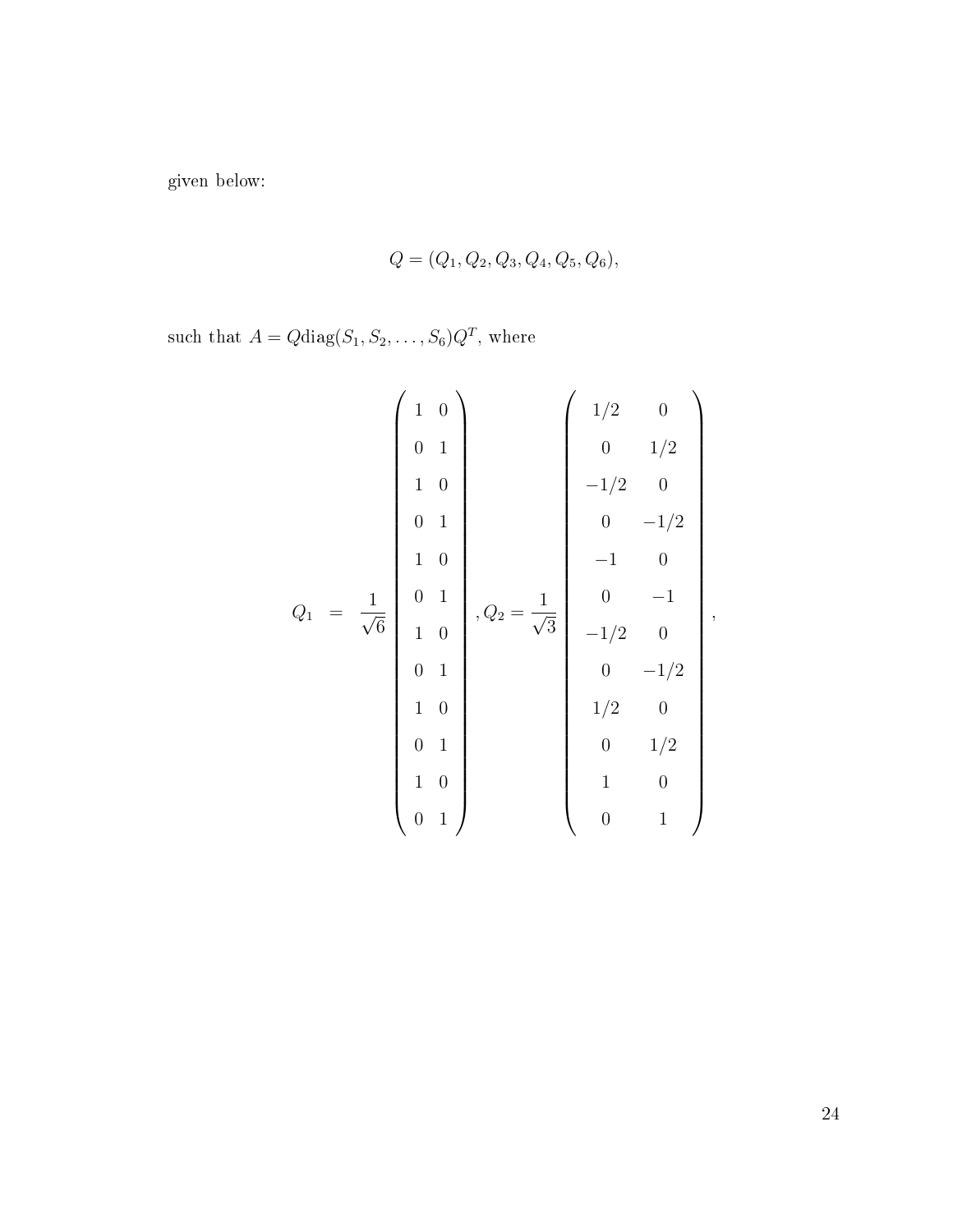$$
Q_3 = \frac{1}{\sqrt{3}} \begin{pmatrix} \sqrt{3}/2 & 0 \\ 0 & \sqrt{3}/2 \\ \sqrt{3}/2 & 0 \\ 0 & 0 \\ 0 & 0 \\ 0 & 0 \\ -\sqrt{3}/2 & 0 \\ 0 & -\sqrt{3}/2 \\ -\sqrt{3}/2 & 0 \\ 0 & 0 \\ 0 & 0 \\ 0 & 0 \\ 0 & 0 \\ 0 & 0 \\ 0 & 0 \\ 0 & 0 \\ 0 & 0 \\ 0 & 0 \\ 0 & 0 \\ 0 & -\sqrt{3}/2 \\ -\sqrt{3}/2 & 0 \\ 0 & 0 \\ 0 & 0 \\ 0 & 0 \\ 0 & 0 \\ 0 & 0 \\ 0 & 0 \\ 0 & 0 \\ 0 & 0 \\ 0 & 0 \\ 0 & 0 \\ 0 & 0 \\ 0 & 0 \\ 0 & 0 \\ 0 & 0 \\ 0 & 0 \\ 0 & 0 \\ 0 & 0 \\ 0 & 0 \\ 0 & 0 \\ 0 & 0 \\ 0 & 0 \\ 0 & 0 \\ 0 & 0 \\ 0 & 0 \\ 0 & 0 \\ 0 & 0 \\ 0 & 0 \\ 0 & 0 \\ 0 & 0 \\ 0 & 0 \\ 0 & 0 \\ 0 & 0 \\ 0 & 0 \\ 0 & 0 \\ 0 & 0 \\ 0 & 0 \\ 0 & 0 \\ 0 & 0 \\ 0 & 0 \\ 0 & 0 \\ 0 & 1 \\ 0 & 0 \\ 0 & 1 \\ 0 & 0 \\ 0 & 1 \\ 0 & 0 \\ 0 & 1 \\ 0 & 0 \\ 0 & 1 \\ 0 & 0 \\ 0 & 1 \\ 0 & 0 \\ 0 & 1 \\ 0 & 0 \\ 0 & 1 \\ 0 & 0 \\ 0 & 1 \\ 0 & 0 \\ 0 & 1 \\ 0 & 0 \\ 0 & 1 \\ 0 & 0 \\ 0 & 1 \\ 0 & 0 \\ 0 & 1 \\ 0 & 0 \\ 0 & 1 \\ 0 & 0 \\ 0 & 1 \\ 0 & 0 \\ 0 & 1 \\ 0 & 0 \\ 0 & 1 \\ 0 & 1 \\ 0 & 0 \\ 0 & 1 \\ 0 & 1 \\ 0 & 1 \\ 0 & 1 \\ 0 & 1 \\ 0 & 1 \\ 0 & 1 \\ 0 & 1 \\ 0 & 1 \\ 0 & 1 \\ 0 & 1 \\ 0 & 1 \\ 0 & 1 \\ 0 & 1 \\ 0 & 1 \\ 0 & 1 \\ 0 & 1 \\ 0 & 1 \\ 0 & 1 \\ 0 & 1 \\ 0 & 1 \\
$$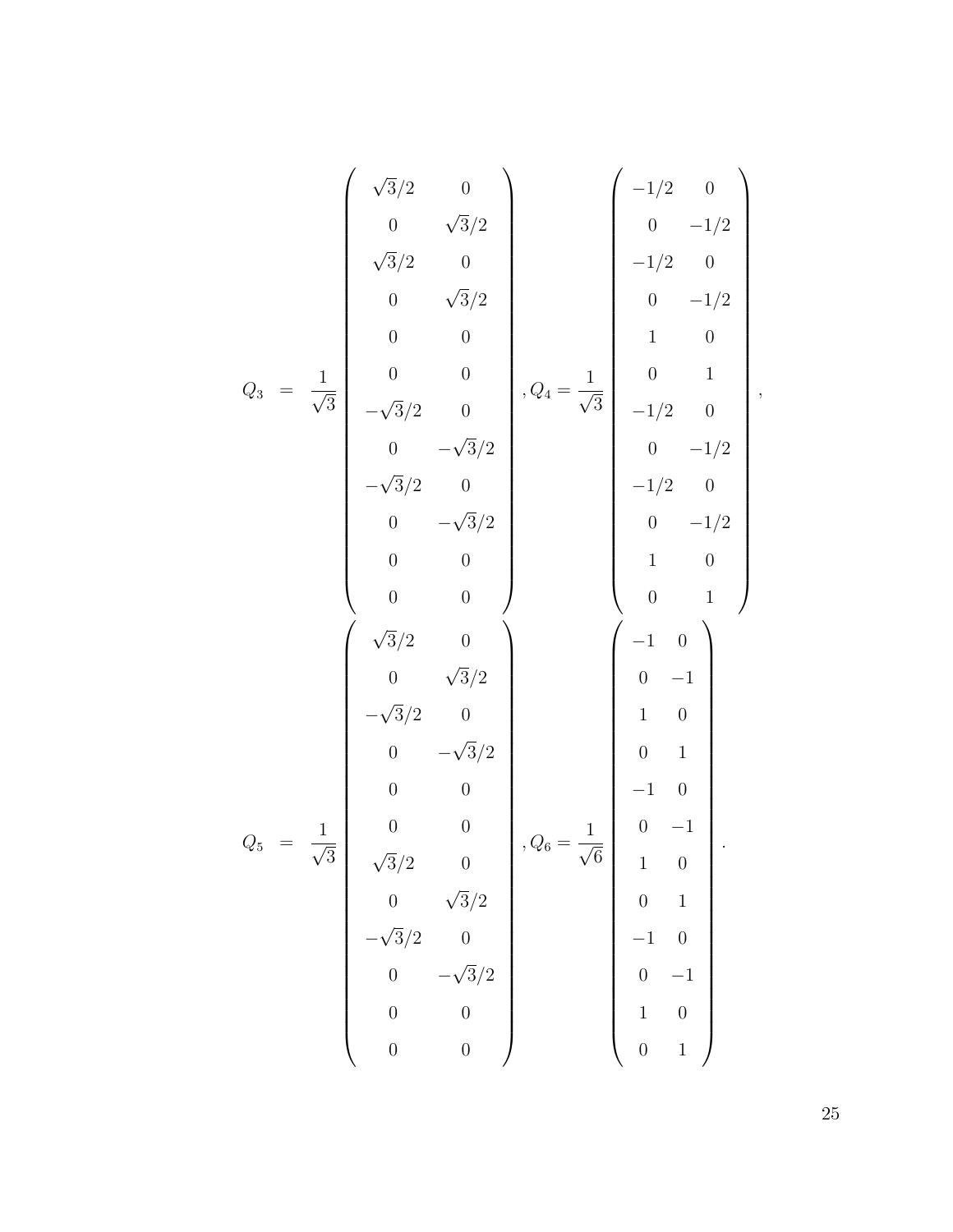### CHAPTER III

#### <span id="page-32-0"></span>COVARIANCE AND VARIOGRAM ESTIMATORS ON A CIRCLE

In this chapter, we first introduce the random process on the circle, followed by stationarity and intrinsic stationarity. In Section 3.2, we present the gridded data structure on the circle as well as the covariance and variogram estimators based on the method of moments (MOM). We investigate some properties of these estimators through spectral decomposition of circulant matrices. Note that part of results in this chapter have been given in Vanlangenberg (2016).

### <span id="page-32-1"></span>3.1 Random Process on the Circle

Let  $\{X(t), t \in [0, 2\pi]\}\$  (implicitly we assume  $X(0) = X(2\pi)$ ) be a random process on the circle. Under the assumption of continuity in quadratic means,  $X(t)$ can be represented as the following Fourier series (for example, see Dufour and Roy (1976))

$$
X(t) = A_0 + \sum_{n=1}^{\infty} A_n \cos(nt) + B_n \sin(nt), \quad t \in [0, 2\pi],
$$

where random variables  $A_0$ ,  $A_n$ ,  $B_n$ ,  $n = 1, 2, \ldots$  can be obtained by

$$
A_0 = \frac{1}{\pi} \int_0^{2\pi} X(t) dt,
$$
  
\n
$$
A_n = \frac{1}{2\pi} \int_0^{2\pi} X(t) \cos(nt) dt,
$$
  
\n
$$
B_n = \frac{1}{2\pi} \int_0^{2\pi} X(t) \sin(nt) dt.
$$

26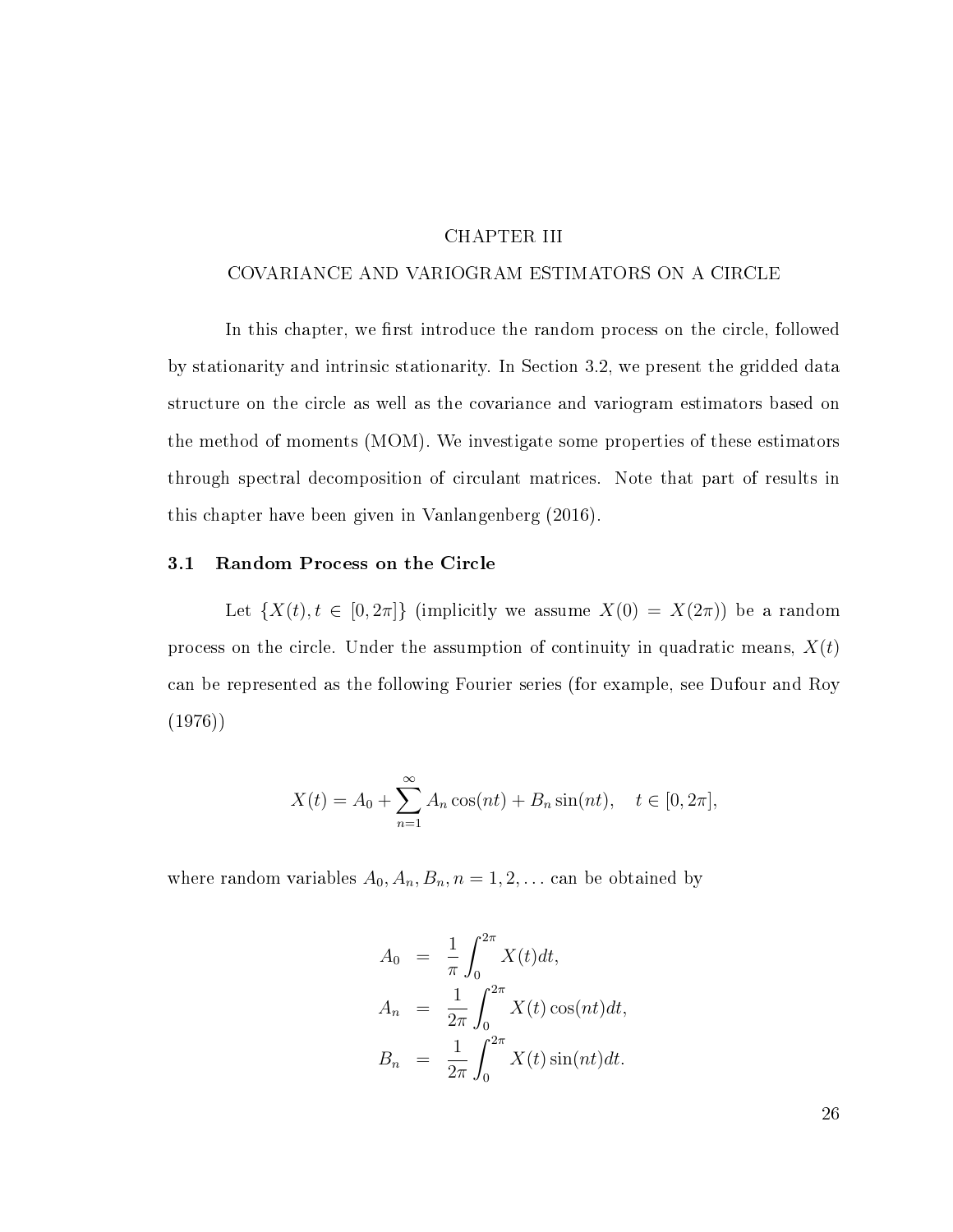The covariance function at two points with angular difference  $\theta$  is represented by  $C(t, \theta) = cov(X(t + \theta), X(t))$ , a bivariate function of  $\theta$  and t.

# 3.1.1 Stationarity and Intrinsic Stationarity

Assume the underlying process  $X(t)$  is *stationary* on the circle, that is, its covariance function solely depends on the (un-directional) angular difference  $\theta$ .

$$
C(\theta) = cov(X(t + \theta), X(t)), \qquad \theta \in [0, \pi],
$$

and  $E(X(t)) = \mu$  is a possibly unknown constant. Note that under stationarity of  $X(t)$ , the spectral representation for  $C(\theta)$  is given by (for example, Roy (1972))

$$
C(\theta) = \sum_{k=0}^{\infty} a_k \cos(k\theta), \quad \theta \in [0, \pi].
$$

According to Roy (1972), for example,  $X(t)$  is stationary with mean  $\mu$  if and only if

$$
E(A_0) = \mu, E(A_n) = E(B_n) = 0,
$$
  
\n
$$
var(A_0) = a_0, cov(A_0, A_n) = cov(A_0, B_n) = 0, var(A_n) = var(B_n) = a_n,
$$
  
\n
$$
cov(A_n, A_m) = cov(B_n, B_m) = 0 (m \neq n), cov(A_n, B_m) = 0 \text{ for any } n, m > 0.
$$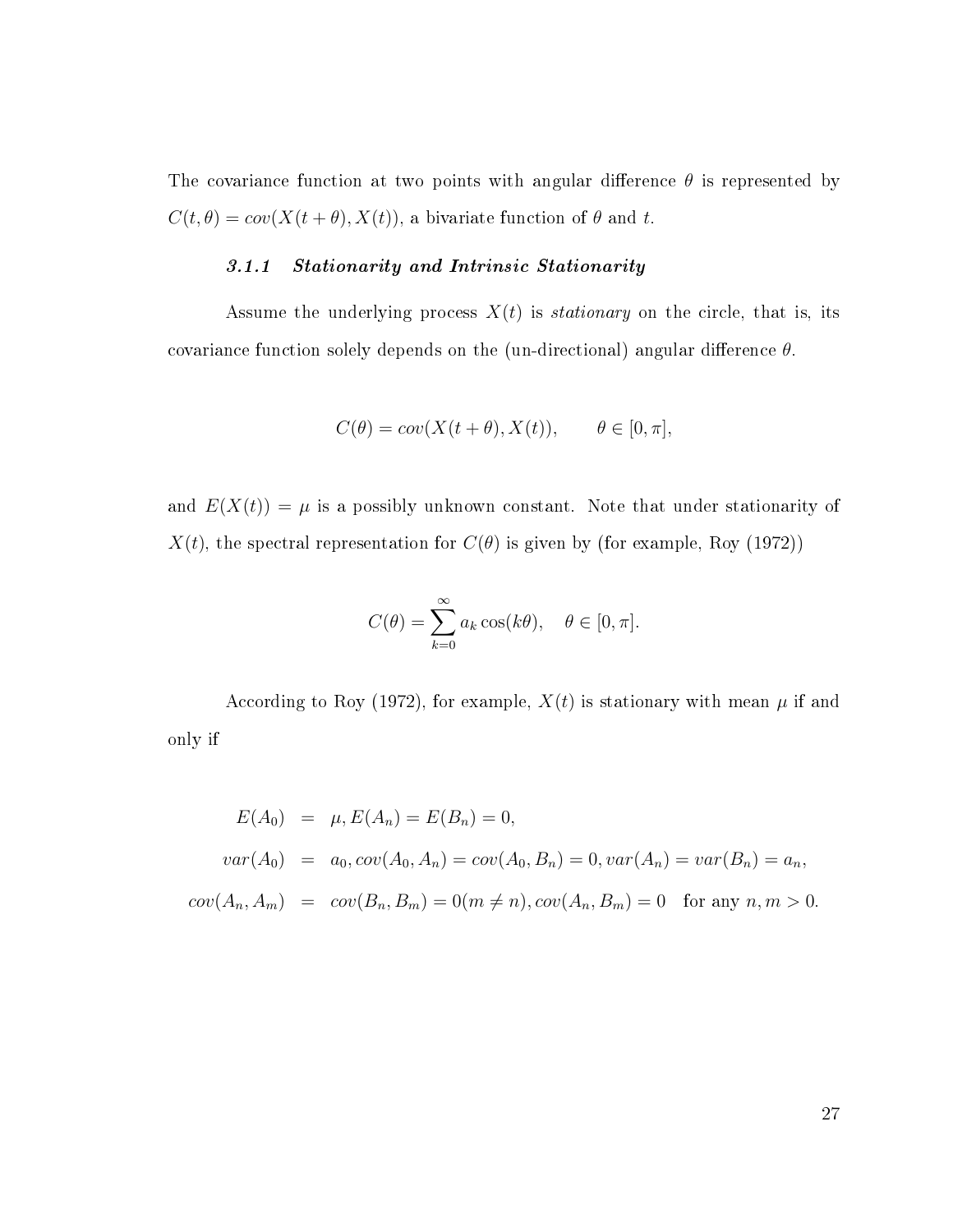Now if we assume that  $X(t)$  is intrinsically stationary, that is,  $E(X(t)) = \mu$ constant, and the variogram function

$$
2\gamma(\theta) = var(X(t + \theta) - X(t)) = E(X(t + \theta) - X(t))^2
$$

is solely a function of angular difference  $\theta$ , then one can show that

$$
\gamma(\theta) = C(0) - C(\theta)
$$

and  $\gamma(\theta)$  has the following spectral representation (Schoenberg, 1942).

$$
\gamma(\theta) = \sum_{n=1}^{\infty} a_n (1 - \cos(n\theta)).
$$

#### <span id="page-34-0"></span>3.2 Estimation on the Circle

#### 3.2.1 Gridded Data Structure

Note that in real global-scale data, data values are normally observed on grids along each latitude (circle). Hence, throughout this section, we assume that data values observed on the circle are equally spaced with the common interval length  $\delta = 2\pi/n$  for *n* the sample size. For simplicity, we take  $n = 2N$ , an even number so that  $\delta = \pi/N$ . All discussions are carried over easily if n is an odd number. Therefore, all points observed on the gridded locations are represented as  $\{X(k\delta\}_{k=0}^{n-1}\}$ . In general, the angular difference between two points on the circle could take the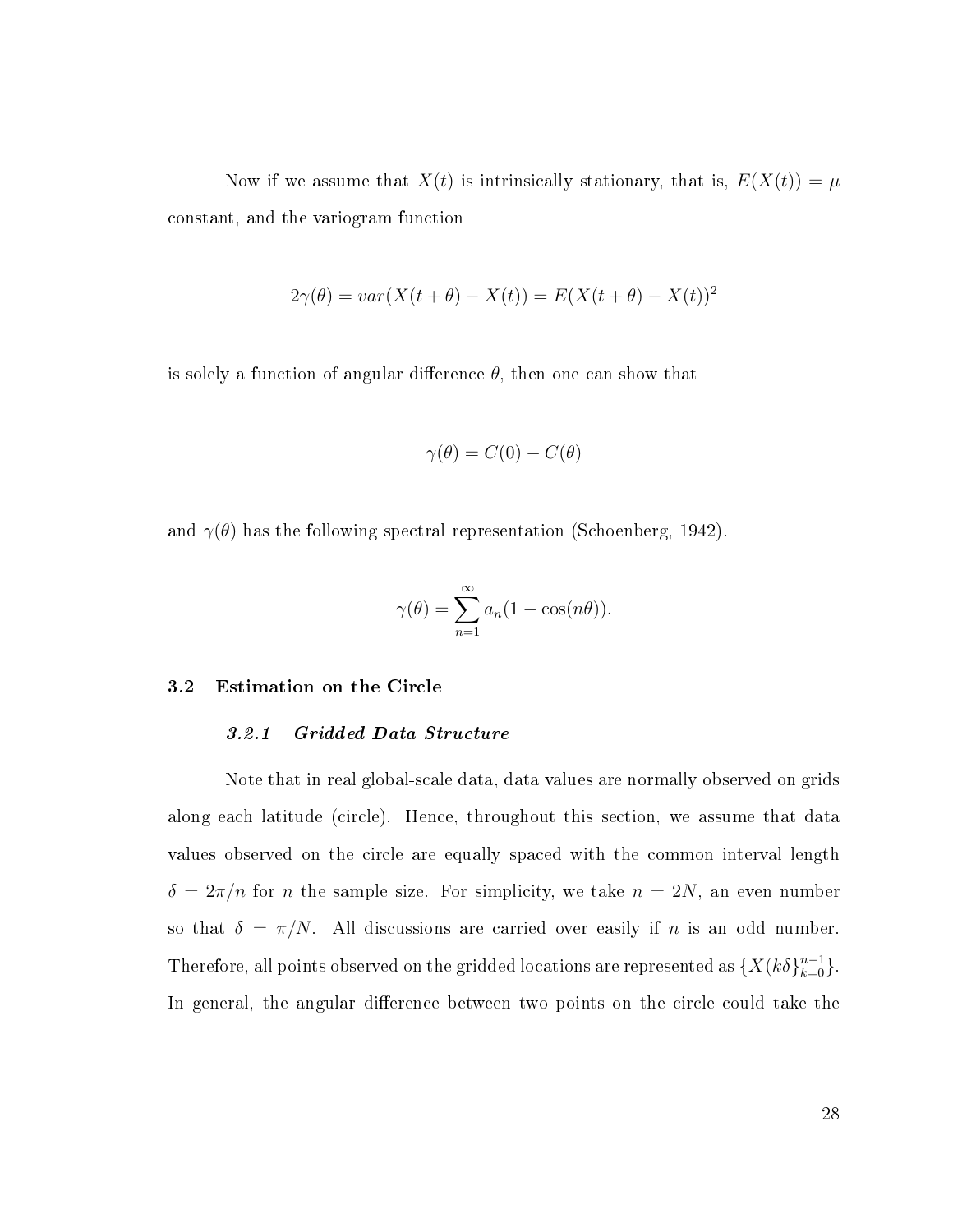following sequence of values.

$$
0, \pm \delta, \pm 2\delta, \cdots, \pm (N-1)\delta, N\delta = \pi.
$$

In the mean time, if  $X(t)$  is assumed to be stationary on the circle, we will then have the un-directional angular difference  $\Delta\lambda$ , that is,  $\Delta\lambda = 0, \delta, 2\delta, \cdots, (N-1)\delta, N\delta = \pi$ .

## 3.2.2 Variance-Covariance Matrix of a Gridded Random Vector

Let  $\{ (X(m\delta), \}_{m=0}^{n-1}$  be the observed random vector on gridded locations of a unit circle. For notational simplicity, we denote  $\mathbf{X} = (X_1, X_2, \ldots, X_n)^T$  with  $X_j = X((j-1)\delta)$ . If  $X(t)$  is stationary with constant mean  $\mu$ , then  $E(\underline{X}) = \mu \underline{1}_n$  and  $var(\cancel{X}) = \Sigma$  given by the following (Note that  $C((n-k)2\pi/n) = C(k2\pi/n)$ )

$$
\Sigma = \begin{pmatrix}\nC(0) & C\left(\frac{2\pi}{n}\right) & C\left(\frac{(N-1)2\pi}{n}\right) & C(\pi) & C\left(\frac{(N-1)2\pi}{n}\right) & \cdots & C\left(\frac{2\pi}{n}\right) \\
C\left(\frac{2\pi}{n}\right) & C(0) & C\left(\frac{(N-2)2\pi}{n}\right) & C\left(\frac{(N-1)2\pi}{n}\right) & C(\pi) & \cdots & C\left(\frac{4\pi}{n}\right) \\
C\left(\frac{4\pi}{n}\right) & C\left(\frac{2\pi}{n}\right) & C\left(\frac{(N-3)2\pi}{n}\right) & C\left(\frac{(N-2)2\pi}{n}\right) & C\left(\frac{(N-1)2\pi}{n}\right) & \cdots & C\left(\frac{6\pi}{n}\right) \\
\vdots & \vdots & \vdots & \vdots & \vdots \\
C\left(\frac{2\pi}{n}\right) & C\left(\frac{4\pi}{n}\right) & C(\pi) & C\left(\frac{(N-1)2\pi}{n}\right) & C\left(\frac{(N-2)2\pi}{n}\right) & \cdots & C(0) \\
\vdots & \vdots & \vdots & \vdots & \vdots \\
C((N-1)2\pi/n), C(2\pi/n), C(4\pi/n), \cdots, C((N-1)2\pi/n), C(\pi), & C((N-1)2\pi/n)\n\end{pmatrix}
$$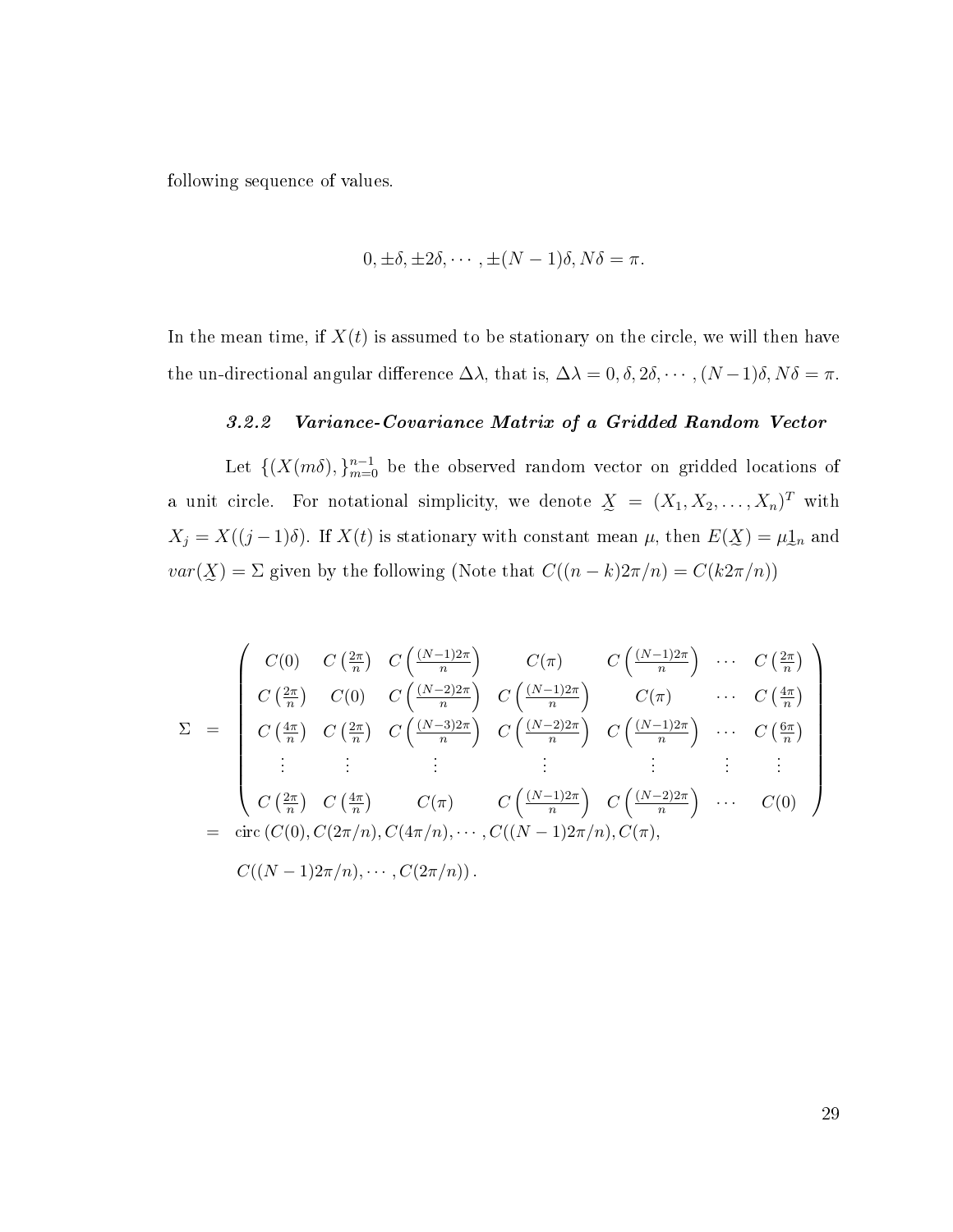As a simple example, we consider the case of  $n = 6$ , we have

$$
\Sigma = \begin{pmatrix}\nC(0) & C(\frac{\pi}{3}) & C(\frac{2\pi}{3}) & C(\pi) & C(\frac{2\pi}{3}) & C(\frac{\pi}{3}) \\
C(\frac{\pi}{3}) & C(0) & C(\frac{\pi}{3}) & C(\frac{2\pi}{3}) & C(\pi) & C(\frac{2\pi}{3}) \\
C(\frac{2\pi}{3}) & C(\frac{\pi}{3}) & C(0) & C(\frac{\pi}{3}) & C(\frac{2\pi}{3}) & C(\pi) \\
C(\pi) & C(2\pi/3) & C(\frac{\pi}{3}) & C(0) & C(\frac{\pi}{3}) & C(\frac{2\pi}{3}) \\
C(\frac{2\pi}{3}) & C(\pi) & C(\frac{2\pi}{3}) & C(\frac{\pi}{3}) & C(0) & C(\frac{\pi}{3}) \\
C(\frac{\pi}{3}) & C(\frac{2\pi}{3}) & C(\pi) & C(\frac{2\pi}{3}) & C(\frac{\pi}{3}) & C(0) \\
= & circ(C(0), C(\pi/3), C(2\pi/3), C(\pi), C(2\pi/3), C(\pi/3)).\n\end{pmatrix}
$$

From above, we have  $E(\underline{X}-\mu \underline{1}_n)=\underline{0}_n$  and  $var(\underline{X}-\mu \underline{1}_n)=\Sigma$ . Note that the above  $\Sigma$  is a circulant matrix. Hence it can be diagonalized as

$$
\Sigma = Q\Lambda^{(\Sigma)}Q^T,
$$

where  $Q$  is the real orthogonal matrix as given in Section 2.4, and

$$
\Lambda^{(\Sigma)} = \mathrm{diag}(\lambda^{(\Sigma)}_1, \lambda^{(\Sigma)}_2, \cdots, \lambda^{(\Sigma)}_n),
$$

with the eigenvalues given by

$$
\lambda_j^{\Sigma} = \left( C(0) + 2 \sum_{m=1}^{N-1} C(m\delta) \cos((j-1)m\delta) + C(\pi) \cos((j-1)N\delta) \right)
$$
  
= 
$$
\left( C(0) + 2 \sum_{m=1}^{N-1} C(m\delta) \cos((j-1)m\delta) + C(\pi) \cos((j-1)\pi) \right).
$$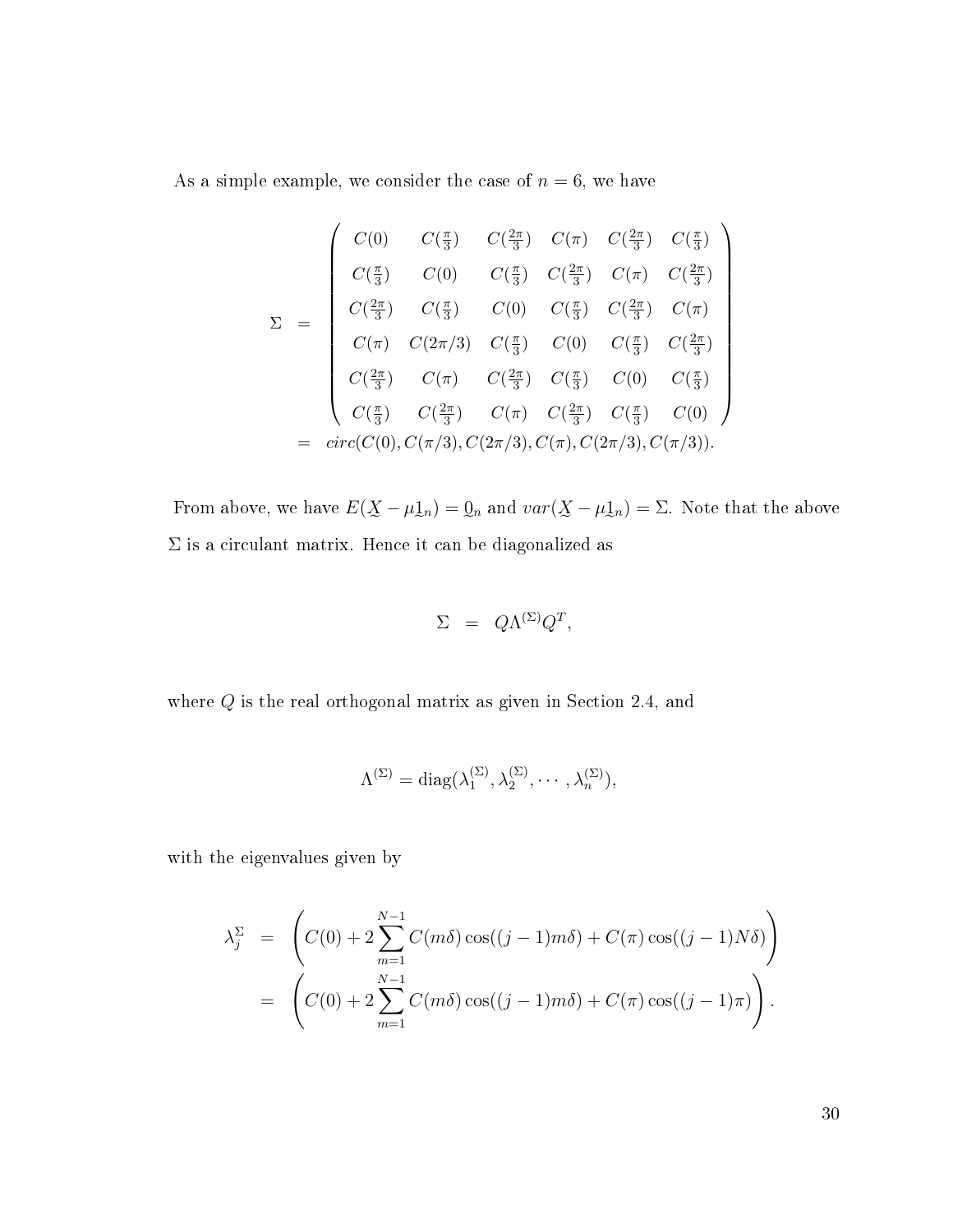Throughout the rest of this chapter, we assume that  $\Sigma$  is strictly positive definite, and hence,  $\lambda_j^{(\Sigma)} > 0, j = 1, 2, \ldots, n$ .

**Proposition 3.1.** Let  $\underline{Y} = Q^T(\underline{X} - \mu \underline{1}_n) := (Y_1, Y_2, \ldots, Y_n)^T$ . Then

- (1)  $E(Y) = 0$ ,  $var(Y) = \Lambda^{(\Sigma)}$ , that is,  $Y_1, Y_2, \ldots, Y_n$  are uncorrelated with mean zero and variance  $var(Y_j) = \lambda_j^{(\Sigma)}$  $\frac{(2)}{j}$  .
- (2) If  $X(t)$  is a stationary Gaussian random process on the circle, then  $\sum_{n=1}^{\infty}$  $N(\mathcal{Q}, \Lambda^{(\Sigma)})$ , that is,  $Y_1, Y_2, \ldots, Y_n$  are independent  $Y_j \sim N(0, \lambda_j^{(\Sigma)})$ .

*Proof.* Let  $\mathcal{Y} = Q^T(\mathcal{X} - \mathcal{Y}|\mathcal{Y})$ . Then obviously its mean equals Q and variancee e e covariance matrix is given by

$$
var(\underline{Y}) = cov(Q^T (\underline{X} - \underline{1}_n \mu), Q^T (\underline{X} - \underline{1}_n \mu))
$$

$$
= Q^T \Sigma Q = Q^T Q \Lambda^{(\Sigma)} Q^T Q = \Lambda^{(\Sigma)}.
$$

That is,  $Y_1, Y_2, \dots, Y_n$  are uncorrelated random variates, where  $Y_j$  has mean zero and variance  $\lambda_i^{(\Sigma)}$  $j^{(2)}$ . The second conclusion follows easily.

Remark 3.1. From Proposition 3.1, without loss of generality, we may assume that  $X(t)$  is a zero-mean random process on the circle throughout the rest of this section. Consequently, the observed random vector  $\chi$  will be assumed to have  $E(\underline{X}) = 0$  throughout.

#### 3.2.3 Covariance Estimation on the Circle

Now we consider the covariance estimator based on MOM. Recall that  $\mathfrak{X}=$  $(X_1, X_2, \ldots, X_n)^T$  with  $X_j = X((j-1)\delta)$  is a collection of gridded observations on the circle. One obvious unbiased estimator of possibly unknown constant mean  $\mu$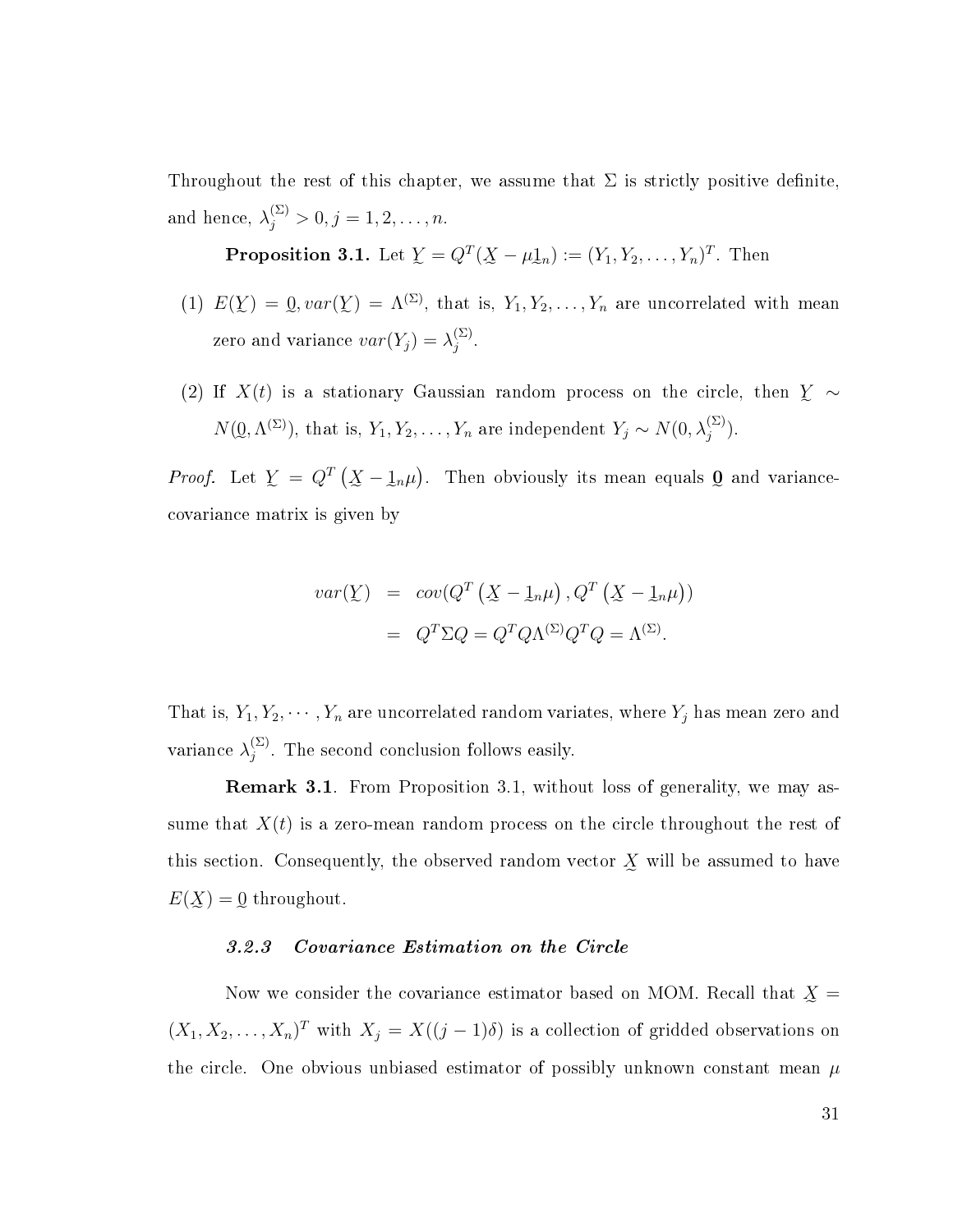is given by  $\bar{X} = \frac{1}{n}$  $\frac{1}{n}\sum_{i=1}^{n} X_i$ . Denote  $\Delta \lambda = k\delta$  for  $k = 0, 1, 2, ..., N = n/2$  (recall  $n = 2N$  assumed). The MOM estimator of  $C(\Delta \lambda) = C(k\delta)$  is then given by

$$
\hat{C}(\Delta \lambda) = \frac{1}{n} \sum_{i=1}^{n} (X((i-1)\delta + \Delta \lambda) - \bar{X})(X((i-1)\delta) - \bar{X})
$$

$$
= \frac{1}{n} \sum_{i=1}^{n} X((i-1)\delta + \Delta \lambda)X((i-1)\delta) - (\bar{X})^2.
$$

Now we introduce the following rotation matrix  $R_n$ , which transforms  $\underline{X} = (X_1, X_2, \dots, X_n)^T$  to  $\underline{X}_{(k+1)} = (X_{k+1}, \dots, X_n, X_1, \dots, X_{k-1}, X_k)^T$ , that is,  $\underline{X}_{(k+1)} = R_n \underline{X}$ , where  $R_n$  is given by

$$
R_n^T = \begin{pmatrix} 0 & 0 & \dots & 0 & 1 & 0 & \dots & 0 & 0 \\ 0 & 0 & \dots & 0 & 0 & 1 & \dots & 0 & 0 \\ \vdots & \vdots & \vdots & \vdots & \vdots & \vdots & \vdots & \vdots & \vdots \\ 0 & 0 & \dots & 0 & 0 & 0 & \dots & 1 & 0 \\ 0 & 0 & \dots & 0 & 0 & 0 & \dots & 0 & 1 \\ 1 & 0 & \dots & 0 & 0 & 0 & \dots & 0 & 0 \\ 0 & 1 & \dots & 0 & 0 & 0 & \dots & 0 & 0 \\ \vdots & \vdots & \vdots & \vdots & \vdots & \vdots & \vdots & \vdots & \vdots \\ 0 & 0 & \dots & 1 & 0 & 0 & \dots & 0 & 0 \end{pmatrix}
$$
(3.1)

Here the number 1 in the first row of  $R_n^T$  appears at the  $(k+1)$ th position. Note that  $\bar{X} = \frac{1}{n}$  $\frac{1}{n} \sum_{i=1}^{n} X_i = \frac{1}{n}$  $\frac{1}{n} \lambda_n^T \chi$ . We then express the covariance estimator as the following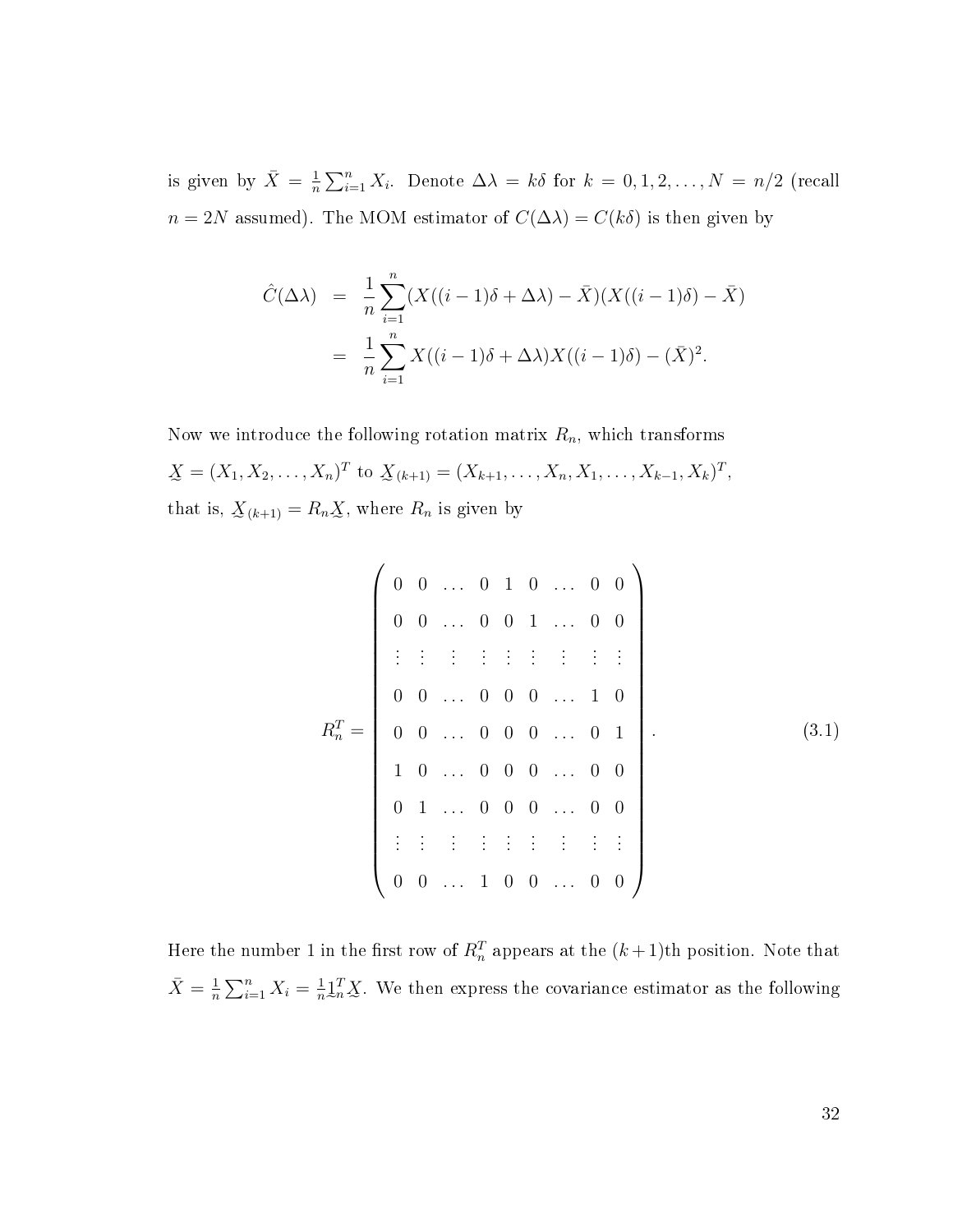quadratic form,

$$
\hat{C}(\Delta \lambda) = \hat{C}(k\delta) = \frac{1}{n} \mathbf{X}_{(k+1)}^T \mathbf{X} - \left(\frac{1}{n} \mathbf{1}_n^T \mathbf{X}\right)^T * \left(\frac{1}{n} \mathbf{1}_n^T \mathbf{X}\right)
$$

$$
= \frac{1}{n} \mathbf{X}^T R_n^T \mathbf{X} - \left(\frac{1}{n} \mathbf{1}_n^T \mathbf{X}\right)^T * \left(\frac{1}{n} \mathbf{1}_n^T \mathbf{X}\right)
$$

$$
= \frac{1}{n} \mathbf{X}^T \left(R_n^T - \frac{1}{n} \mathbf{1}_n \mathbf{1}_n^T\right) \mathbf{X}
$$

$$
= \mathbf{X}^T M(k\delta) \mathbf{X}.
$$

Here

$$
M(k\delta) = \frac{1}{n} \left( R_n^T - \frac{1}{n} \mathbf{1}_n \mathbf{1}_n^T \right)
$$
  
=  $\frac{1}{n} \text{circ}(-1/n, -1/n, \dots, -1/n, 1 - 1/n, -1/n, \dots, -1/n, -1/n).$ 

As an example, we consider the case of  $n = 6$ . We have the following matrices corresponding to  $\Delta \lambda = 0, \pi/3, 2\pi/3,$  and  $\pi,$  respectively.

$$
M(0) = \frac{1}{6} \begin{pmatrix} 5/6 & -1/6 & -1/6 & -1/6 & -1/6 & -1/6 \\ -1/6 & 5/6 & -1/6 & -1/6 & -1/6 & -1/6 \\ -1/6 & -1/6 & 5/6 & -1/6 & -1/6 & -1/6 \\ -1/6 & -1/6 & -1/6 & 5/6 & -1/6 & -1/6 \\ -1/6 & -1/6 & -1/6 & -1/6 & 5/6 & -1/6 \\ -1/6 & -1/6 & -1/6 & -1/6 & -1/6 & 5/6 \end{pmatrix}
$$
  
=  $\frac{1}{6} \text{circ}(5/6, -1/6, -1/6, -1/6, -1/6, -1/6, -1/6)$ ;

33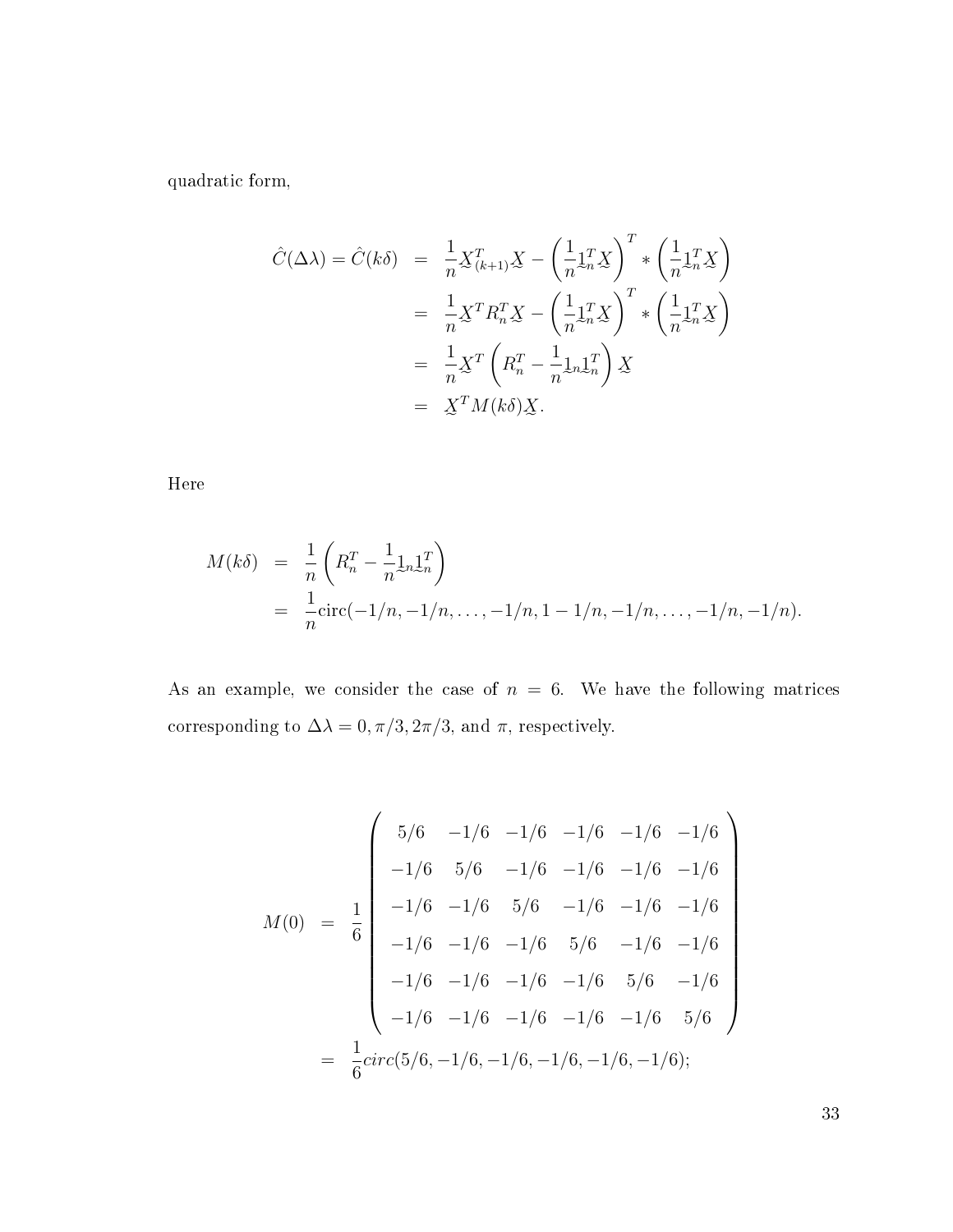and

$$
M(\pi/3) = \frac{1}{6}
$$
\n
$$
\begin{bmatrix}\n-1/6 & 5/6 & -1/6 & -1/6 & -1/6 & -1/6 \\
-1/6 & -1/6 & 5/6 & -1/6 & -1/6 & -1/6 \\
-1/6 & -1/6 & -1/6 & 5/6 & -1/6 & -1/6 \\
-1/6 & -1/6 & -1/6 & -1/6 & 5/6 & -1/6 \\
-1/6 & -1/6 & -1/6 & -1/6 & -1/6 & 5/6 \\
5/6 & -1/6 & -1/6 & -1/6 & -1/6 & -1/6\n\end{bmatrix}
$$
\n
$$
= \frac{1}{6} \operatorname{circ}(-1/6, 5/6, -1/6, -1/6, -1/6, -1/6, -1/6)
$$
\n
$$
M(2\pi/3) = \frac{1}{6}
$$
\n
$$
\begin{bmatrix}\n-1/6 & -1/6 & 5/6 & -1/6 & -1/6 & -1/6 \\
-1/6 & -1/6 & -1/6 & 5/6 & -1/6 & -1/6 \\
-1/6 & -1/6 & -1/6 & -1/6 & 5/6 & -1/6 \\
-1/6 & -1/6 & -1/6 & -1/6 & -1/6 & 5/6 \\
5/6 & -1/6 & -1/6 & -1/6 & -1/6 & -1/6 \\
-1/6 & 5/6 & -1/6 & -1/6 & -1/6 & -1/6 \\
-1/6 & 5/6 & -1/6 & -1/6 & -1/6 & -1/6\n\end{bmatrix}
$$
\n
$$
M(\pi) = \frac{1}{6} \begin{bmatrix}\n-1/6 & -1/6 & -1/6 & 5/6 & -1/6 \\
-1/6 & -1/6 & -1/6 & -1/6 & -1/6 \\
5/6 & -1/6 & -1/6 & -1/6 & -1/6 \\
5/6 & -1/6 & -1/6 & -1/6 & -1/6 \\
5/6 & -1/6 & -1/6 & -1/6 & -1/6 \\
-1/6 & 5/6 & -1/6 & -1/6 & -1/6 \\
-1/6 & 5/6 & -1/6 & -1/6 & -1/6 \\
-1/6 & 5/6 & -1/6 & -1/6 & -1/6 \\
-1/6 & 5
$$

34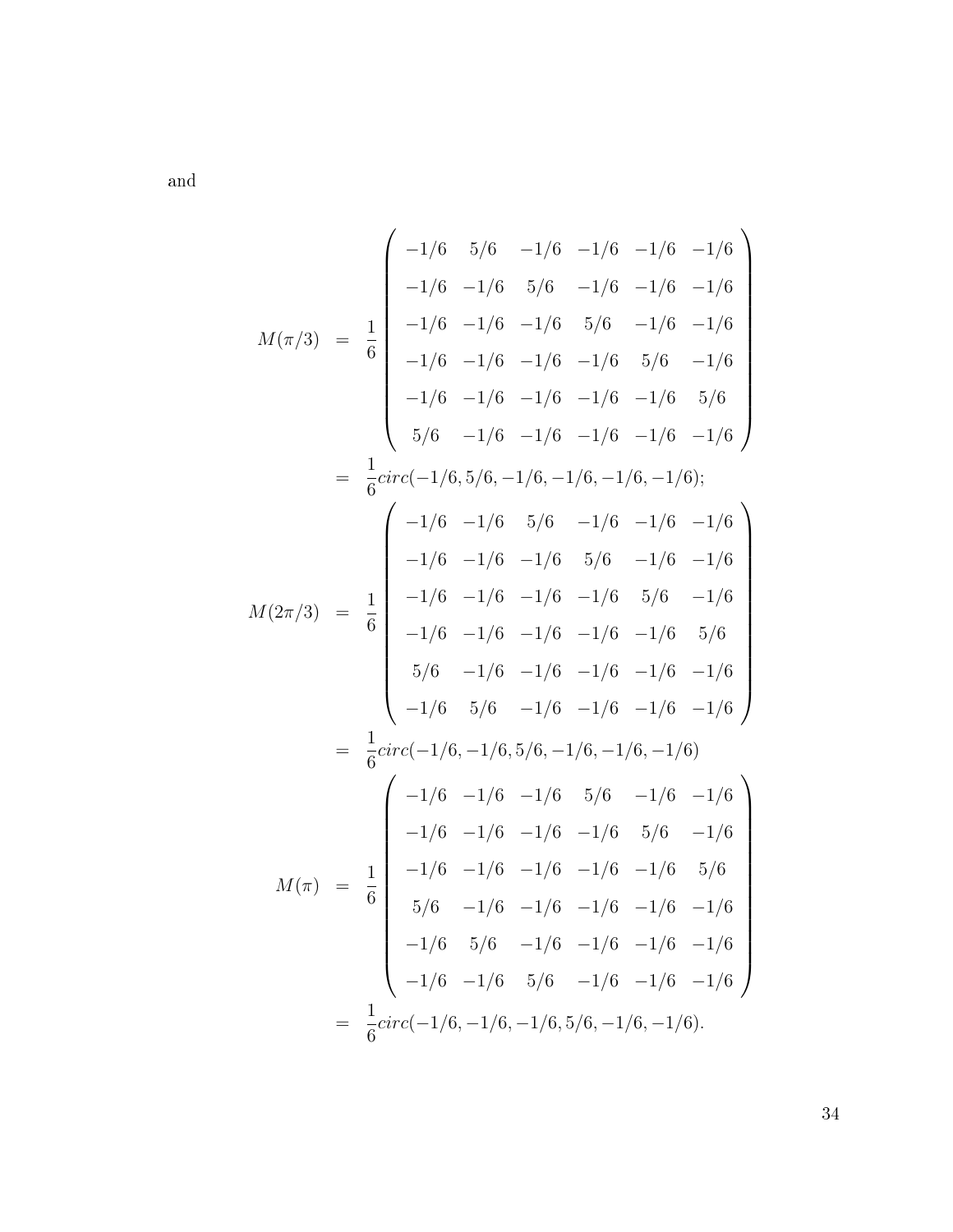Hence  $M(k\delta)$  can be diagonalized by a unitary matrix P given in Section 2.4 as following.

$$
M(k\delta) = P \text{diag}(\lambda_1^{(M)}, \lambda_2^{(M)}, \dots, \lambda_n^{(M)}) P^*,
$$

where  $\lambda_i^{(M)}$  $j^{(M)}, j=1,2,\ldots,n$  are the eigenvalues of  $M(k\delta).$ 

To compute these eigenvalues, we first decompose  $M(k\delta)$  as following.

$$
M(k\delta) = -\frac{1}{n^2} \text{circ}(1, 1, \dots, 1) + \frac{1}{n} \text{circ}(0, 0, \dots, 0, 1, 0, \dots, 0) := M_1(k\delta) + M_2(k\delta),
$$

where the number 1 in  $M_2(k\delta)$  above appears at the  $(k+1)$ th position. Hence, the eigenvalues for both matrices are given by

$$
\lambda_j^{(M_1)} = \begin{cases}\n-\frac{1}{n}, & j = 1, \\
0, & j \neq 1,\n\end{cases} \qquad \lambda_j^{(M_2)} = \frac{1}{n} \omega_j^k.
$$

Here  $\omega_j^k = \exp(2\pi (j-1)k/n)$ . Therefore,

$$
\lambda_j^{(M)} = \begin{cases} \frac{1}{n}\omega_j^k & \text{if } 2 \le j \le n, \\ 0 & \text{if } j = 1. \end{cases}
$$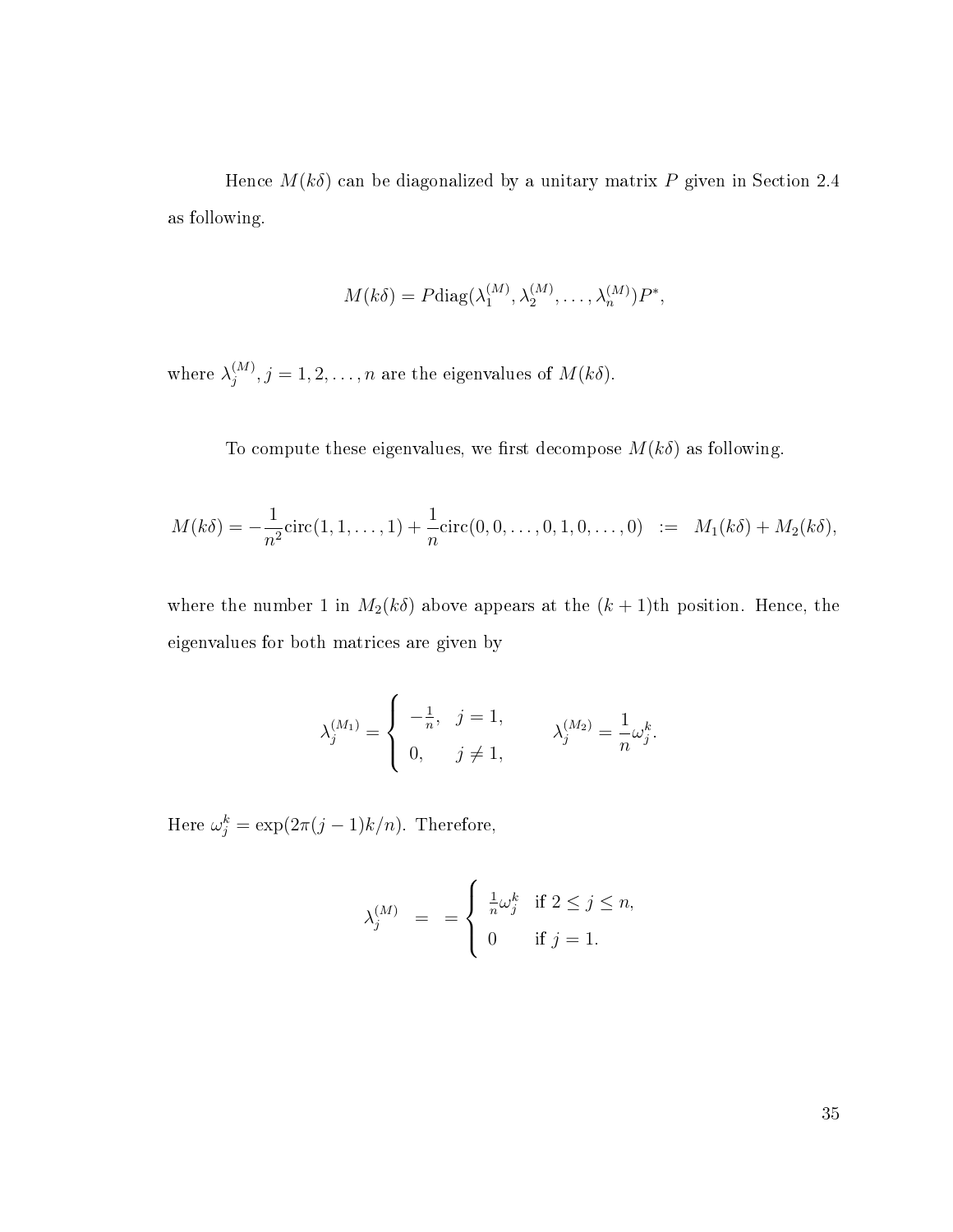Proposition 3.2. The covariance estimator is generally biased. Specifically, for  $k = 0, 1, 2, \ldots, N = n/2$ ,

$$
E(\hat{C}(k\delta)) = C(k\delta) - \frac{1}{n} \left( C(0) + 2 \sum_{m=1}^{N-1} C(m\delta) + C(\pi) \right).
$$

*Proof:* We first rewrite the eigenvalues of  $\Sigma$  in the complex form, that is,

$$
\lambda_j^{(\Sigma)} = \sum_{m=0}^{n-1} C(m\delta) \omega_j^m
$$

with  $C((n-m)\delta) = C(m\delta)$  for  $m = 0, 1, 2, ..., N$ . Now according to Corollary 1.1 in Chapter 1, we have

$$
E(\hat{C}(k\delta)) = tr(M(k\delta)\Sigma) = \sum_{j=2}^{n} \lambda_j^{(\Sigma)} \lambda_j^{(M)}
$$
  
= 
$$
\frac{1}{n} \sum_{j=2}^{n} \omega_j^k \sum_{m=0}^{n-1} C(m\delta) \omega_j^m
$$
  
= 
$$
-\frac{1}{n} \left( C(0) + 2 \sum_{m=1}^{N-1} C(m\delta) + C(\pi) \right) + \frac{1}{n} \sum_{j=1}^{n} \omega_j^k \sum_{m=0}^{n-1} C(m\delta) \omega_j^m.
$$

The first term above is added in for  $j = 1$  in the original summation. The second term is given by

$$
\frac{1}{n} \sum_{j=1}^{n} \omega_j^k \sum_{m=0}^{n-1} C(m\delta) \omega_j^m = \frac{1}{n} \sum_{m=0}^{n-1} C(m\delta) \sum_{j=1}^{n} \omega_j^k \omega_j^m = C(k\delta).
$$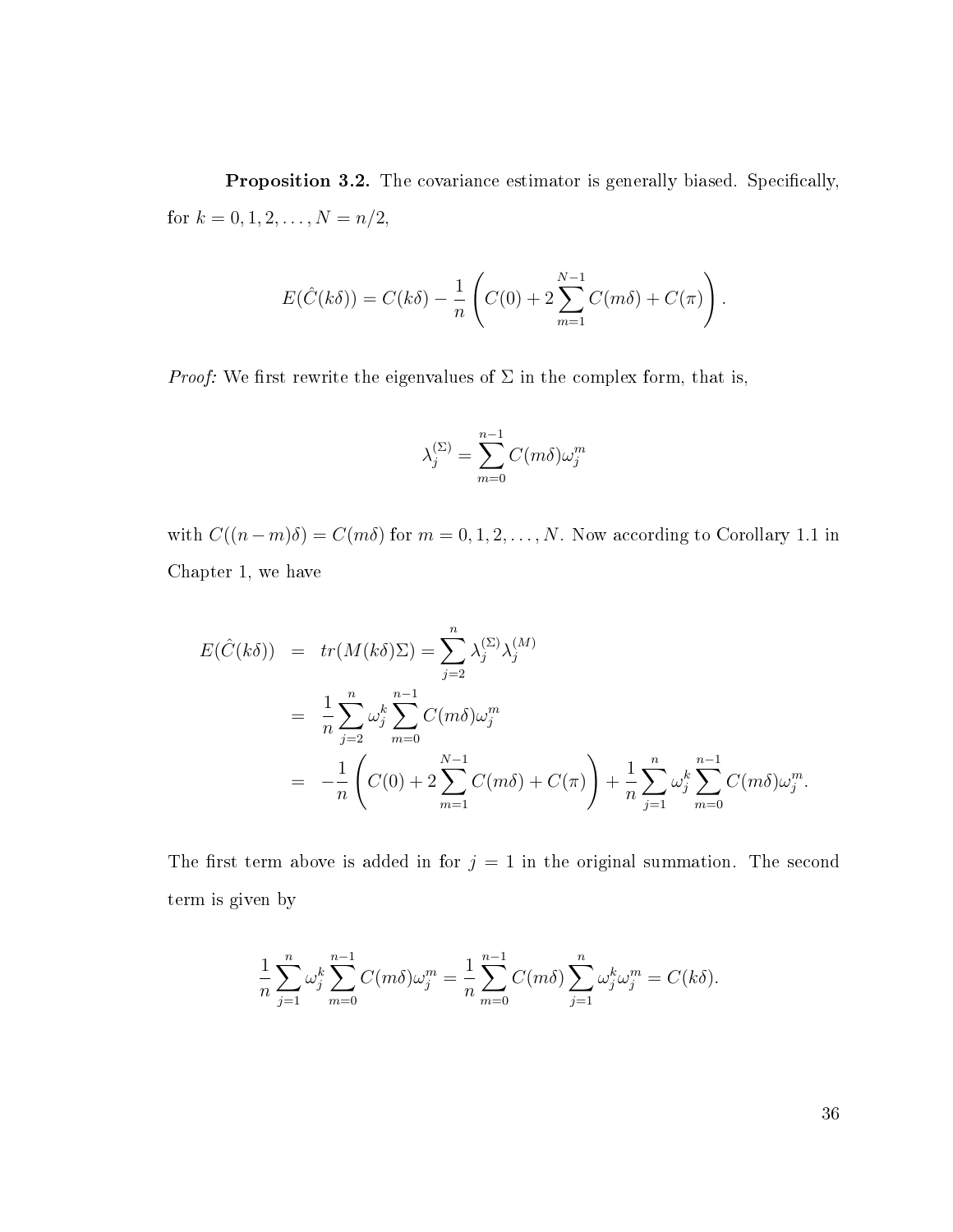The last equality is due to the following.

$$
\sum_{j=1}^{n} \omega_j^k \omega_j^m = \begin{cases} n, & \text{if } 0 \le k = m \le N, \\ 0, & \text{otherwise.} \end{cases}
$$

Our result follows.

Remark 3.2: The result in Proposition 3.2 recovers the one given in Vanlangenberg (2016). Note that one has

$$
var(\bar{X}) = \frac{1}{n} \left( C(0) + 2 \sum_{m=1}^{N-1} C(m\delta) + C(\pi) \right)
$$

leading to  $E(\hat{C}(k\delta)) = C(k\delta) - var(\bar{X})$ .

# 3.2.4 Variogram Estimator on the Circle

Now we consider the equal-distance gridded points  $\{(i - 1) \times 2\pi/n : i =$  $1, 2, \ldots, n$  on the circle. Assume that the random process  $X(t)$  is stationary with mean zero. Note that for  $\Delta \lambda = k \delta$ , with  $k = 0, 1, \dots, N$ , the Matheron's classical semivariogram estimator (Matheron, 1962) on the circle can be written as

$$
\hat{\gamma}(\Delta \lambda) = \frac{1}{2n} \sum_{i=1}^{n} (X((i-1)\delta + \Delta \lambda) - X((i-1)\delta))^2,
$$
  
= 
$$
\frac{1}{2n} (X_{(k+1)} - X)^T (X_{(k+1)} - X),
$$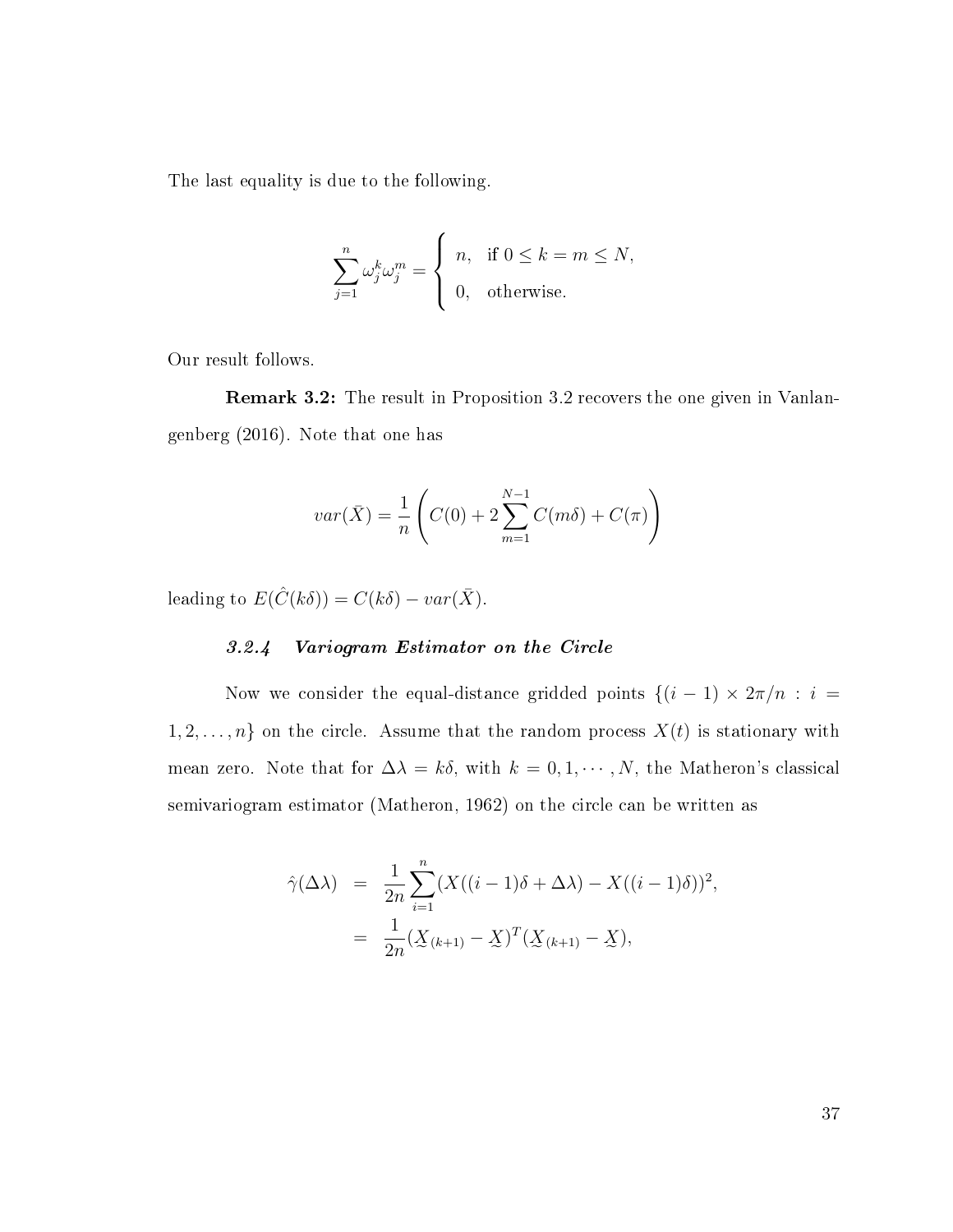where  $\underline{X}_{(k+1)}$  is defined in Section 3.2.3. Hence, we have, for  $\Delta\lambda = k\delta, k = 0, 1, \ldots, N$ ,

$$
\hat{\gamma}(\Delta \lambda) = \hat{\gamma}(k\delta) = \frac{1}{2n} \underline{X} (R_n^T - I_n)(R_n - I_n) \underline{X} = \underline{X} A(k\delta) \underline{X},
$$

where,

$$
A(0) = 0;
$$
  
\n
$$
A(k\delta) = \frac{1}{2n} \text{circ}(2, 0, 0, \dots, -1, 0, \dots, -1, 0, \dots, 0), 1 \le k \le N - 1,
$$
  
\nwhere  $-1$ 's are placed at  $(k + 1)$ <sup>th</sup> and  $(n - k + 1)$ <sup>th</sup> positions;  
\n
$$
A(N\delta) = A(\pi) = \frac{1}{2n} \text{circ}(2, 0, 0, \dots, -2, 0, \dots, 0),
$$

where  $-2$  is placed at  $(N + 1)$ th position.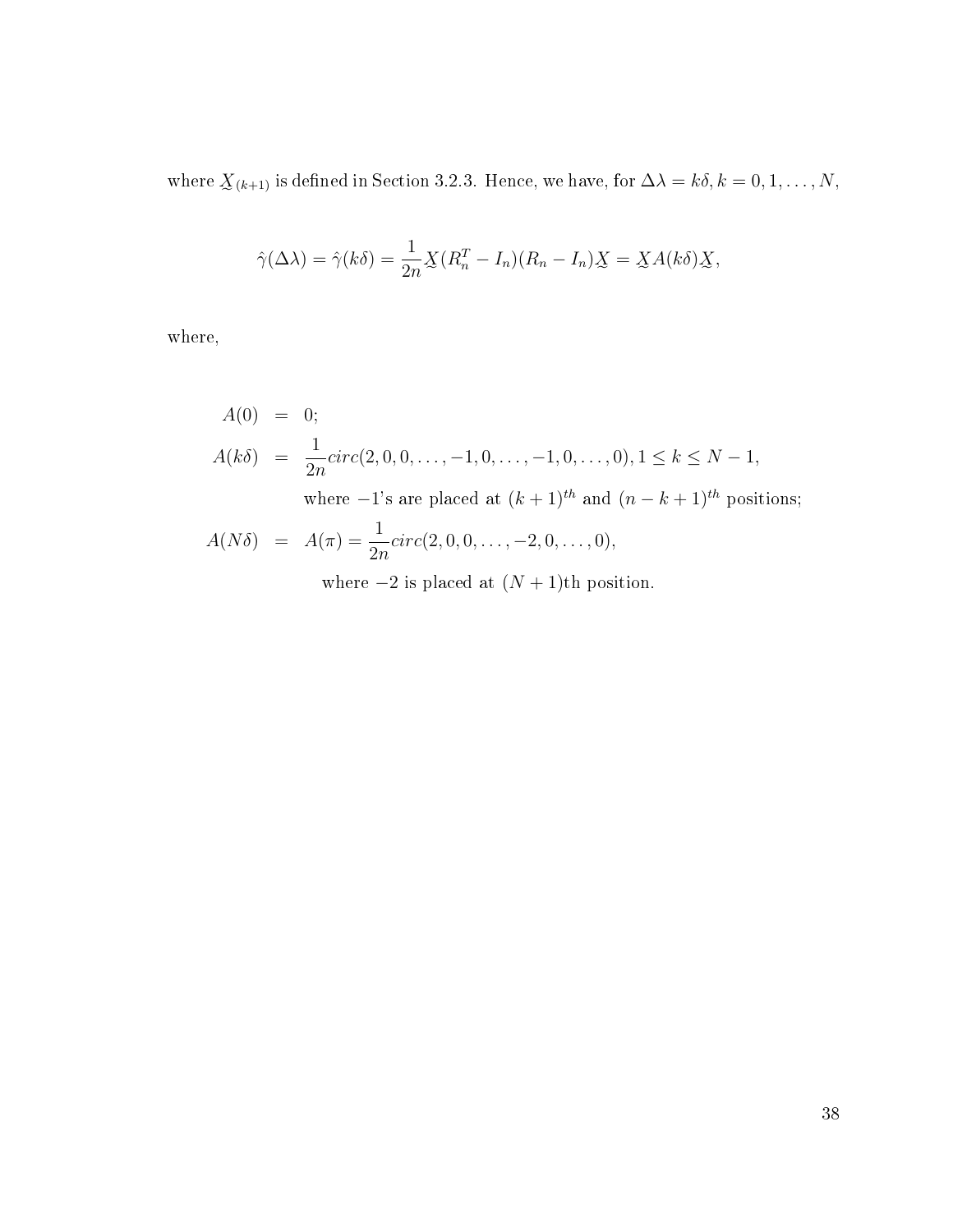Now we provide an example for computing  $A(k\delta)$ . Let  $n = 6$ . We have four angular differences  $k\delta=0,\pi/3,2\pi/3,\pi,$  which gives the following results.

$$
A(0) = 0
$$
\n
$$
A(\pi/3) = \frac{1}{6} \begin{pmatrix} 2 & -1 & 0 & 0 & 0 & -1 \\ -1 & 2 & -1 & 0 & 0 & 0 \\ 0 & -1 & 2 & -1 & 0 & 0 \\ 0 & 0 & -1 & 2 & -1 & 0 \\ 0 & 0 & 0 & -1 & 2 & -1 \\ -1 & 0 & 0 & 0 & -1 & 2 \end{pmatrix} = \frac{1}{6} circ(2, -1, 0, 0, 0, -1);
$$
\n
$$
A(2\pi/3) = \frac{1}{6} \begin{pmatrix} 2 & 0 & -1 & 0 & -1 & 0 \\ -1 & 0 & 2 & 0 & -1 & 0 \\ 0 & -1 & 0 & 2 & 0 & -1 \\ -1 & 0 & -1 & 0 & 2 & 0 \\ 0 & -1 & 0 & -1 & 0 & 2 \end{pmatrix} = \frac{1}{6} circ(2, 0, -1, 0, -1, 0);
$$
\n
$$
A(\pi) = \frac{1}{6} \begin{pmatrix} 2 & 0 & 0 & -2 & 0 & 0 \\ 0 & 2 & 0 & 0 & -2 & 0 \\ 0 & 0 & 2 & 0 & 0 & -2 \\ -2 & 0 & 0 & 2 & 0 & 0 \\ 0 & -2 & 0 & 0 & 2 & 0 \\ 0 & 0 & -2 & 0 & 0 & 2 \end{pmatrix} = \frac{1}{6} circ(2, 0, 0, -2, 0, 0).
$$

39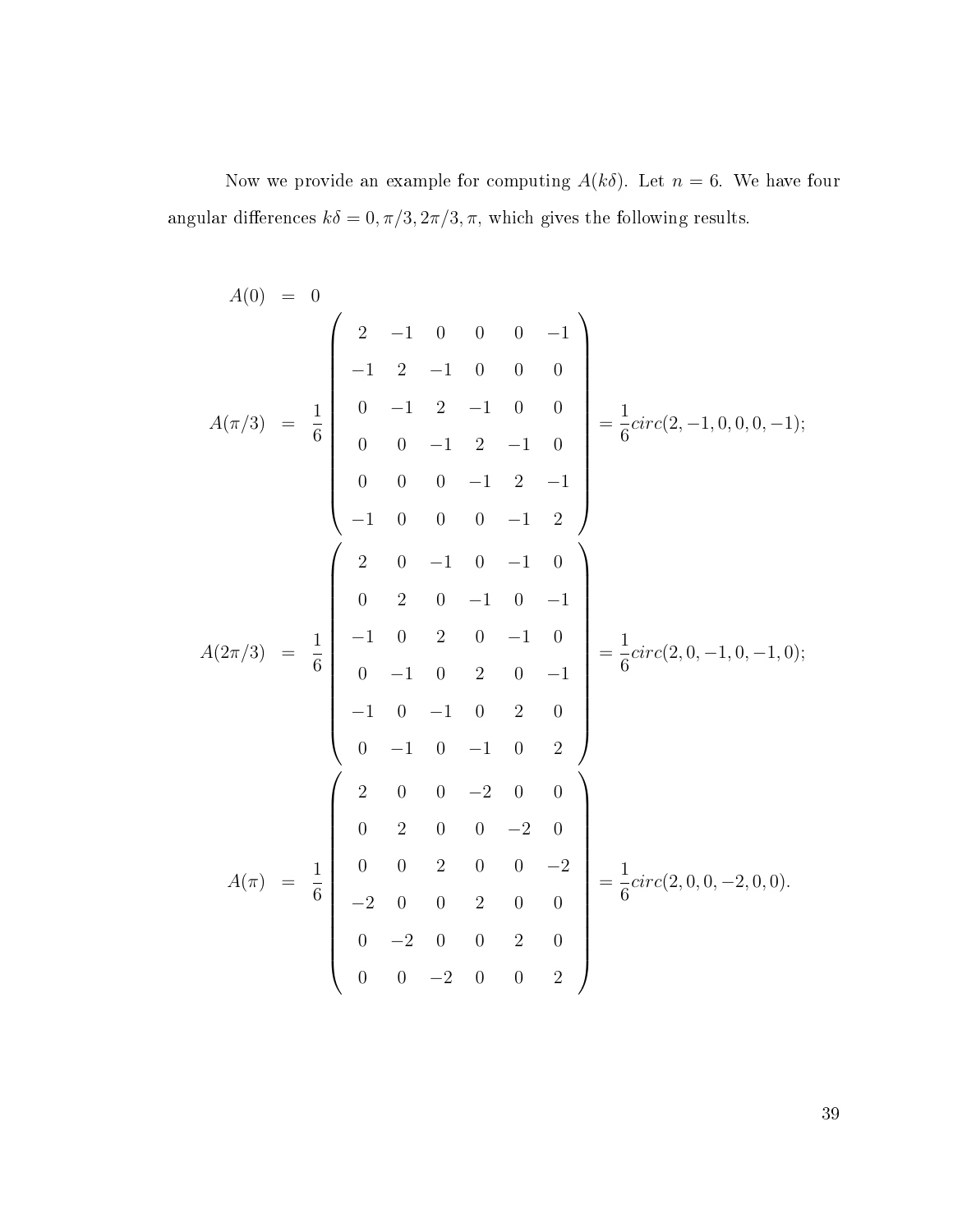Obviously,  $A(k\delta)$  is a symmetric circulant matrix. Then  $A(k\delta)$  has the following spectral decomposition

$$
A(k\delta) = Q\Lambda^{(A)}Q^T,
$$

where Q is the real-valued orthogonal Fourier matrix given in Seciton 2.4, and

$$
\Lambda^{(A)} = \text{diag}(\lambda_1^{(A)}, \lambda_2^{(A)}, \cdots, \lambda_n^{(A)})
$$

with the eigenvalues of  $A(k\delta)$  given by

$$
\lambda_j^{(A)} = \frac{1}{2n} (2 - (\exp((j-1)2\pi i/n))^k - (\exp((j-1)2\pi i/n))^{n-k})
$$
  
= 
$$
\frac{1}{2n} (2 - \exp(k(j-1)2\pi i/n) - \exp(-k(j-1)2\pi i/n))
$$
  
= 
$$
\frac{1}{n} (1 - \cos((j-1)k\delta)), \qquad j = 1, 2, ..., n
$$

for  $1 \leq k \leq N-1$ , and for  $k = N$ ,

$$
\lambda_j^{(A)} = \frac{1}{2n} (2 - 2(\exp((j - 1)2\pi i/n))^N)
$$
  
=  $\frac{1}{n} (1 - \cos((j - 1)\pi)), \quad j = 1, 2, \dots, n.$ 

In summary, the eigenvalues of  $A(k\delta)$  are given by  $\lambda_j^{(A)} = \frac{1}{n}$  $\frac{1}{n}(1-\cos(jk\delta)), j =$  $1, 2, \cdots, n.$ 

Now we give the following proposition regarding the variogram estimator.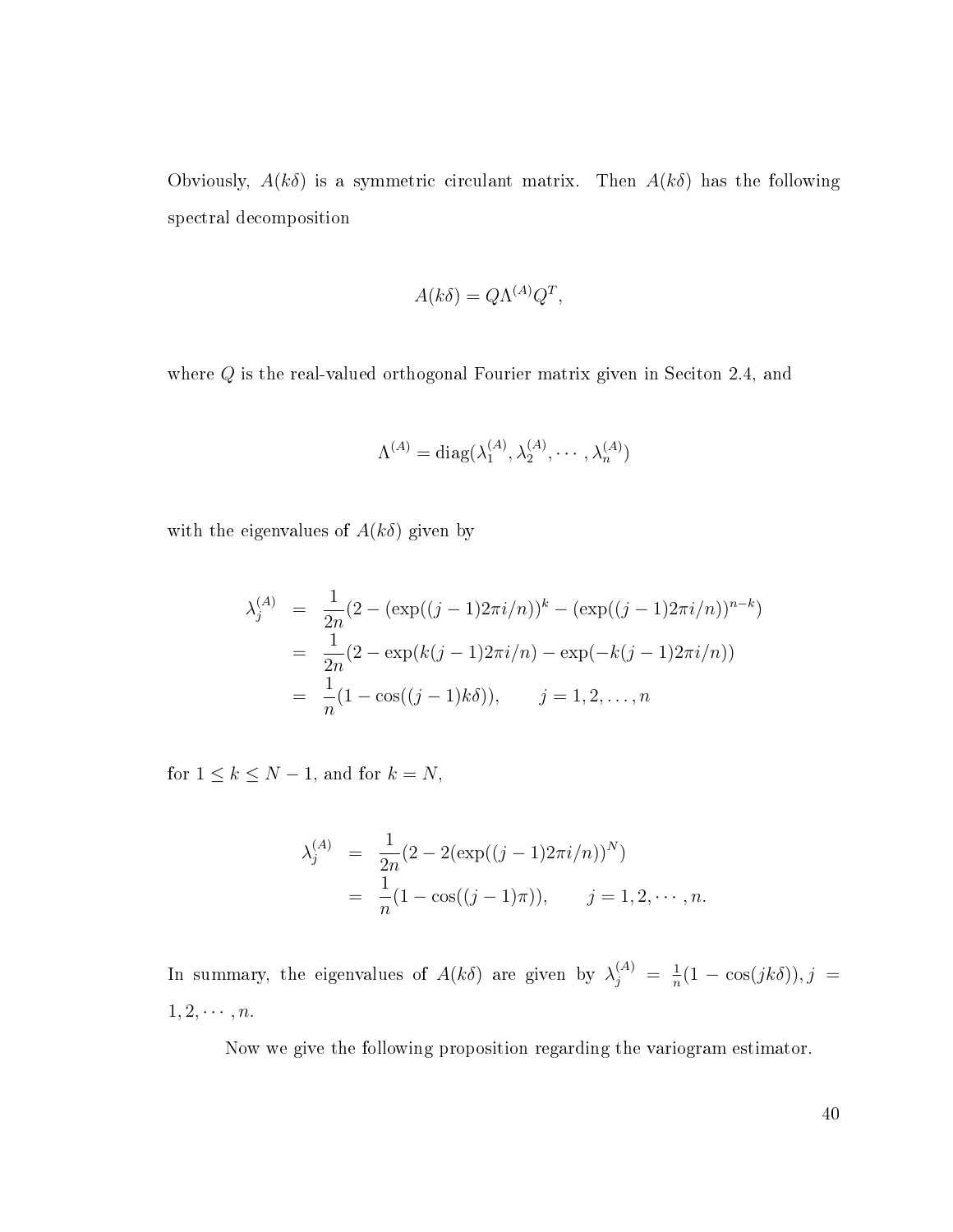**Proposition 3.3.** If  $X(t)$  is stationary on the circle, the semivariogram estimator  $\hat{\gamma}(k\delta), k = 0, 1, ..., N$ , has the following properties.

- (1)  $E(\hat{\gamma}(k\delta)) = \gamma(k\delta).$
- (2)  $\hat{\gamma}(k\delta) = \sum_{j=1}^n \lambda_j^{(A)} Y_j^2$ , where  $Y_1, Y_2, \cdots Y_n$  are uncorrelated random variates with  $E(Y_j) = 0, var(Y_j) = \lambda_i^{(\Sigma)}$  $j^{(\Sigma)}, j = 1, 2, \ldots, n.$
- (3) If  $X(t)$  is further assumed to be Gaussian on the circle, then

$$
\hat{\gamma}(k\delta) = \sum_{j=1}^{n} \lambda_j^{(A)} \lambda_j^{(\Sigma)} U_j,
$$

where  $U_1, U_2, \cdots U_n$  are *i.i.d.*  $\chi_1^2$  random variates.

Proof: First, from Corollary 1.1, we have

$$
E(\hat{\gamma}(k\delta)) = \frac{1}{n} \sum_{j=1}^{n} \lambda_j^{(A)} \lambda_j^{(\Sigma)}
$$
  
\n
$$
= \frac{1}{n} \sum_{j=1}^{n} (1 - \cos((j-1)k\delta))
$$
  
\n
$$
\left(C(0) + 2 \sum_{k=1}^{N-1} C(k\delta) \cos((j-1)k\delta) + C(\pi) \cos((j-1)N\delta) \right).
$$
  
\n
$$
= C(0) - \frac{1}{n} \sum_{j=1}^{n} (\cos((j-1)k\delta)
$$
  
\n
$$
*(2 \sum_{m=1}^{N-1} C(m\delta) \cos((j-1)m\delta) + C(\pi) \cos((j-1)N\delta)) \right)
$$
  
\n
$$
= \begin{cases} C(0) - \frac{2}{n} C(k\delta) \sum_{j=1}^{n} \cos^2((j-1)k\delta), & \text{if } 0 < k < N - 1 \\ C(0) - \frac{1}{n} C(k\delta) \sum_{j=1}^{n} \cos^2((j-1)N\delta), & \text{if } k = N \end{cases}
$$
  
\n
$$
= C(0) - C(k\delta) = \gamma(k\delta).
$$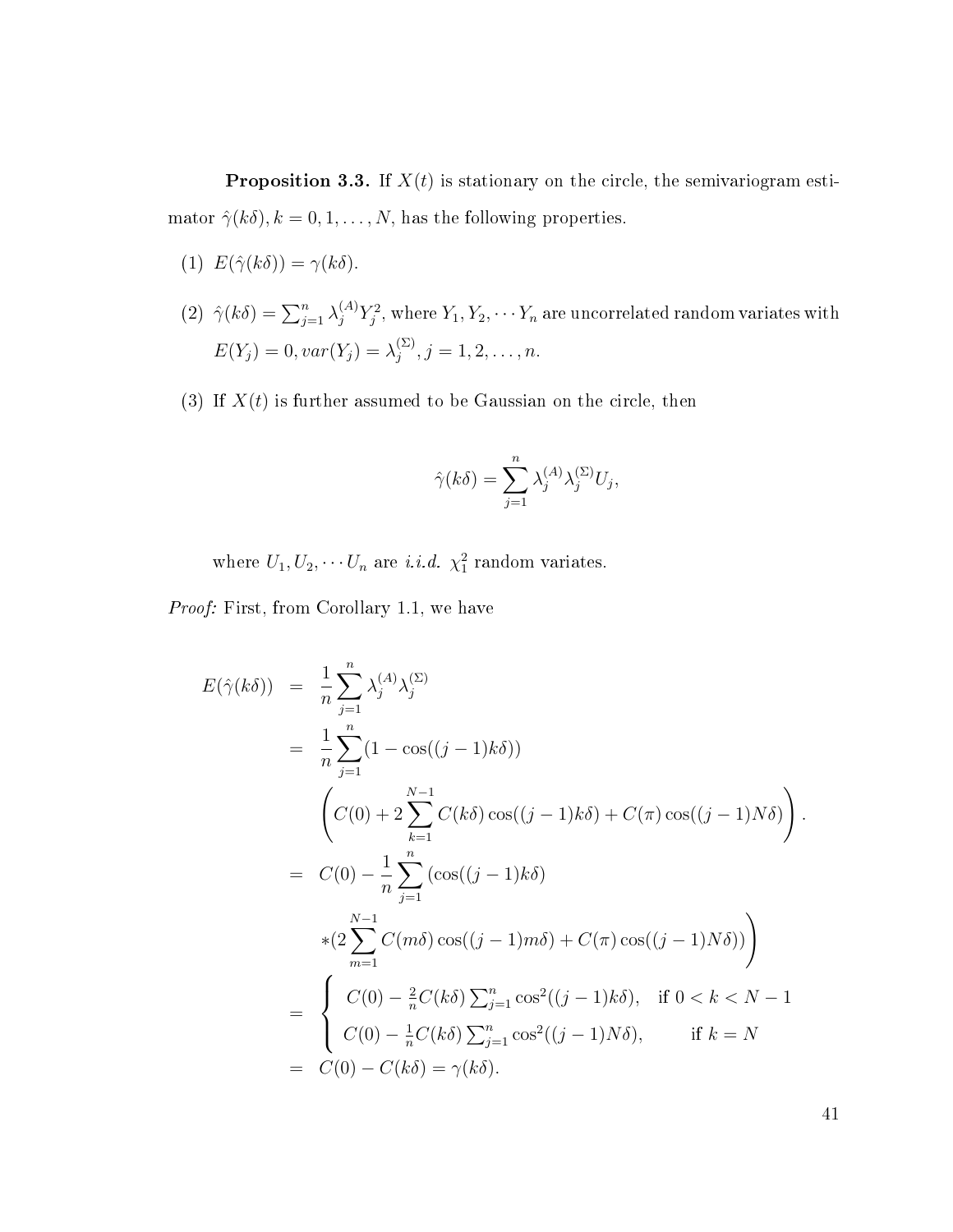For part (2), we have, from Proposition 3.1, the variogram estimator is then given by

$$
\hat{\gamma}(\Delta \lambda) = \underline{Y} \Lambda^{(A)} \underline{Y} = \sum_{m=1}^{n} \lambda_m^{(A)} Y_m^2.
$$

The second result follows from Proposition 3.1 with  $\mathbf{Y} = (Y_1, Y_2, \dots, Y_n)^T$ .

For part (3),  $\chi$  then follows a multivariate normal  $N(\mathcal{Q}, \Lambda^{(\Sigma)})$ , that is,  $Y_1, Y_2, \ldots, Y_n$  are *i.i.d.* normally distributed with  $E(Y_j) = 0$ ,  $var(Y_j) = \lambda^{(\Sigma)}$ . Hence we have

$$
\hat{\gamma}(\Delta \lambda) = \sum_{m=1}^{n} \lambda_m^{(A)} Y_m^2 = \sum_{m=1}^{n} \lambda_m^{(A)} Y_m^2
$$

$$
= \sum_{m=1}^{n} \lambda_m^{(A)} \lambda_m^{(\Sigma)} \frac{Y_m^2}{\sqrt{\lambda_m^{(\Sigma)}}}
$$

$$
= \sum_{m=1}^{n} \lambda_m^{(A)} \lambda_m^{(\Sigma)} U_m.
$$

Note  $\frac{Y_m}{\sqrt{a}}$  $\frac{\chi_m}{\lambda_m^{(\Sigma)}} \sim N(0, 1)$ , and so  $U_m = \frac{Y_m^2}{\lambda_m^{(\Sigma)}}$  $\frac{Y_m^2}{\lambda_m^{(\Sigma)}} \sim \chi_1^2$ . The third part then follows.

### 3.3 Conclusions

In this section, we provide the circulantly-diagonalization of the variancecovariance matrix of observed gridded data on the circle when the underlying process is stationary. We then investigate the unbiasedness of the covariance and variogram estimators based on MOM. We show that the covariance estimator is biased but the variogram estimator is unbiased. When the process on the circle is also Gaussian, we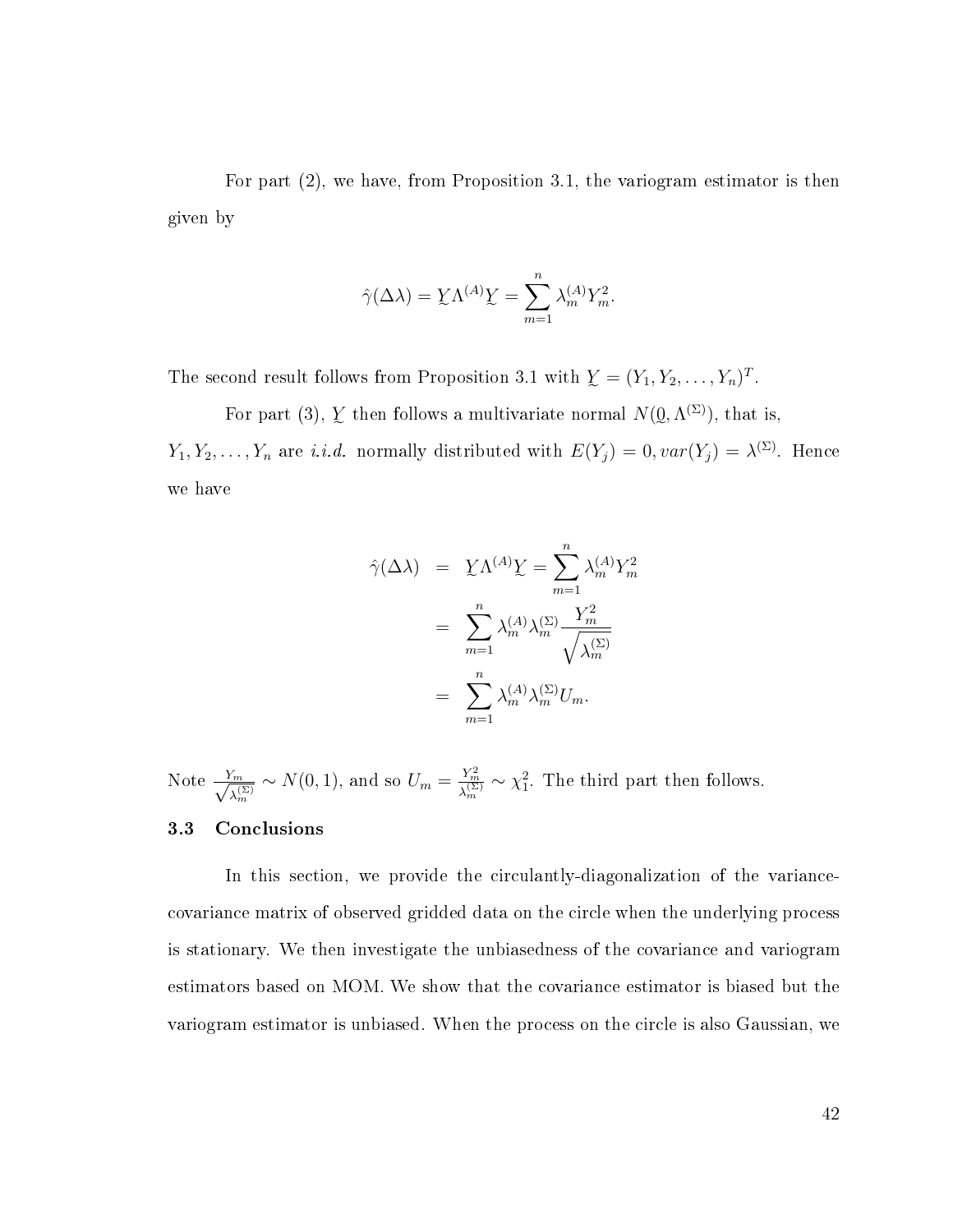represent the MOM variogram estimator in terms of a linear combination of independent and identically distributed  $\chi_1^2$  random variates.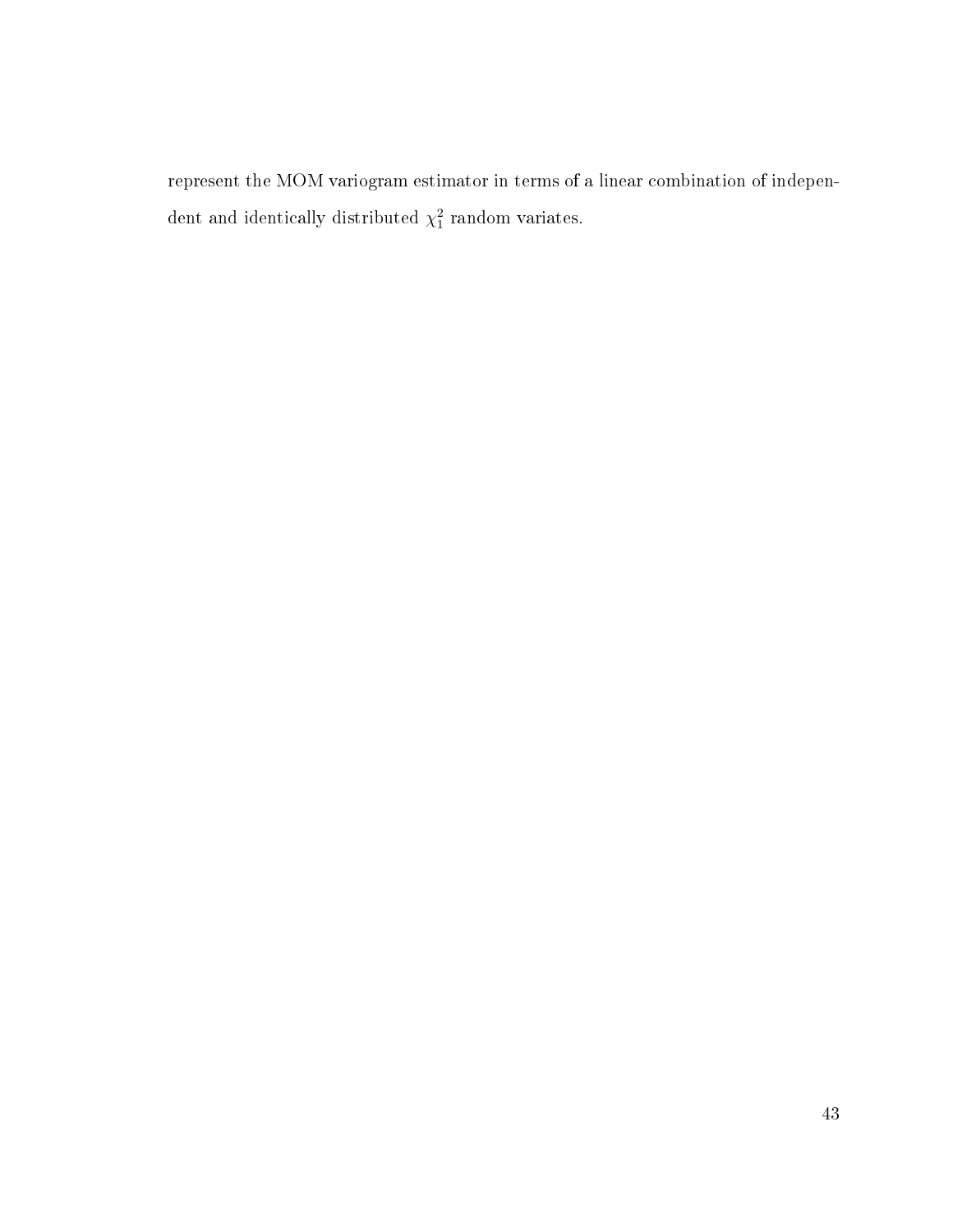## CHAPTER IV

#### COVARIANCE AND VARIOGRAM ESTIMATORS ON A SPHERE

In this chapter, we first introduce the gridded data structure that is observed on the sphere. In Section 4.2, we discuss the axially symmetric process on the sphere as well as the covariance structure associated with the gridded data observed. We then consider the covariance and variogram estimators on the sphere as well as their properties. Some conclusions are given at the end in Section 4.3.

#### 4.1 Random Processes on the Sphere

Let  $\{X(P), P = (\phi, \lambda) \in \mathbb{S}^2\}$  be the random process on a unit sphere, with  $\phi$  and  $\lambda$  representing the latitude and longitude, respectively. Under the assumption of continuity in quadratic means,  $X(P)$  can be represented as the following spherical Fourier series (for example, Yaglom (1987))

$$
X(P) = X(\phi, \lambda) = \sum_{n=0}^{\infty} \sum_{m=-n}^{n} Y_{m,n} e^{im\lambda} \bar{P}_n^m(\cos \phi), \qquad (4.1)
$$

where  $\bar{P}$ , the conjugate of  $P$ , is the normalized associated Legendre functions with zonal wave number m (normalized in the sense that the squared integral on  $[-1, 1]$  is 1), and  $Y_{m,n}$  are the coefficients satisfying

$$
Y_{m,n} = \int_{\mathbb{S}^2} X(P) e^{-im\lambda} \bar{P}_n^m(\cos \phi) dP.
$$

44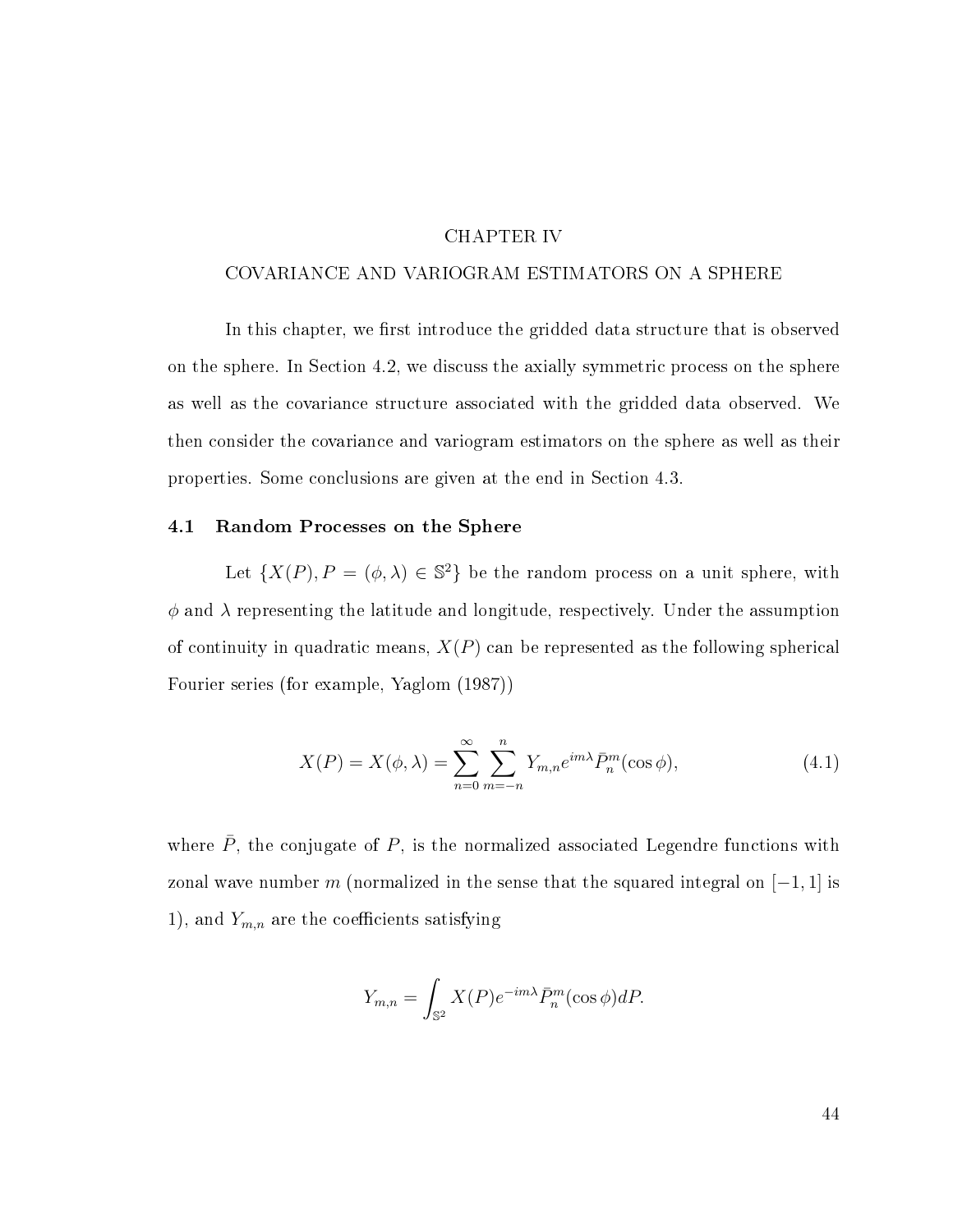Also notice that if  $X(P)$  is real-valued, it can be easily derived that  $Y_{m,n} =$  $\overline{Y}_{m,n}$ . Both m and n in  $Y_{m,n}$  are integers and m gives the longitudinal frequency while  $n - m$  corresponds to latitudinal frequency.

Without loss of generality, assuming the process has zero mean, the covariance function for  $X(P)$  at two locations  $P = (\phi_P, \lambda_P)$  and  $Q = (\phi_Q, \lambda_Q)$  has the following form:

$$
R(P,Q) = \mathcal{E}(X(P)\overline{X(Q)})
$$
  
= 
$$
\sum_{\nu=0}^{\infty} \sum_{\mu=0}^{\infty} \sum_{m=-\nu}^{\nu} \sum_{n=-\mu}^{\mu} \mathcal{E}(Y_{\nu,m}\overline{Y}_{m,n}) e^{im\lambda_P} P_{\nu}^{m}(\cos \phi_P) e^{-in\lambda_Q} \overline{P}_{\mu}^{n}(\cos \phi_Q).
$$

## 4.1.1 Stationarity

A process on the sphere is defined to be *weakly stationary, or homogeneous*. if its first two moments are invariant under any rotation on the sphere (rotationinvariant) (for example see Yaglom (1987)). Equivalently, if  $X(P)$  is homogeneous on the sphere,  $E(X(P))$  is constant and the covariance function of any two locations  $p_1 = (\phi_1, \lambda_1)$  and  $p_2 = (\phi_2, \lambda_2)$ ,  $cov(X(p_1), X(p_2))$ , depends only on their spherical angle  $\theta(p_1, p_2) := \theta$ , where  $\theta \in [0, \pi]$  and

$$
cos(\theta) = \sin \phi_1 \sin \phi_2 + \cos \phi_1 \cos \phi_2 \cos(\lambda_1 - \lambda_2).
$$

Let  $C(\cdot)$  be the covariance function of a homogeneous random process on the unit sphere. Schoenberg (1942) showed that  $C(\theta)$  has the following spectral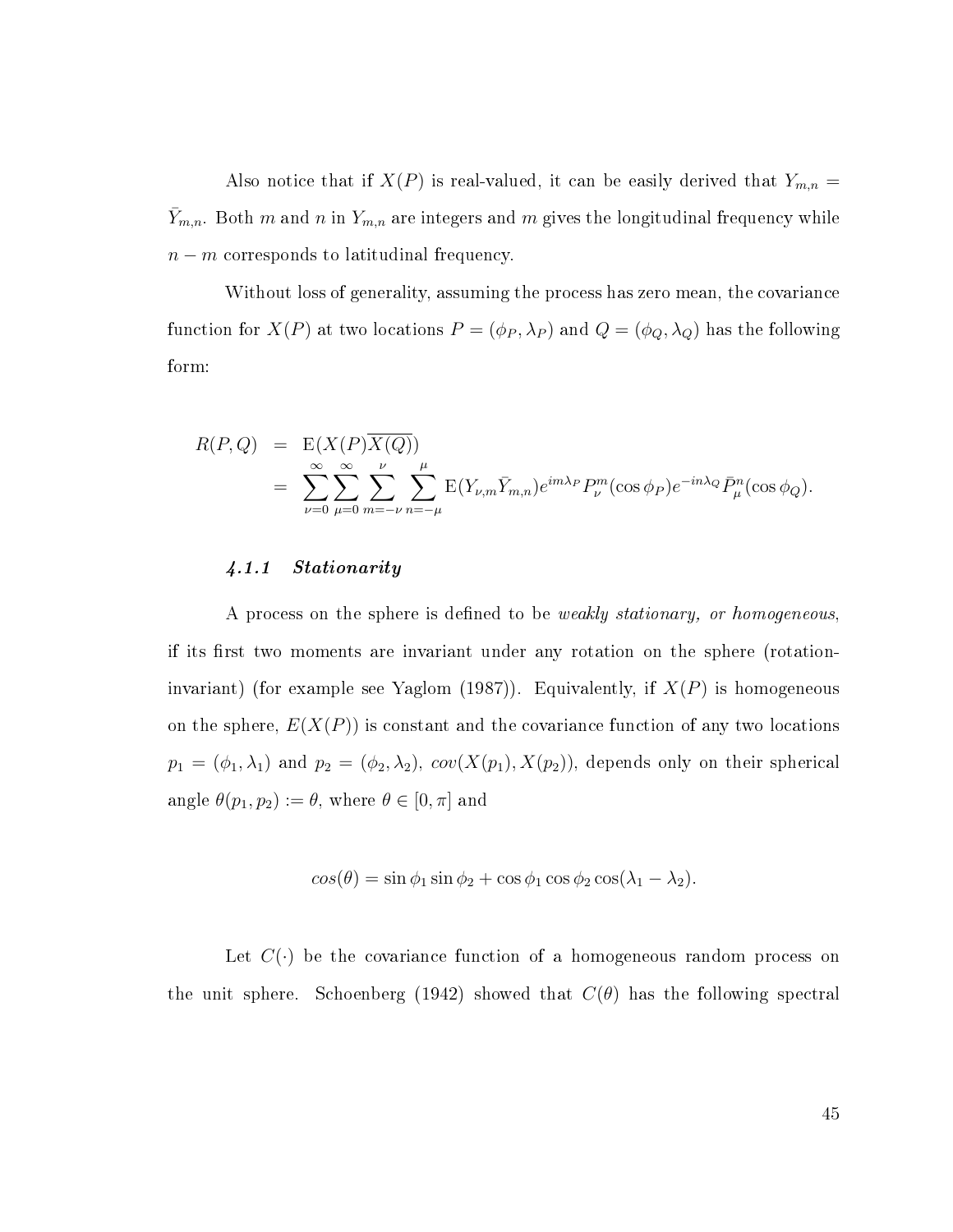representation: (see also Yaglom (1961))

<span id="page-52-0"></span>
$$
C(\theta) = \sum_{n=1}^{\infty} a_n P_n(\cos \theta), \quad a_n \ge 0, \sum_{n=1}^{\infty} a_n < \infty,
$$
\n(4.2)

where  $P_n(\cdot)$  are the Legendre polynomials in the form of

$$
P_n(x) = \frac{1}{2^n n!} \frac{d^n}{dx^n} (x^2 - 1)^n, |x| \le 1.
$$

Note that if the covariance function has representation [\(4.2\)](#page-52-0), it can be shown to be positive definite.

## 4.1.2 Axially Symmetric Processes on the Sphere

The assumption of homogeneity on the sphere requires the random process has constant mean and its covariance function solely depends on the spherical distance. This assumption is often not satisfied in practice. For example, energy and moisture gradients tend to be stronger at the equator than the pole area. Therefore, geophysical processes are most likely to exhibit symmetry on longitude rather than latitude. In this thesis, we focus on the axially symmetric process on the sphere, that is, we assume the process is stationary on each longitude but nonstationary across latitudes (Jones, 1963).

For an *axially symmetric process*  $X(P)$ ,  $P \in \mathbb{S}^2$ , the *covariance function*  $R(P,Q)$ at two locations  $P = (\phi_P, \lambda_P)$ ,  $Q = (\phi_Q, \lambda_Q) \in \mathbb{S}^2$  is given by

$$
R(\phi_P, \phi_Q, \lambda_P, \lambda_Q) = R(\phi_P, \phi_Q, \lambda_P - \lambda_Q).
$$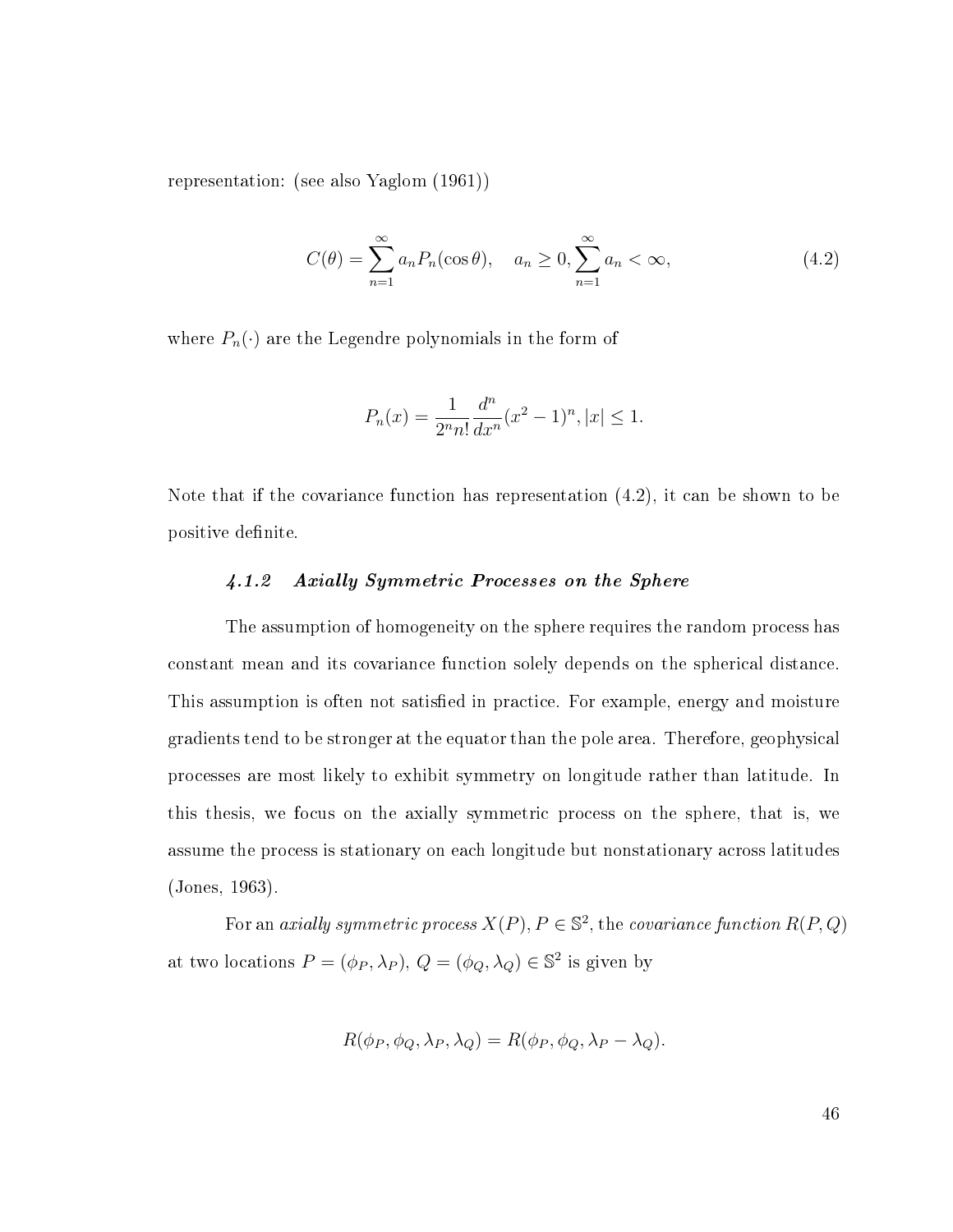That is, the covariance function on two locations depends on the (directional) longitudinal difference.

Using spherical harmonics, the covariance function can be expressed as following:

$$
R(P,Q) = R(\phi_1, \phi_2, \lambda_P - \lambda_Q)
$$
  
= 
$$
\sum_{m=-\infty}^{\infty} \sum_{\nu=|m|}^{\infty} \sum_{\mu=m}^{\infty} f_{\nu,\mu,m} e^{im(\lambda_P - \lambda_Q)} P_n^m(\cos \phi_P) \bar{P}_n^m(\cos \phi_Q),
$$
 (4.3)

where the matrix  $F_m(N) = \{f_{\nu,\mu,m}\}_{\nu,\mu=|m|,|m|+1,\dots,N}$  must be positive definite for all  $N \ge |m|$  and  $f_{\nu,\mu,m}$  for each fixed integer m (Huang et al, 2012, Stein, 2007). Furthermore,  $R(P,Q)$  satisfies the following conditions.

- (1) In general,  $R(\phi_P, \phi_Q, \lambda_P \lambda_Q) \neq R(\phi_P, \phi_Q, \lambda_Q \lambda_P)$  unless  $\phi_P = \phi_Q$  under which both locations are at the same latitude.
- (2) However, we have  $R(\phi_P, \phi_Q, \lambda_P \lambda_Q) = R(\phi_Q, \phi_P, \lambda_Q \lambda_P)$ .

The cross variogram function on the sphere is defined as:

$$
2\gamma(\phi_p, \phi_Q, \Delta\lambda) = E\left( (X(\phi_P, \lambda + \Delta\lambda) - X(\phi_P, \lambda))(X(\phi_Q, \lambda + \Delta\lambda) - X(\phi_Q, \lambda)) \right).
$$

When  $\phi_P = \phi_Q$ , that is, both P and Q locate on the same latitude (circle), consequently, the above expression reduces to the variogram function on the circle as discussed in Chapter 3.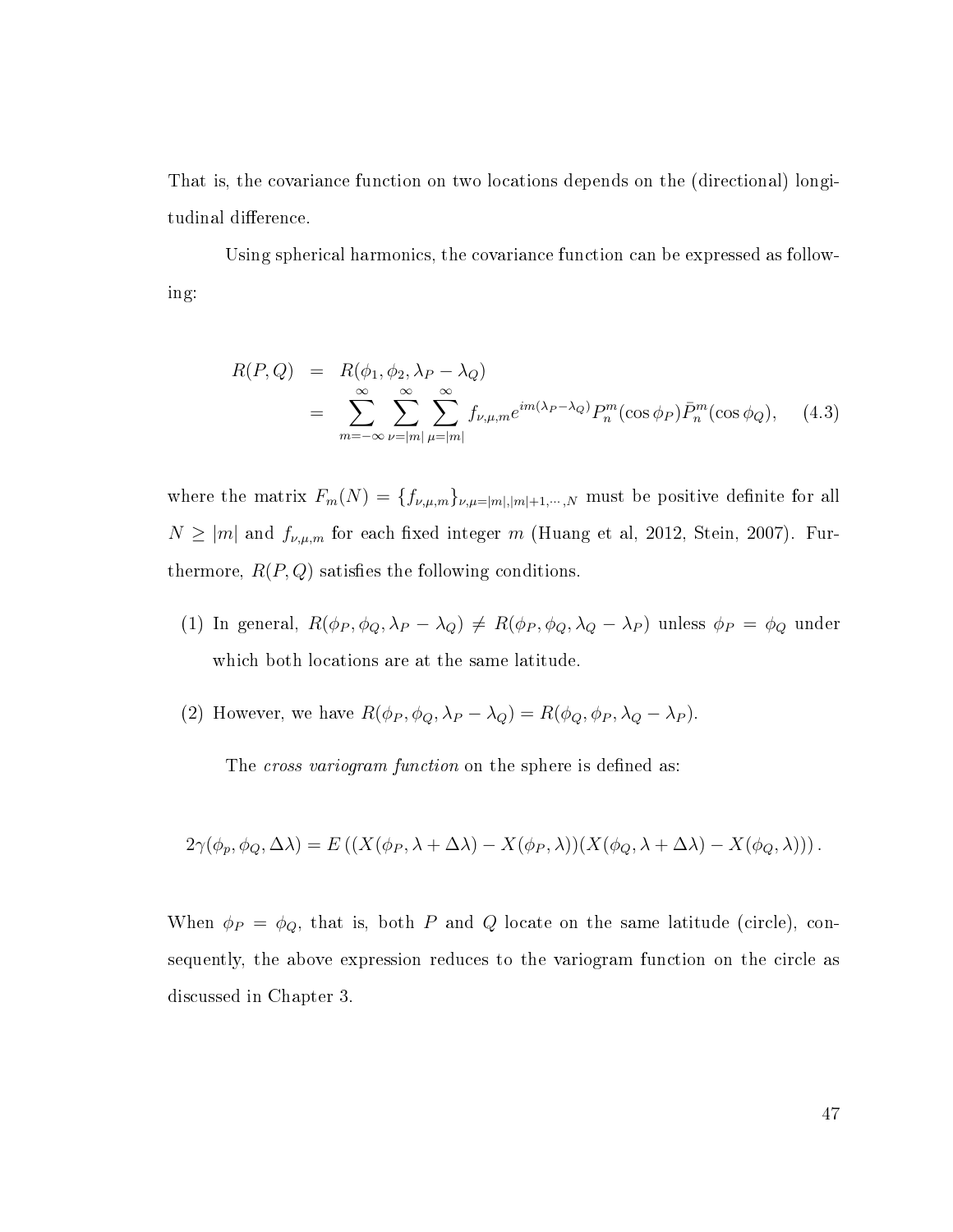Note that, if  $\mu_P$  and  $\mu_Q$  denote the mean of  $X(P)$  on the latitudes  $\phi_P$  and  $\phi_Q,$  respectively,

$$
\gamma(\phi_p, \phi_Q, \Delta \lambda) = \frac{1}{2} E\left( (X(\phi_P, \lambda + \Delta \lambda) - X(\phi_P, \lambda))(X(\phi_Q, \lambda + \Delta \lambda) - X(\phi_Q, \lambda)) \right)
$$
  
\n
$$
= \frac{1}{2} E\left( ((X(\phi_P, \lambda + \Delta \lambda) - \mu_P) - (X(\phi_P, \lambda) - \mu_P)) \right)
$$
  
\n
$$
* ((X(\phi_Q, \lambda + \Delta \lambda) - \mu_Q) - (X(\phi_Q, \lambda) - \mu_Q))
$$
  
\n
$$
= \frac{1}{2} (\cos(X(\phi_P, \lambda + \Delta \lambda), X(\phi_Q, \lambda + \Delta \lambda)) - \cos(X(\phi_P, \lambda + \Delta \lambda), X(\phi_Q, \lambda)) - \cos(X(\phi_P, \lambda), X(\phi_Q, \lambda))
$$
  
\n
$$
= \cos(X(\phi_P, \lambda), X(\phi_Q, \lambda + \Delta \lambda)) + \cos(X(\phi_P, \lambda), \lambda)
$$
  
\n
$$
X(\phi_Q, \lambda))
$$
  
\n
$$
= \frac{1}{2} (R(\phi_P, \phi_Q, 0) - R(\phi_P, \phi_Q, \Delta \lambda) - R(\phi_P, \phi_Q, -\Delta \lambda) + R(\phi_P, \phi_Q, 0))
$$
  
\n
$$
= R(\phi_P, \phi_Q, 0) - \frac{1}{2} (R(\phi_P, \phi_Q, \Delta \lambda) + R(\phi_P, \phi_Q, -\Delta \lambda))
$$
  
\n
$$
= R(\phi_P, \phi_Q, 0) - \frac{1}{2} (R(\phi_P, \phi_Q, \Delta \lambda) + R(\phi_Q, \phi_P, \Delta \lambda)).
$$

That is,

<span id="page-54-0"></span>
$$
\gamma(\phi_p, \phi_Q, \Delta \lambda) = R(\phi_p, \phi_Q, 0) - \frac{1}{2}(R(\phi_P, \phi_Q, \Delta \lambda) + R(\phi_Q, \phi_P, \Delta \lambda)).
$$
\n(4.4)

One special case of the axially symmetric process is the so-called longitudinally reversible process, where the covariance function  $R(P,Q)$  satisfies

$$
R(\phi_P, \phi_Q, \lambda_P - \lambda_Q) = R(\phi_P, \phi_Q, \lambda_Q - \lambda_P). \tag{4.5}
$$

This indicates that the covariance function on two locations depends on the (undirectional) longitudinal difference.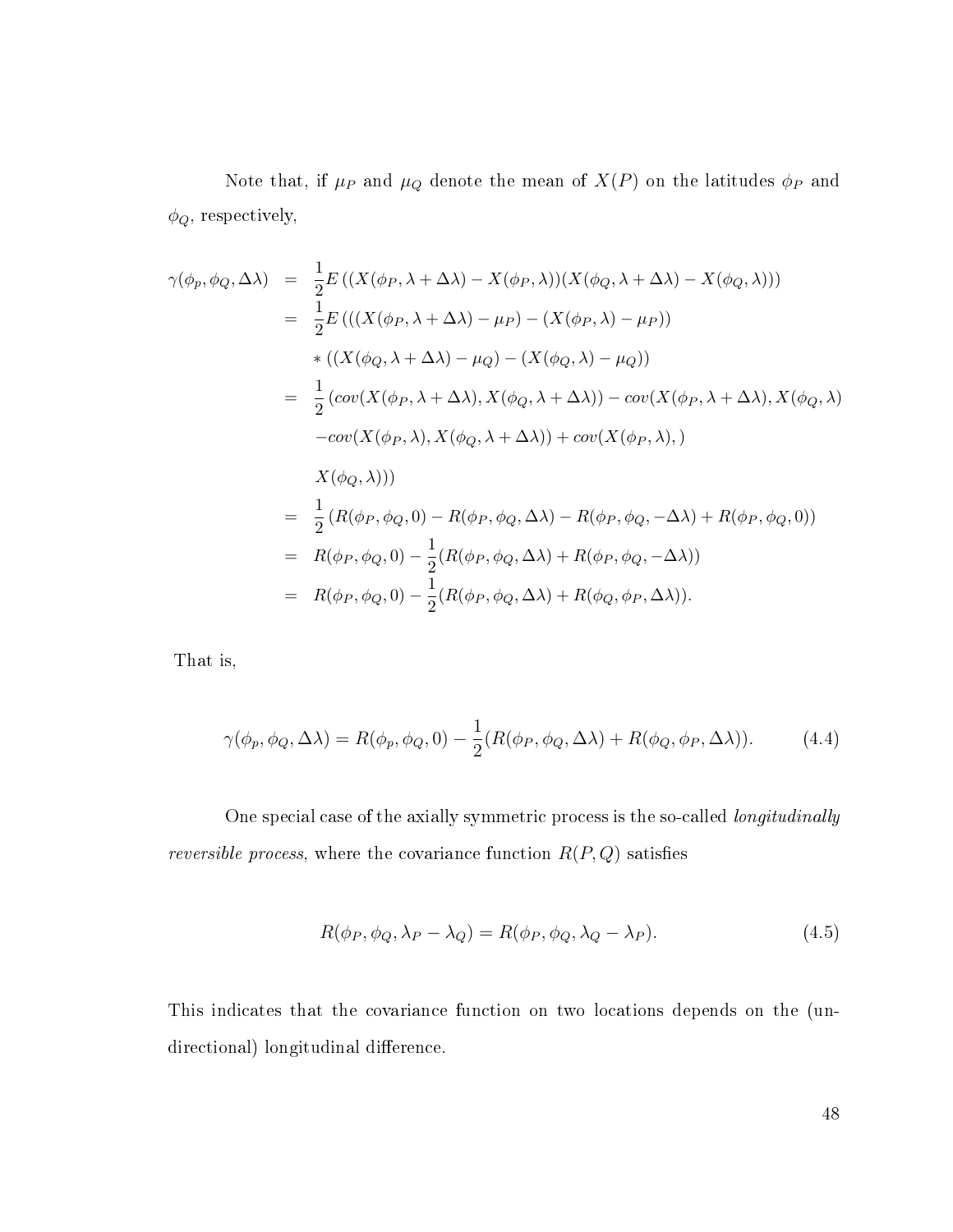#### 4.2 Covariance and Variogram Estimators on the Sphere

#### 4.2.1 Gridded Data Structure

Note that for real global data, data values are always finite and also observed on grids. For example, in the Microwave Sound Unit data that is used in the literature, observations are recorded on 72 latitudes  $(n_l = 72)$ , ranging from  $-88.75^{\circ}$  to 88.75° with 2.5° apart between adjacent latitudes. On each latitude, there are 144 observations ( $n<sub>L</sub> = 144$ ), ranging from 0° to 357.5°, that is, the common interval length on each latitude is  $\delta = 2\pi/n_L = 2.5^{\circ}$ . In general, let each location on a unit sphere be represented by its corresponding latitude and longitude  $(\phi, \lambda)$ . We further let the number of latitudes be  $n_l$  and the number of longitudes on each latitudes to be  $n = n_L = 2N$ , an even number for simplicity. Table 1 shows the gridded data structure on the sphere.

Explicitly, on each latitude, all  $n = n<sub>L</sub>$  data points are evenly spread. Let  $\delta =$  $2\pi/n_L = 2\pi/n$  be the common interval length. Then all observations on two latitudes  $\phi_P$  and  $\phi_Q$  can be expressed as  $\{X(\phi_P, k\delta\}_{k=0}^{n-1}\}$  and  $\{X(\phi_Q, k\delta\}_{k=0}^{n-1}\}$ . Therefore, the longitudinal difference,  $\Delta\lambda$ , between two points  $P=(\phi_P,\lambda_P)$  and  $Q=(\phi_Q,\lambda_Q)$  takes the following sequence of values.

$$
\Delta \lambda = 0, \pm \delta, \pm 2\delta, \cdots, \pm (N-1)\delta, N\delta = \pi,
$$

or more simply,  $\Delta \lambda = k \delta, k = 0, \pm 1, \pm 2, \ldots, \pm (N - 1), N$ .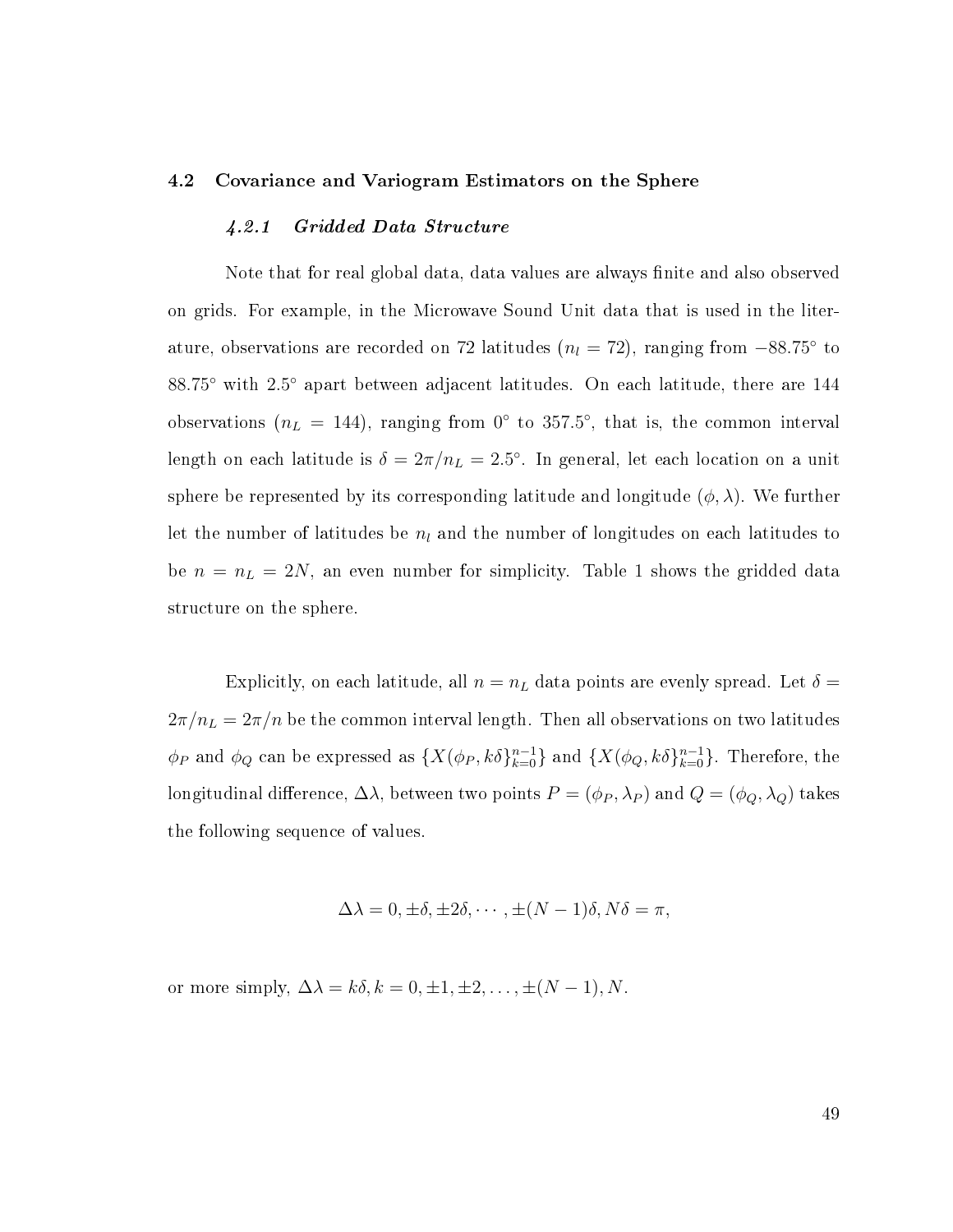Table 1. Gridded Data Structure on the Sphere

|             | Observed data on each latitude |                                    |                 |             |
|-------------|--------------------------------|------------------------------------|-----------------|-------------|
| Latitude    |                                | $\delta$                           | $(n_L-1)\delta$ | Mean        |
|             |                                | $X_{11} \quad X_{12} \quad \ldots$ | $X_{1n_L}$      | $X_1$       |
| $\varphi_2$ |                                | $X_{21}$ $X_{22}$                  | $X_{2n_L}$      | $\bar{X}_2$ |
|             |                                |                                    |                 |             |
|             |                                | $X_{n_1}$ $X_{n_2}$                |                 |             |

Table 2. Gridded Data Structure on Two Latitudes

|                          |                   | Observed data on each latitude   mean |      |
|--------------------------|-------------------|---------------------------------------|------|
| Latitude $\vert 0 \vert$ |                   | $(n-1)\delta$                         | Mean |
|                          | $X_{11}$ $X_{12}$ | $X_{1n}$                              |      |
|                          | $X_{21}$ $X_{22}$ | $\chi_{2n}$                           |      |

# 4.2.2 Variance-Covariance Matrix for Gridded Data

We now focus on covariance function at two locations, consequently, we assume  $n_l = 2$  with the number of longitudes  $n_L = n$  (again, for simplicity,  $n = 2N$ , and even number). Therefore, the observed gridded data structure is given in Table 2.

We then form the above random variables in the following order,

$$
\underline{X} = (X_{11}, X_{21}, X_{12}, X_{22}, \cdots, X_{1n}, X_{2n})^T.
$$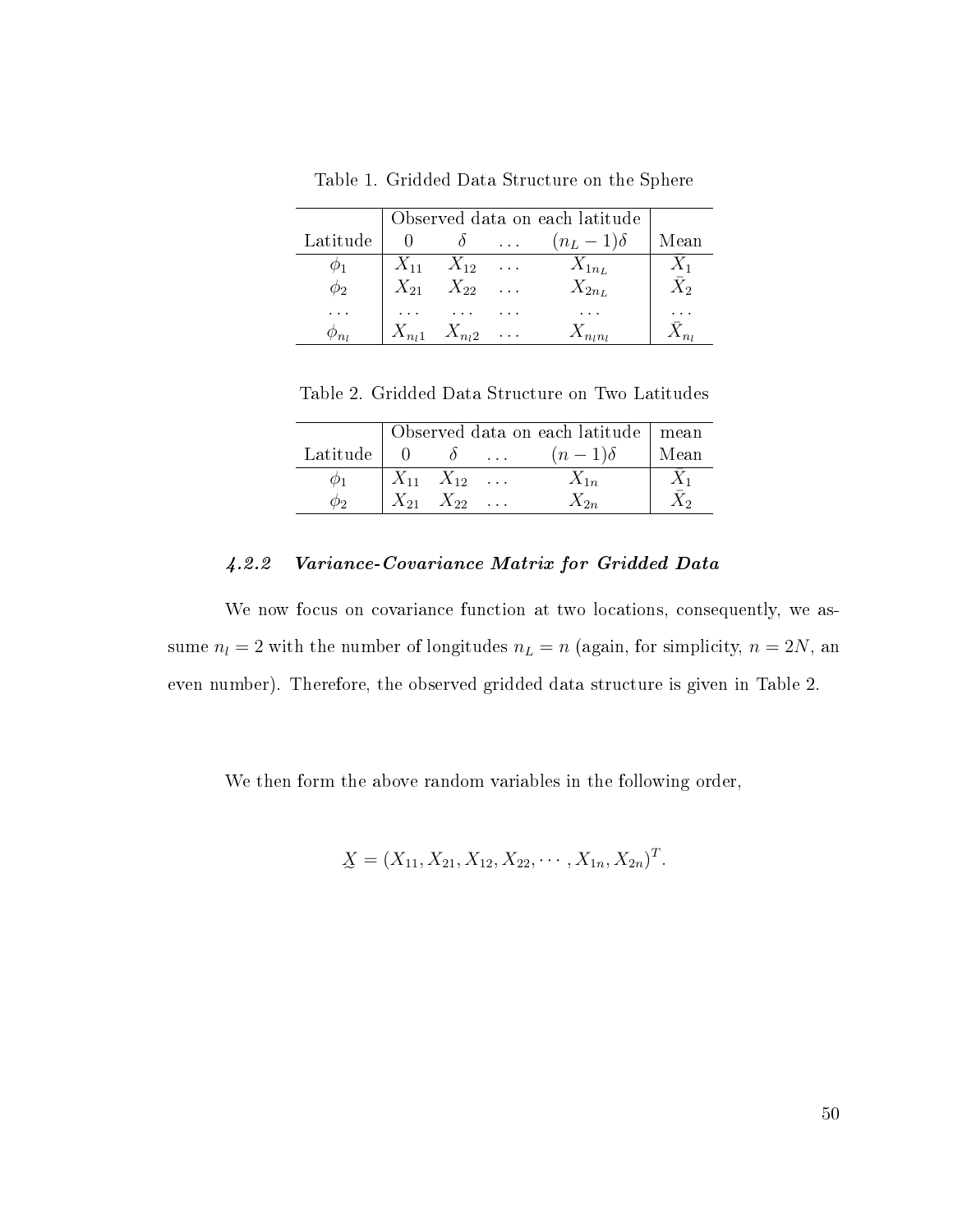The variance and covariance matrix of  $\chi$  is now in the form of the block circulant matrix given below

<span id="page-57-0"></span>
$$
\Sigma = \begin{pmatrix}\nC_0 & C_1 & C_2 & \cdots & C_{n-2} & C_{n-1} \\
C_{n-1} & C_0 & C_1 & \cdots & C_{n-3} & C_{n-2} \\
C_{n-2} & C_{n-1} & C_0 & \cdots & C_{n-4} & C_{n-3} \\
\vdots & \vdots & \vdots & \vdots & \vdots & \vdots \\
C_2 & C_3 & C_4 & \cdots & C_0 & C_1 \\
C_1 & C_2 & C_3 & \cdots & C_{n-1} & C_0\n\end{pmatrix},
$$
\n(4.6)

where

$$
C_i = \begin{pmatrix} cov(X_{11}, X_{1,i+1}) & cov(X_{11}, X_{2,i+1}) \\ cov(X_{21}, X_{1,i+1}) & cov(X_{21}, X_{2,i+1}) \end{pmatrix}, \quad i = 0, 1, 2, \cdots, n-1.
$$

Here  $C_i$  can be treated as the variance-covariance matrix between  $\mathcal{X}_1 = (X_{11}, X_{21})^T$ and  $\mathcal{X}_i = (X_{1i}, X2i)^T$ . Since the process is only assumed to be axially symmetric, hence  $cov(X_{11}, X_{2,i+1}) = R(\phi_1, \phi_2, i\delta) \neq cov(X_{21}, X_{1,i+1}) = R(\phi_2, \phi_1, i\delta)$ . Consequently,  $C_i$  may not be symmetric. However,  $C_i = C_{n-i}^T$  since for example,  $cov(X_{11}, X_{2,i+1}) = R(\phi_1, \phi_2, i\delta) = R(\phi_2, \phi_1, (n-i)\delta) = cov(X_{21}, X_{1,(n-i)})$ . Note that  $\Sigma$  is a block circulant matrix, there exists a unitary matrix P as given in Section 2.5,

such that  $\Sigma$  can be diagonalized to have a block-diagonal, that is,

 $\Sigma = P \text{diag}(S_1^{(\Sigma)})$  $S_1^{(\Sigma)}, S_2^{(\Sigma)}, \cdots, S_n^{(\Sigma)})P^*,$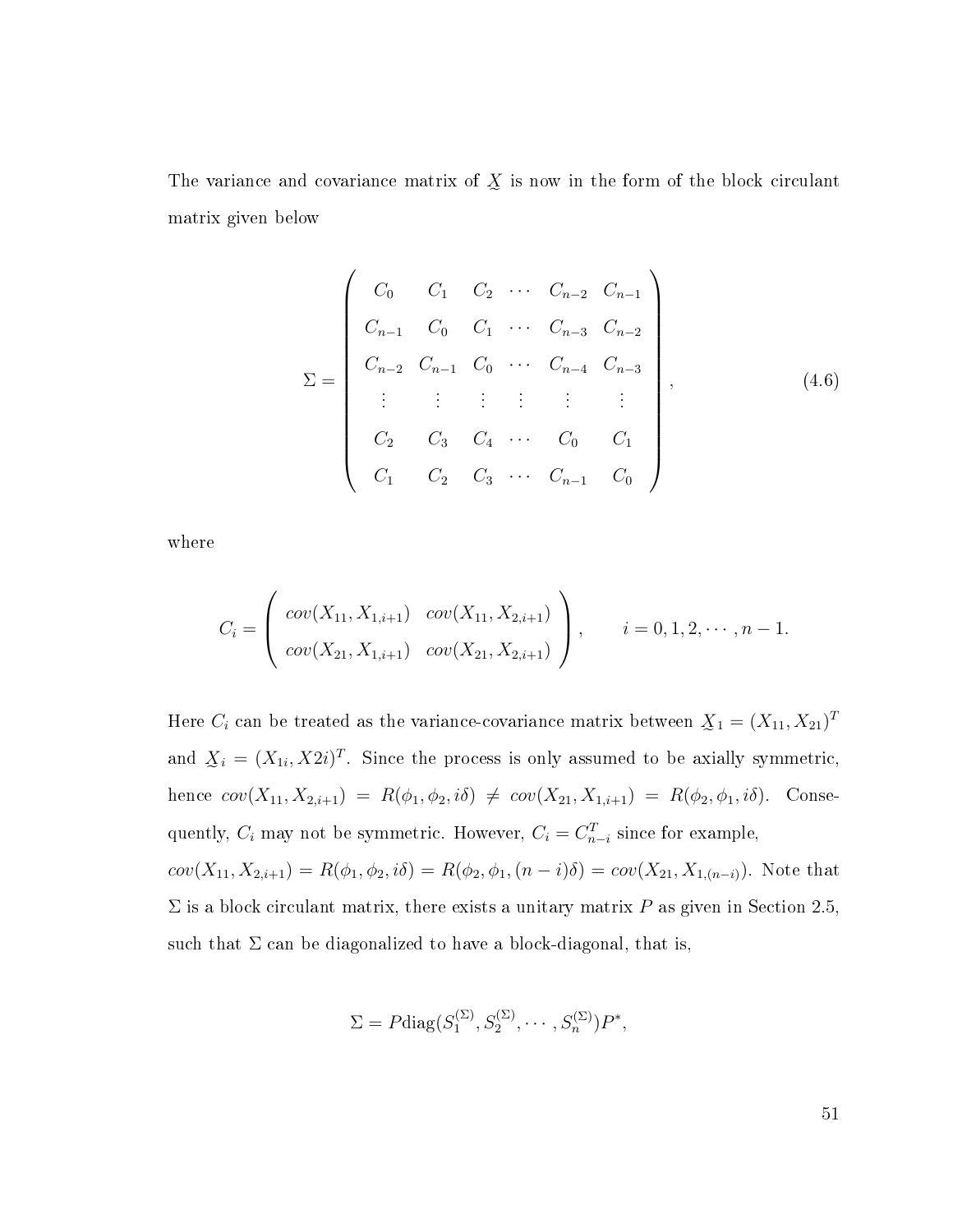with  $S_j^{(\Sigma)} = \sum_{m=0}^{n-1} \omega_j^m C_m$ . On the other hand, noting the stationarity on each circle for axially symmetric processes, we could assume  $\mu_1$  and  $\mu_2$  are the possibly unknown means on those two latitudes, respectively. Now letting  $\mu=(\mu_1,\mu_2,\mu_1,\mu_2,\ldots,\mu_1,\mu_2)^T$ if we subtract the mean vector  $\mu$  from  $\chi$ , the resulting vector becomes a zero-mean random vector on the sphere, and for notational simplicity, we still denote this as  $\chi$ . In summary, throughout the rest of this chapter we will assume that  $\mu = 0$ , that is,  $X(P)$  is a zero-mean axially symmetric process on the sphere.

Now we consider the longitudinally reversal process on the sphere. Under this assumption, the variance-covariance matrix  $\Sigma$  given by [\(4.6\)](#page-57-0) becomes a blocksymmetric block circulant matrix  $(C_i = C_{n-i})$  with symmetric blocks  $C_i$   $(C_i^T = C_i)$ . Hence, one can decompose the variance-covariance matrix  $\Sigma$  as following.

$$
\Sigma = Q \text{diag}(U_1, U_2, \dots, U_n) Q^T
$$

where Q is a real orthogonal matrix given in Section 2.5 and  $U_j, j = 1, 2, \cdots, n$ , is a sequence of  $2 \times 2$  symmetric matrices given by

$$
U_j = C_0 + 2\sum_{m=1}^{N-1} \cos(m(j-1)\delta)C_m + \cos((j-1)\pi)C_N, j = 1, 2, ..., n.
$$

Now we define the following random vector,

$$
\underline{Y} = (Y_{11}, Y_{21}, Y_{12}, Y_{22}, \dots, Y_{1n}, Y_{2n})^T = (\underline{Y}_1^T, \underline{Y}_2^T, \dots, \underline{Y}_n^T) = Q^T \underline{X},
$$

with  $\mathcal{Y}_j = (Y_{1j}, Y_{2j})^T$ . We have the following proposition.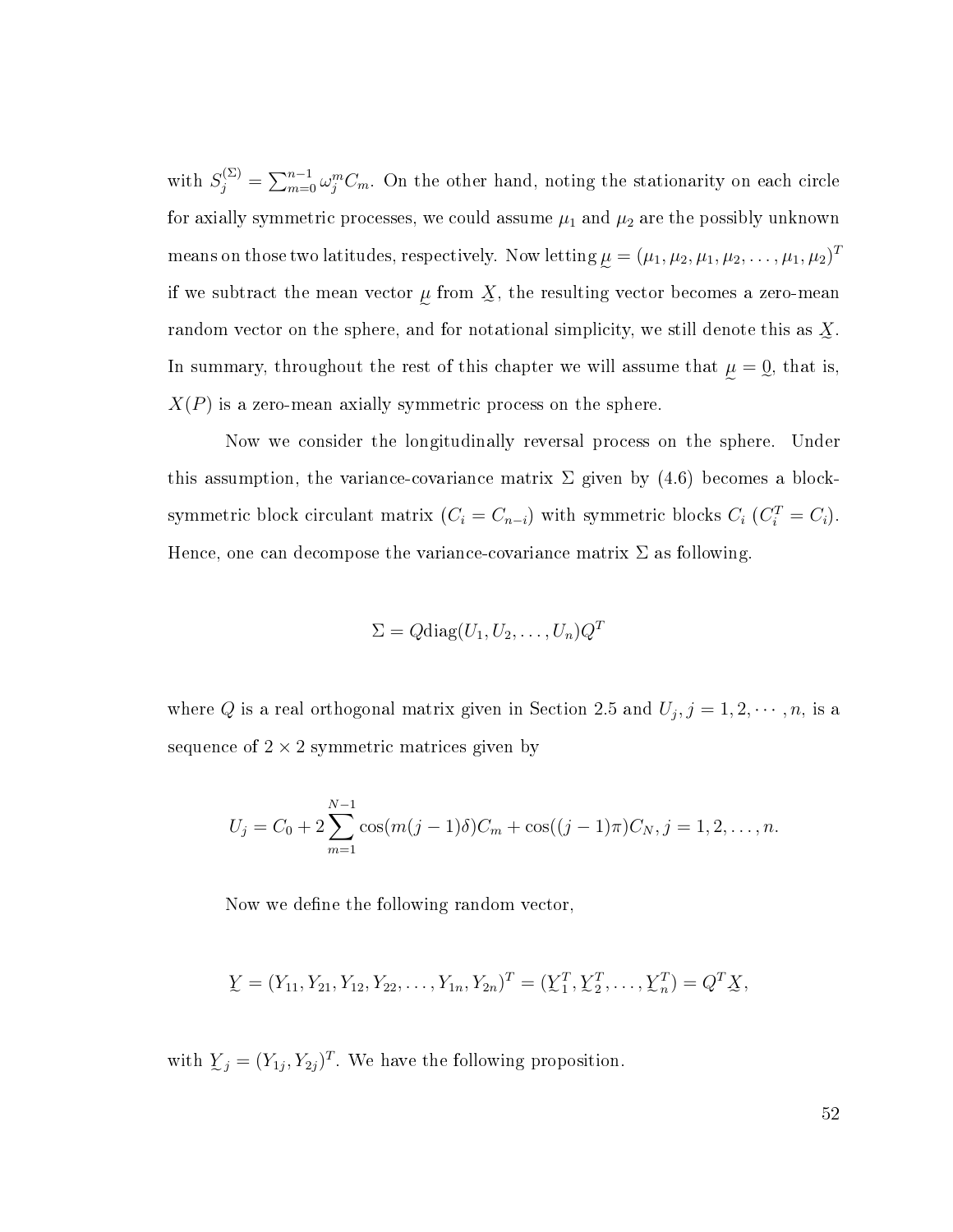**Proposition 4.1.** Under the assumption of longitudinal reversibility of  $X(P)$ on the sphere,

- (1)  $E(Y) = 0$ ,  $var(Y) = diag(U_1, U_2, \dots, U_n)$ . More specifically,  $Y_1, Y_2, \dots, Y_n$  are independent with  $var(Y_j) = U_j, j = 1, 2, \ldots, n$ .
- (2) If we further assume that  $X(P)$  is Gaussian, then

$$
\underline{Y} \sim N(\underline{0}, \text{diag}(U_1, U_2, \cdots, U_n)).
$$

*Proof.* Note that  $C_j$ ,  $0 \le j \le n-1$  is symmetric and so is  $U_j^{(\Sigma)}$  $j^{(\Sigma)}$ ,  $1 \leq j \leq n$ . Hence, it is sufficient to show that  $U_j, 1 \leq j \leq n$  is positive definite. For any vector  $\underline{a} =$  $(a_1, a_2)^T \in \mathbb{R}^2$  and  $j = 1, 2, ..., n$ ,

$$
v_j = \underline{a}^T U_j \underline{a} = \underline{a}^T C_0 \underline{a} + 2 \sum_{m=1}^{N-1} \cos(m(j-1)\delta) \underline{a}^T C_m \underline{a} + \cos((j-1)\pi) \underline{a}^T C_N \underline{a}.
$$

Note that  $\{v_j, j=1,2,\cdots,n\}$  are the eigenvalues of the following symmetric circulant matrix  $D$ ,

$$
D = \text{circ}(\underline{a}^T C_0 \underline{a}, \underline{a}^T C_1 \underline{a}, \dots, \underline{a}^T C_N \underline{a}, \underline{a}^T C_{N-1} \underline{a}, \dots, \underline{a}^T C_1 \underline{a})
$$
  
\n
$$
= \begin{pmatrix} \underline{a}^T C_0 \underline{a} & \underline{a}^T C_1 \underline{a} & \dots & \underline{a}^T C_N \underline{a} & \underline{a}^T C_{N-1} \underline{a} & \dots & \underline{a}^T C_2 \underline{a} \\ \underline{a}^T C_1 \underline{a} & \underline{a}^T C_0 \underline{a} & \underline{a}^T C_1 \underline{a} & \dots & \underline{a}^T C_N \underline{a} & \underline{a}^T C_{N-1} \underline{a} & \dots \\ \vdots & \vdots & \vdots & \vdots & \vdots & \vdots \\ \underline{a}^T C_1 \underline{a} & \dots & \underline{a}^T C_N \underline{a} & \underline{a}^T C_{N-1} \underline{a} & \dots & \underline{a}^T C_1 \underline{a} & \underline{a}^T C_0 \underline{a} \end{pmatrix},
$$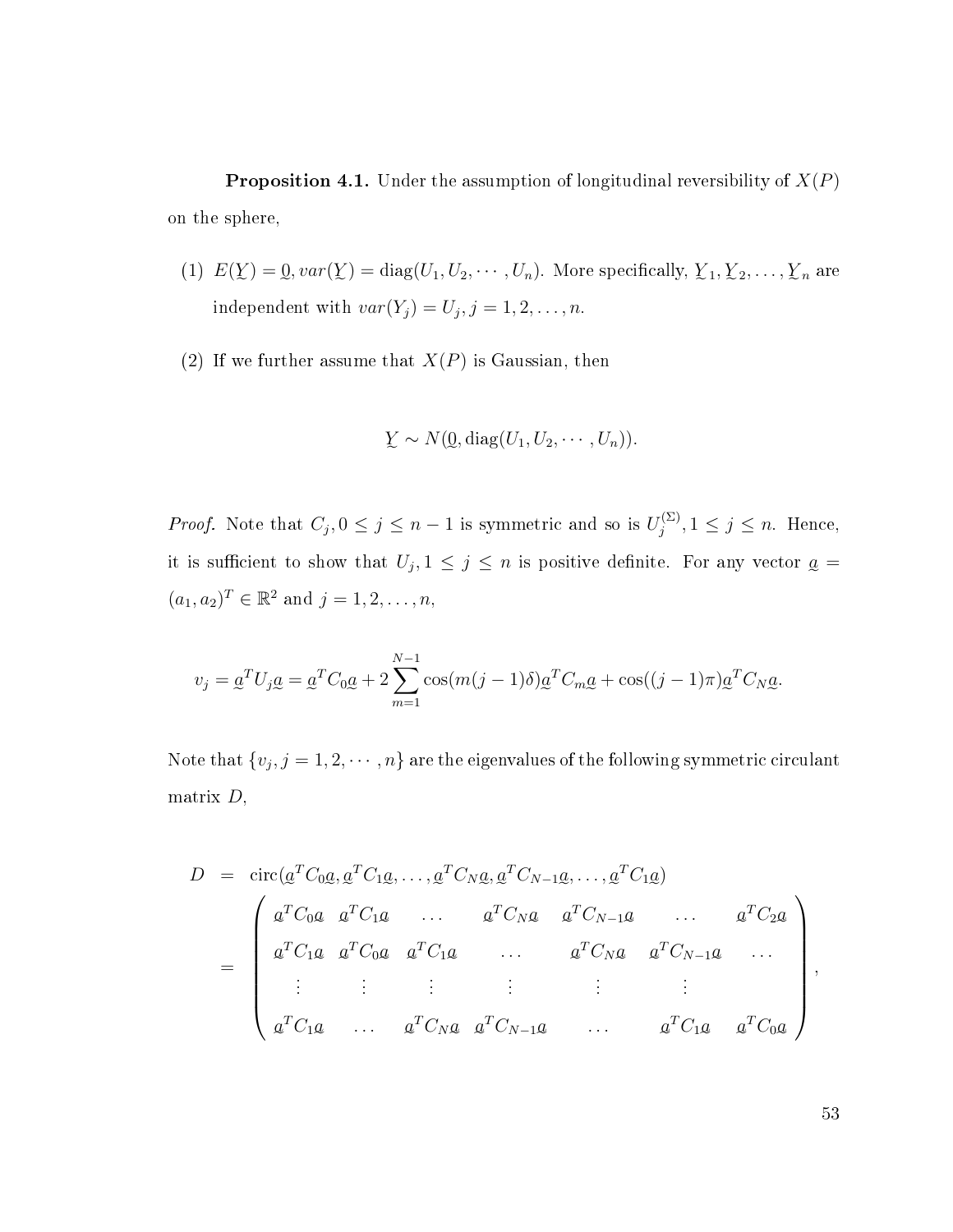which is positive definite due to the positive definiteness of  $\Sigma$ . To see this, for any  $\underline{b} = (b_1, b_2, \ldots, b_n)^T \in \mathbb{R}^n$ , and letting  $\underline{w} = (b_1 \underline{a}, b_2 \underline{a}, \ldots, b_n \underline{a})^T$ , one can notice that

b <sup>T</sup> Db = b T a e <sup>T</sup> C0a e a e <sup>T</sup> C1a e . . . a <sup>T</sup> C<sup>N</sup> a a <sup>T</sup> CN−1a . . . a <sup>T</sup> C2a a <sup>T</sup> C1a a <sup>T</sup> C0a a <sup>T</sup> C1a . . . a <sup>T</sup> C<sup>N</sup> a a <sup>T</sup> CN−1a . . . . . . . . . . . . . . . . . . . . . a e <sup>T</sup> C1a . . . a <sup>T</sup> C<sup>N</sup> a a <sup>T</sup> CN−1a . . . a <sup>T</sup> C1a a <sup>T</sup> C0a b = w <sup>T</sup> Σw ≥ 0,

by the positive definiteness of  $\Sigma$ , implying the positive definiteness of D. Therefore,  $\{v_j, j = 1, 2, \cdots, n\}$  are nonnegative, and so  $U_j$  is positive definite. The rest is a simple application from Mathematical Statistics.

# 4.2.3 Covariance Estimator on the Sphere

Next we consider the cross-covariance estimator for axially symmetric processes. The cross-covariance estimator of two points on latitudes  $\phi_1$  and  $\phi_2$  with longitudinal difference  $\Delta \lambda = k \delta, k = 0, \pm 1, \pm 2, \dots, \pm (N - 1), N$ , is given by

$$
\hat{R}_{12}(\Delta \lambda) = \hat{R}(\phi_1, \phi_2, \Delta \lambda)
$$
\n
$$
= \frac{1}{n} \sum_{i=1}^n \left( (X(\phi_1, (i-1)\delta + \Delta \lambda) - \bar{X}_{\phi_1})(X(\phi_2, (i-1)\delta) - \bar{X}_{\phi_2}) \right)
$$
\n
$$
= \frac{1}{n} \sum_{i=1}^n X(\phi_1, (i-1)\delta + \Delta \lambda) X(\phi_2, (i-1)\delta) - \bar{X}_1 \bar{X}_2.
$$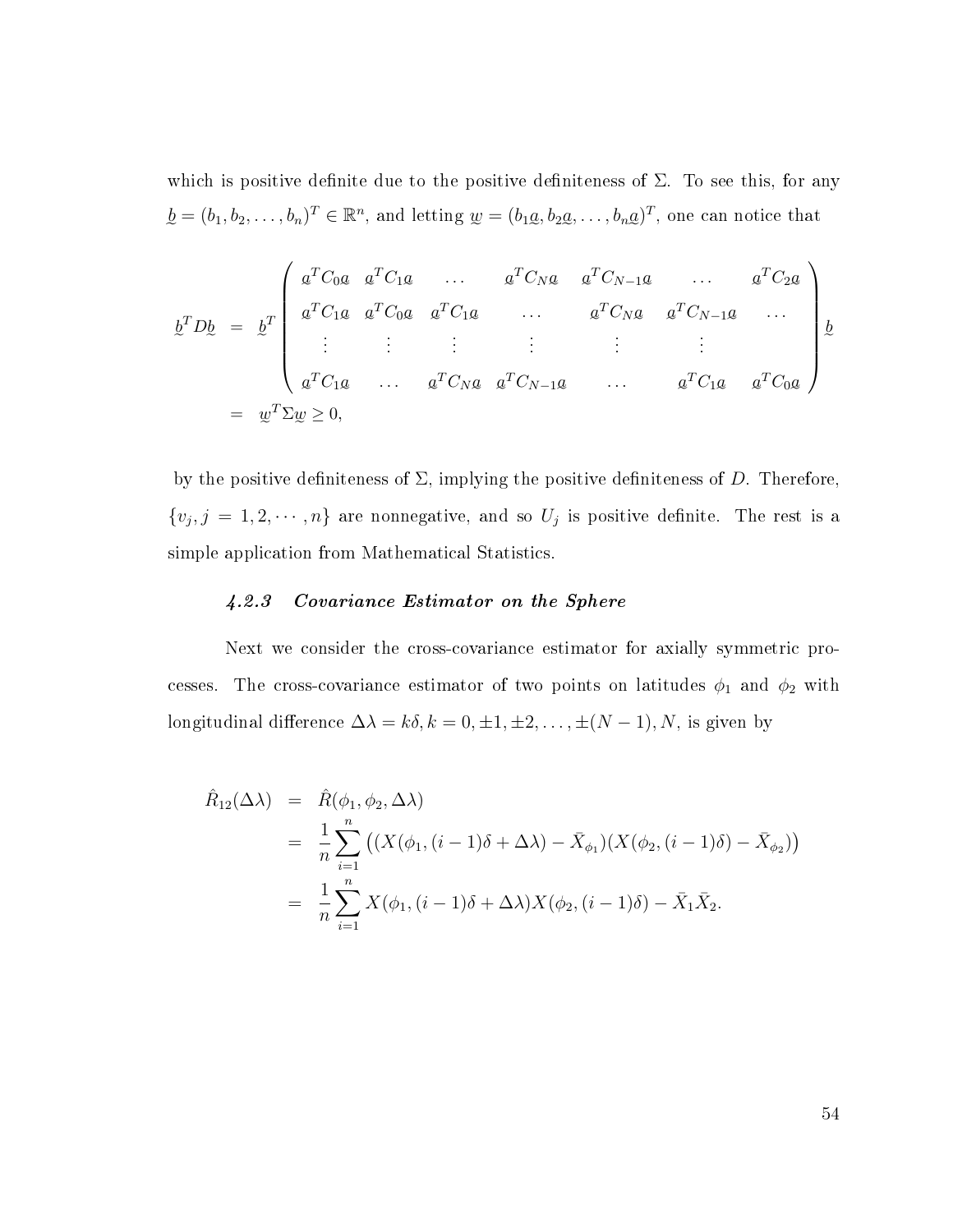The first term can be written as the quadratic form

$$
\frac{1}{n}\sum_{i=1}^{n}X(\phi_1,(i-1)\delta+\Delta\lambda)X(\phi_2,(i-1)\delta)=\underline{X}^T A_1(\Delta\lambda)\underline{X},
$$

where  $A(\Delta \lambda)$  takes the following form.

$$
A_1(\Delta \lambda) = \frac{1}{n} \text{circ} \left( \left( \begin{array}{cc} 0 & 0 \\ 0 & 0 \end{array} \right), \dots, \left( \begin{array}{cc} 0 & 1 \\ 0 & 0 \end{array} \right), \dots, \left( \begin{array}{cc} 0 & 0 \\ 0 & 0 \end{array} \right), \dots, \left( \begin{array}{cc} 0 & 0 \\ 0 & 0 \end{array} \right) \right)
$$

The second term is expressed as the following quadratic form.

$$
\bar{X}_1 \bar{X}_2 = \underline{X}^T A_2(\Delta \lambda) \underline{X} = \frac{1}{n^2} \underline{X}^T \text{circ} \left( \begin{pmatrix} 0 & 1 \\ 0 & 0 \end{pmatrix}, \dots, \begin{pmatrix} 0 & 1 \\ 0 & 0 \end{pmatrix}, \dots, \begin{pmatrix} 0 & 1 \\ 0 & 0 \end{pmatrix} \right) \underline{X}
$$

such that

$$
A_2(\Delta \lambda) = \frac{1}{n^2} \text{circ} \left( \left( \begin{array}{cc} 0 & 1 \\ 0 & 0 \end{array} \right), \dots, \left( \begin{array}{cc} 0 & 1 \\ 0 & 0 \end{array} \right), \dots, \left( \begin{array}{cc} 0 & 1 \\ 0 & 0 \end{array} \right) \right).
$$

Therefore,

$$
\hat{R}_{12}(\Delta \lambda) = \underline{X}^T (A_1(\Delta \lambda) - A_2(\Delta \lambda)) \underline{X} = \underline{X}^T A(\Delta \lambda) \underline{X},
$$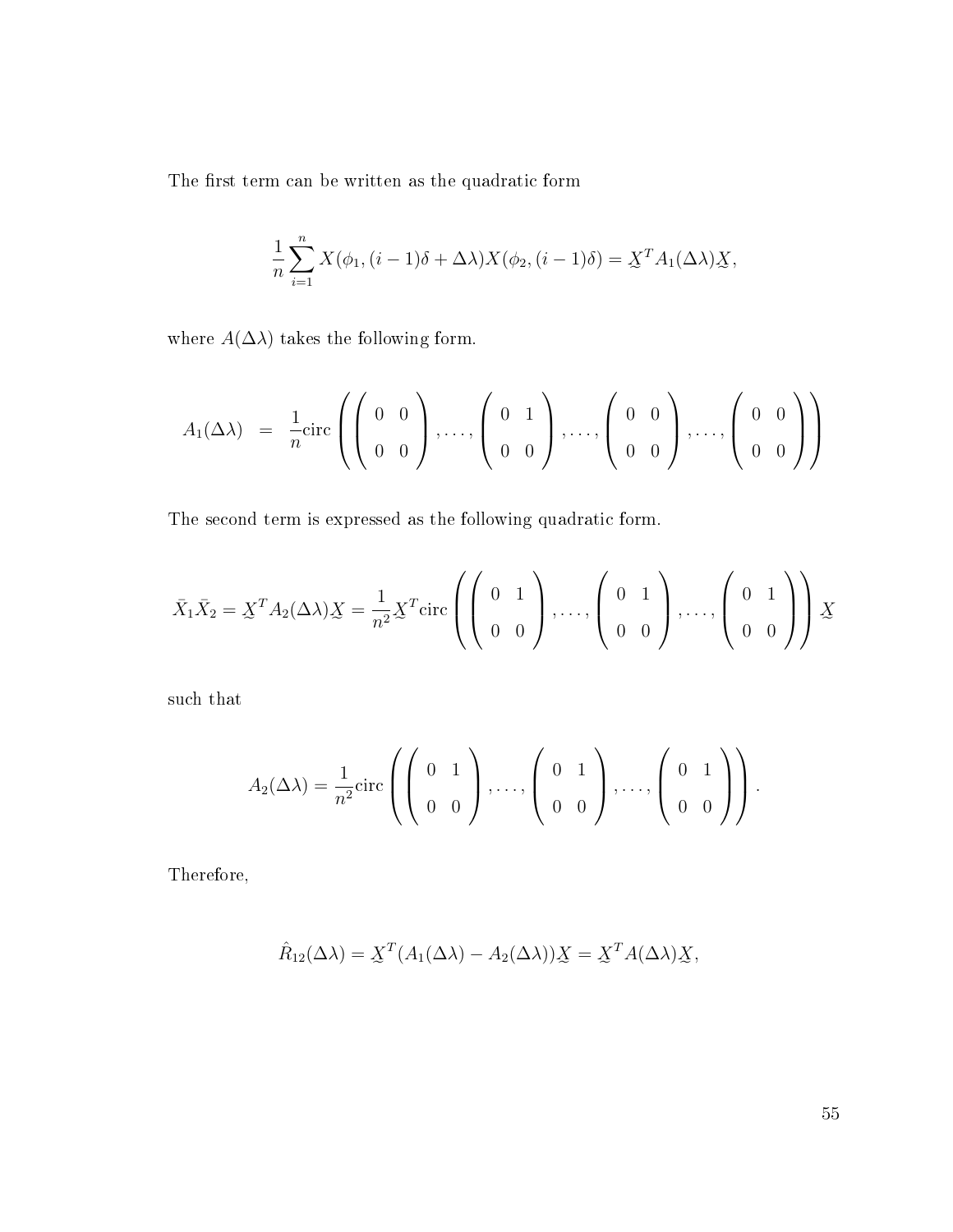with

$$
A(\Delta \lambda) = \frac{1}{n} \text{circ} \left( \left( \begin{array}{cc} 0 & -1/n \\ 0 & 0 \end{array} \right), \dots, \left( \begin{array}{cc} 0 & 1-1/n \\ 0 & 0 \end{array} \right), \dots, \left( \begin{array}{cc} 0 & -1/n \\ 0 & 0 \end{array} \right) \right),
$$

which is a block-circulant matrix. According to Section 2.5, there exists a unitary matrix  $P$ , such that

$$
A(\Delta \lambda) = P \text{diag}(S_1^{(A)}, S_2^{(A)}, \cdots, S_n^{(A)}) P^*,
$$

with

$$
S_j^{(A)} = \sum_{m=0}^{n-1} \omega_j^m A_m,
$$

where  $A_m$ ,  $m = 0, 1, ..., n-1$ , represent the 2×2 blocks in  $A(\Delta \lambda)$ . With the parallel calculations as given in Section 3.2, one can obtain the following.

$$
S_j^{(A)} = \frac{1}{n} \left( \begin{array}{cc} 0 & \omega_j^k \\[1mm] 0 & 0 \end{array} \right) = \frac{1}{n} \omega_j^k \left( \begin{array}{cc} 0 & 1 \\[1mm] 0 & 0 \end{array} \right),
$$

if  $2 \leq j \leq n$ , and  $\mathbf{0} =$  $\sqrt{ }$  $\overline{ }$ 0 0 0 0  $\setminus$ if  $j = 1$ . Then we have the following proposition. Proposition 4.2.  $E(\hat{R}_{12}(k\delta)) = R_{12}(k\delta) - \frac{1}{n}$  $\frac{1}{n} \sum_{m=0}^{n-1} R_{12}(m\delta).$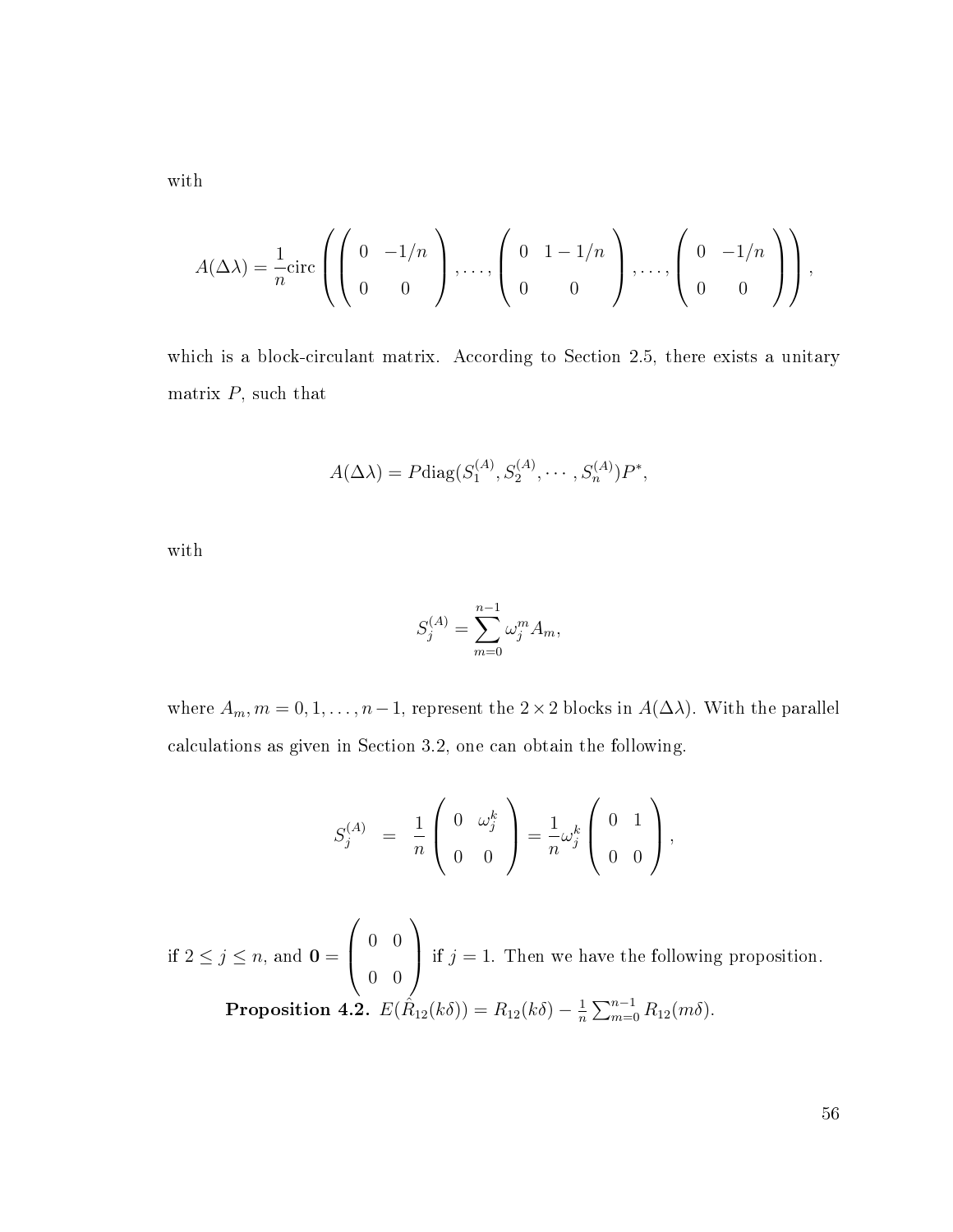*Proof:* Let  $\Delta \lambda = k \delta$ . Note that  $\hat{R}_{12}$  can be written as the following quadratic form,

$$
\hat{R}_{12}(k\delta) = \underline{X}^T A(k\delta) \underline{X}.
$$

We have

$$
E[\hat{R}_{12}(k\delta)] = tr(A(k\delta)\Sigma)
$$
  
\n
$$
= tr(Pdiag(S_1^{(A)}, S_2^{(A)}, \dots, S_n^{(A)})P^*Pdiag(S_1^{(\Sigma)}, S_2^{(\Sigma)}, \dots, S_n^{(\Sigma)})P^*)
$$
  
\n
$$
= tr(\sum_{j=1}^n S_j^{(A)} * S_j^{(\Sigma)})
$$
  
\n
$$
= \frac{1}{n} \sum_{j=2}^n \sum_{m=0}^{n-1} \omega_j^k \omega_j^m tr\left(\begin{pmatrix} 0 & 1\\ 0 & 0 \end{pmatrix} \begin{pmatrix} cov(X_{11}, X_{1m}) & cov(X_{11}, X_{2m})\\ cov(X_{21}, X_{2m}) \end{pmatrix}\right)
$$
  
\n
$$
= \frac{1}{n} \sum_{j=2}^n \sum_{m=0}^{n-1} \omega_j^k \omega_j^m R_{12}((m-1)\delta)
$$
  
\n
$$
= \frac{1}{n} \sum_{m=0}^{n-1} R_{12}(m\delta) \sum_{j=2}^n \omega_j^k \omega_j^m
$$
  
\n
$$
= \frac{1}{n} \sum_{m=0}^{n-1} R_{12}(m\delta) \sum_{j=1}^n \omega_j^k \omega_j^m - \frac{1}{n} \sum_{m=0}^{n-1} R_{12}(m\delta)
$$
  
\n
$$
= R_{12}(k\delta) - \frac{1}{n} \sum_{m=0}^{n-1} R_{12}(m\delta).
$$

Our result follows.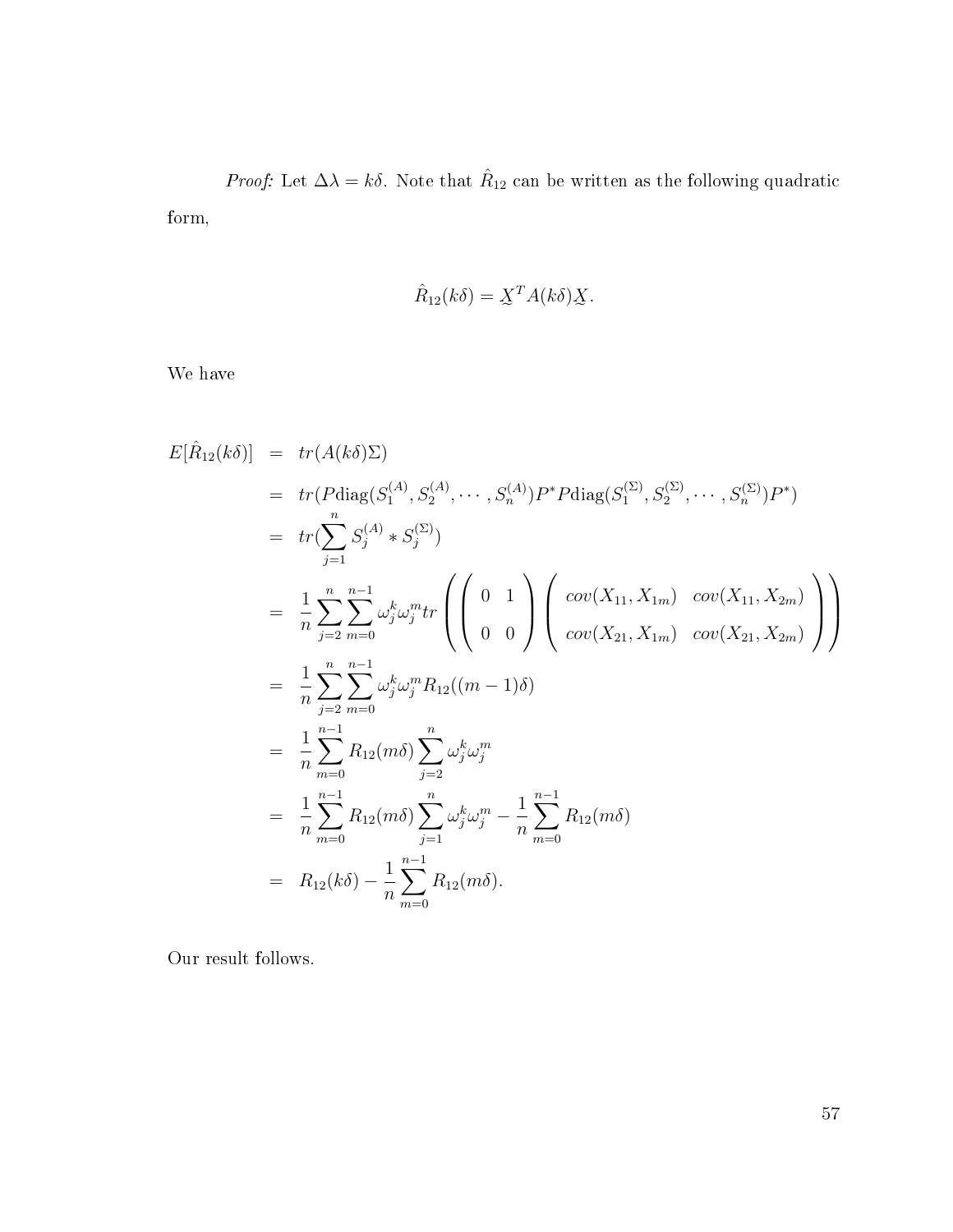Remark 4.1. Note that

$$
cov(\bar{X}_1, \bar{X}_2) = \frac{1}{n} \sum_{m=0}^{n-1} R_{12}(m\delta),
$$

hence,

$$
E[\hat{R}_{12}(\Delta \lambda)] = R_{12}(\Delta \lambda) - cov(\bar{X}_1, \bar{X}_2),
$$

which implies that the covariance estimator is generally biased.

# 4.2.4 Variogram Estimator on the Sphere

Next we consider the cross-variogram estimator for axially symmetric processes on the sphere. The cross (semi-)variogram estimator based on MOM is defined as following.

$$
\hat{\gamma}_{12}(\Delta \lambda) = \hat{\gamma}(\phi_1, \phi_2, \Delta \lambda)
$$
  
= 
$$
\frac{1}{2n} \sum_{i=1}^n ((X(\phi_1, (i-1)\delta + \Delta \lambda) - X(\phi_1, (i-1)\delta)))
$$
  

$$
(X(\phi_2, (i-1)\delta + \Delta \lambda) - X(\phi_2, (i-1)\delta)))
$$

If we write the cross-variogram estimator into a quadratic form,

$$
\hat{\gamma}_{12}(\Delta \lambda) = \underline{X}^T A(\Delta \lambda) \underline{X},
$$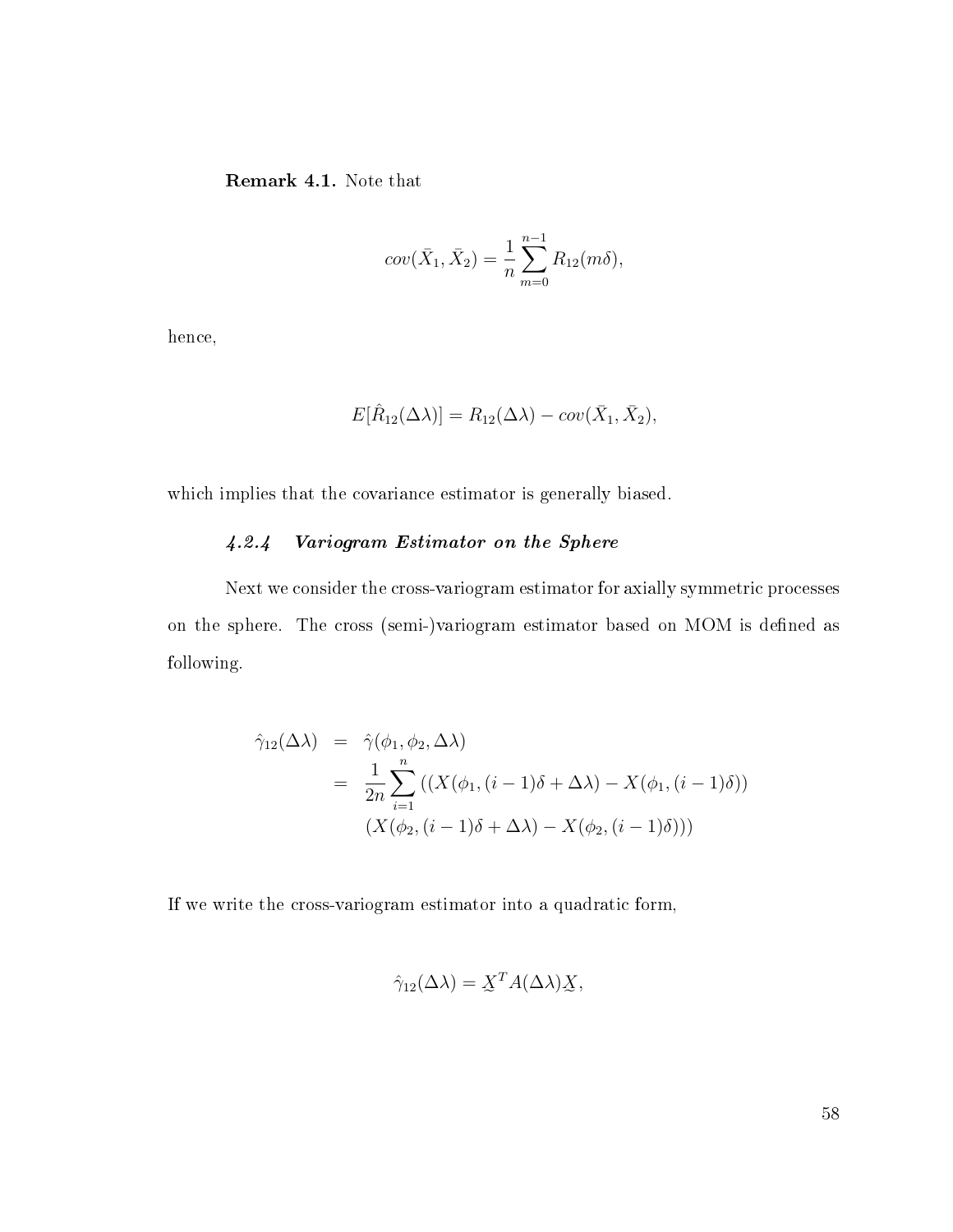then  $A(\Delta\lambda)$  is a block-symmetric block circulant matrix with symmetric blocks. As a simple example, we consider the case of  $n = 6$ . Here we only list the matrices when  $\Delta\lambda = 0, \pi/3, 2\pi/3$ , respectively.

$$
A(0) = 0_{12 \times 12}
$$
  
\n
$$
A(\pi/3) = \frac{1}{12} \text{circ} \left( \begin{pmatrix} 0 & 1 \\ 1 & 0 \end{pmatrix}, \begin{pmatrix} 0 & -\frac{1}{2} \\ -\frac{1}{2} & 0 \end{pmatrix}, \begin{pmatrix} 0 & 0 \\ 0 & 0 \end{pmatrix}, \begin{pmatrix} 0 & 0 \\ 0 & 0 \end{pmatrix}, \begin{pmatrix} 0 & 0 \\ 0 & 0 \end{pmatrix}, \begin{pmatrix} 0 & -\frac{1}{2} \\ -\frac{1}{2} & 0 \end{pmatrix} \right)
$$
  
\n
$$
A(2\pi/3) = \frac{1}{12} \text{circ} \left( \begin{pmatrix} 0 & 1 \\ 1 & 0 \end{pmatrix}, \begin{pmatrix} 0 & 0 \\ 0 & 0 \end{pmatrix}, \begin{pmatrix} 0 & -\frac{1}{2} \\ -\frac{1}{2} & 0 \end{pmatrix}, \begin{pmatrix} 0 & 0 \\ 0 & 0 \end{pmatrix} \right)
$$
  
\n
$$
A(\pi) = \frac{1}{12} \text{circ} \left( \begin{pmatrix} 0 & 1 \\ 1 & 0 \end{pmatrix}, \begin{pmatrix} 0 & 0 \\ 0 & 0 \end{pmatrix}, \begin{pmatrix} 0 & 0 \\ 0 & 0 \end{pmatrix}, \begin{pmatrix} 0 & -1 \\ -1 & 0 \end{pmatrix} \right)
$$
  
\n
$$
\left( \begin{pmatrix} 0 & 0 \\ 0 & 0 \end{pmatrix}, \begin{pmatrix} 0 & 0 \\ 0 & 0 \end{pmatrix} \right).
$$

From Section 2.5, there exists a unitary matrix  $P$  such that, for  $k = 0, \pm 1, \pm 2, \ldots, \pm (N - 1), N,$ 

$$
A(k\delta) = P * diag(S_1^{(A)}, S_2^{(A)}, \dots, S_n^{(A)}) * P^*
$$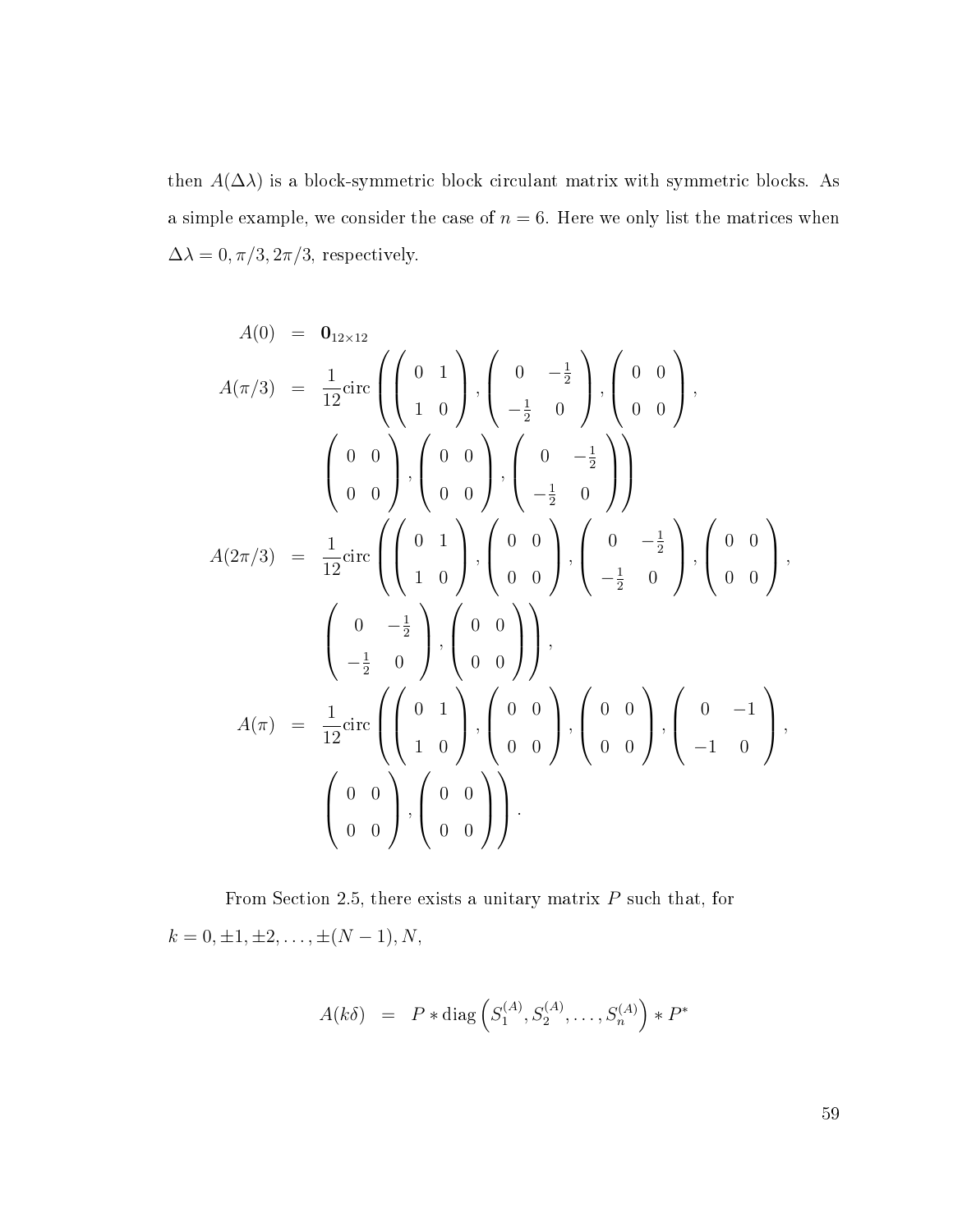with

$$
S_j^{(A)} = (1 - \cos((j-1)k\delta)) \begin{pmatrix} 0 & 1 \\ 1 & 0 \end{pmatrix}, \qquad j = 1, 2, \cdots, n.
$$

Hence,

$$
A(k\delta) = P * \text{diag}\left( (1 - \cos((j-1)k\delta)) \begin{pmatrix} 0 & 1 \\ 1 & 0 \end{pmatrix} \right) * P^*.
$$

Now we consider the unbiasedness of the cross-variogram estimator.

**Proposition 4.3.**  $E(\hat{\gamma}(k\delta)) = \gamma(k\delta), k = 0, \pm 1, \pm 2, \dots, \pm (N-1), N$ . Proof. From Corollary 1.1,

$$
E(\hat{\gamma}_{12}(k\delta)) = \frac{1}{2n} tr(\sum_{j=1}^{n} S_j^{(A)} * S_j^{(\Sigma)})
$$
  
\n
$$
= \frac{1}{2n} \sum_{j=1}^{n} \sum_{m=1}^{n} (1 - \cos((j-1)k\delta)) \omega^{(j-1)(m-1)}
$$
  
\n
$$
\times tr\left( \begin{pmatrix} 0 & 1 \\ 1 & 0 \end{pmatrix} \begin{pmatrix} cov(X_{11}, X_{1m}) & cov(X_{11}, X_{2m}) \\ cov(X_{21}, X_{1m}) & cov(X_{21}, X_{2m}) \end{pmatrix} \right)
$$
  
\n
$$
= \frac{1}{2n} \sum_{j=1}^{n} \sum_{m=1}^{n} (1 - \cos((j-1)k\delta))
$$
  
\n
$$
\omega_j^{(m-1)}(R_{21}((m-1)\delta) + R_{12}((m-1)\delta))
$$
  
\n
$$
= \frac{1}{2n} \sum_{m=0}^{n-1} (R_{21}(m\delta) + R_{12}(m\delta))
$$
  
\n
$$
\sum_{j=0}^{n-1} (1 - \cos(jk\delta))(\cos(jm\delta) + i\sin(jm\delta)).
$$

60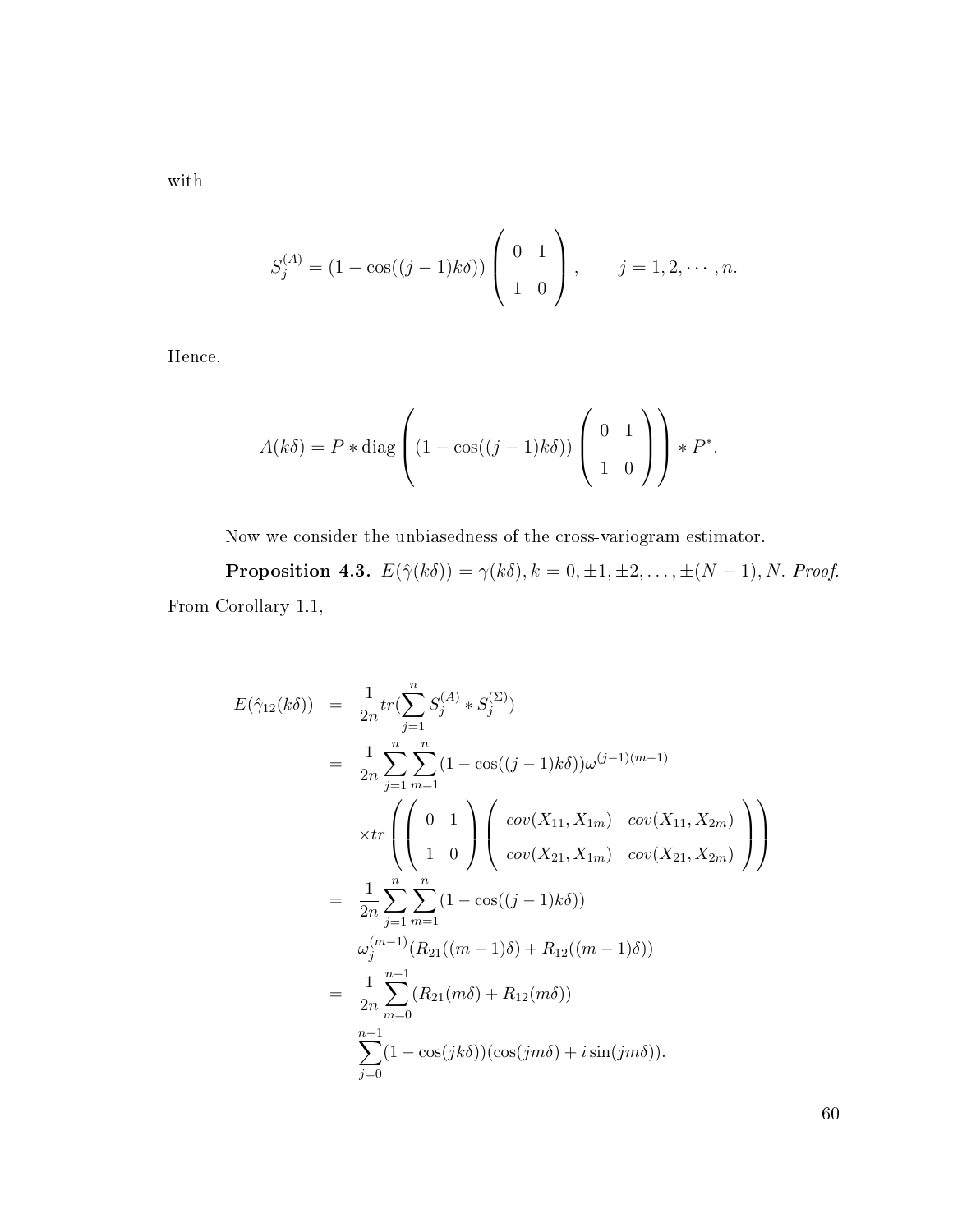Now

$$
\sum_{j=0}^{n-1} (\cos(jm\delta) + i \sin(jm\delta)) = \begin{cases} n, & \text{if } m = 0; \\ 0, & \text{otherwise.} \end{cases}
$$

$$
\sum_{j=0}^{n-1} \cos(jk\delta) \cos(jm\delta) = \sum_{j=0}^{n-1} \frac{1}{2} (\cos(j(k-m)\delta) + \cos(j(k+m)\delta))
$$

$$
= \begin{cases} \frac{n}{2}, & \text{if } m = k \text{ or } k+m = n; \\ 0, & \text{otherwise.} \end{cases}
$$

$$
\sum_{j=0}^{n-1} \cos(jk\delta) \sin(jm\delta) = \sum_{j=0}^{n-1} \frac{1}{2} (\sin(j(m-k)\delta) + \sin(j(m+k)\delta)) = 0.
$$

Therefore, we have

$$
E(\hat{\gamma}_{12}(k\delta)) = \frac{1}{2}((R_{21}(0) + R_{12}(0)) - \frac{1}{4}(R_{21}(k\delta) + R_{12}(k\delta))
$$
  

$$
-\frac{1}{4}(R_{21}((n-k)\delta) + R_{12}((n-k)\delta))
$$
  

$$
= R_{12}(0) - \frac{1}{2}(R_{21}(k\delta) + R_{12}(k\delta)) = \gamma(k\delta),
$$

from [\(4.4\)](#page-54-0). Here we note that

$$
R_{12}((n-k)\delta) = R_{21}(k\delta), R_{21}((n-k)\delta) = R_{12}(k\delta), k = 0, \pm 1, \pm 2, \ldots, \pm (N-1), N.
$$

Now we assume that  $X(P)$  is a longitudinally reversible process on the sphere. We apply Proposition 4.1 to obtain the following result.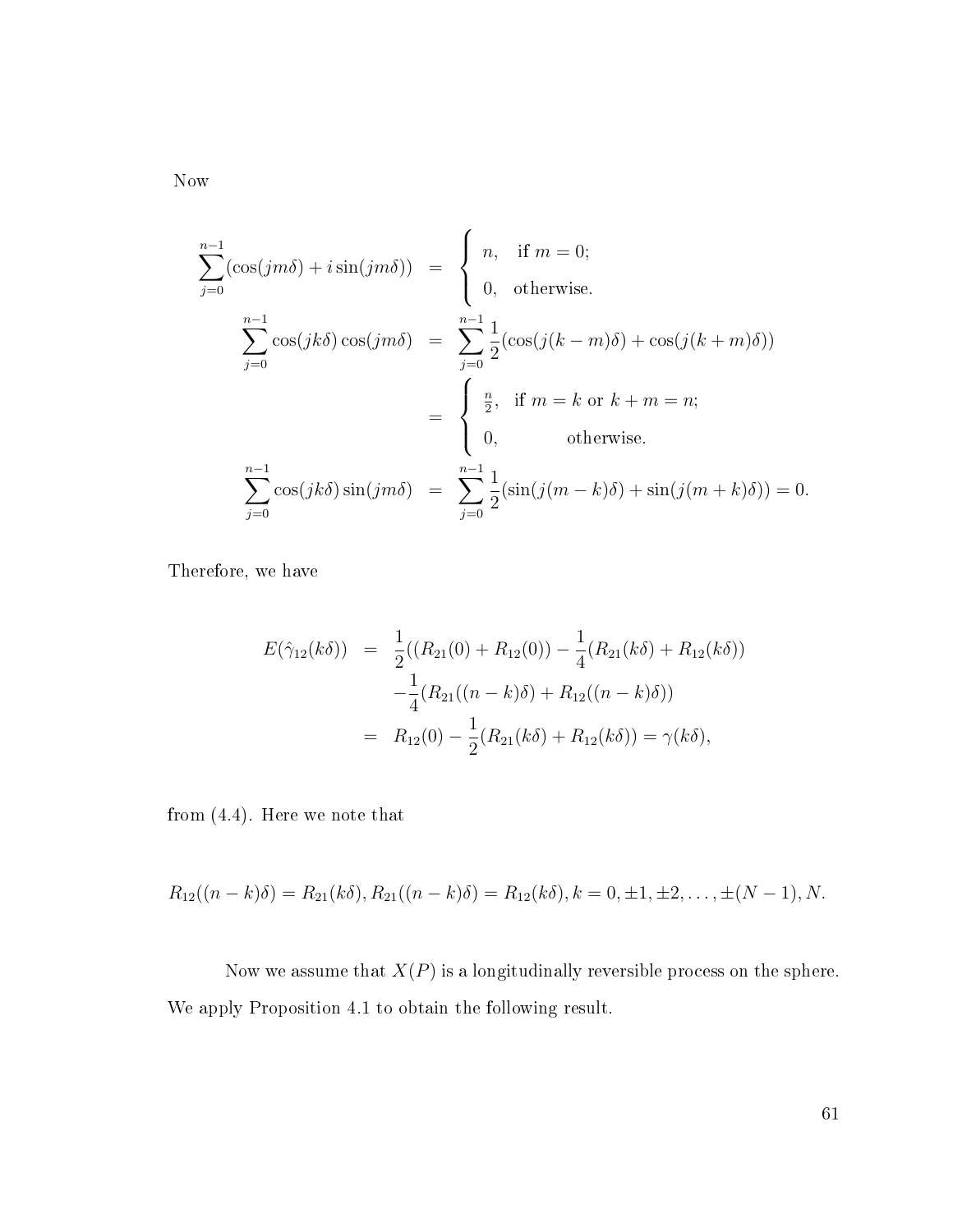**Proposition 4.4.** Under the assumption of longitudinal reversibility of  $X(P)$ , then we have

$$
\hat{\gamma}(k\delta) = \frac{1}{n} \sum_{m=1}^{n} (1 - \cos((m-1)k\delta)) Y_{1m} Y_{2m}, \qquad k = 0, 1, \dots, N,
$$

where  $\mathcal{Y}_m = (Y_{1m}, Y_{2m})^T, m = 1, 2, \ldots, n$ , are uncorrelated. If  $X(P)$  is further assumed to be Gaussian,  $\sum_{m} = (Y_{1m}, Y_{2m})^T, m = 1, 2, ..., n$  are independent, each following  $N(\mathbf{0}, U_m)$  with  $U_m$  given in Proposition 4.1.

*Proof.* Under the assumption of longitudinal reversibility for  $X(P)$ ,  $A(\Delta\lambda)$ can be decomposed, through a real orthogonal matrix Q given in Section 2.5, as a block-diagonal matrix.

$$
A(k\delta) = Q \text{diag}(S_1^{(A)}, S_2^{(A)}, \dots, S_n^{(A)}) Q^T, \text{ hence,}
$$
  
\n
$$
\hat{\gamma}(k\delta) = \sum_{m=1}^n \sum_{m=1}^T S_m^{(A)} \sum_m
$$
  
\n
$$
= \sum_{m=1}^n \sum_{m=1}^n (1 - \cos((m-1)k\delta)) (Y_{1m} Y_{2m} + Y_{2m} Y_{1m})
$$
  
\n
$$
= \frac{1}{n} \sum_{m=1}^n (1 - \cos((m-1)k\delta)) Y_{1m} Y_{2m}.
$$

The first part now follows from Proposition 4.1, so is the second part.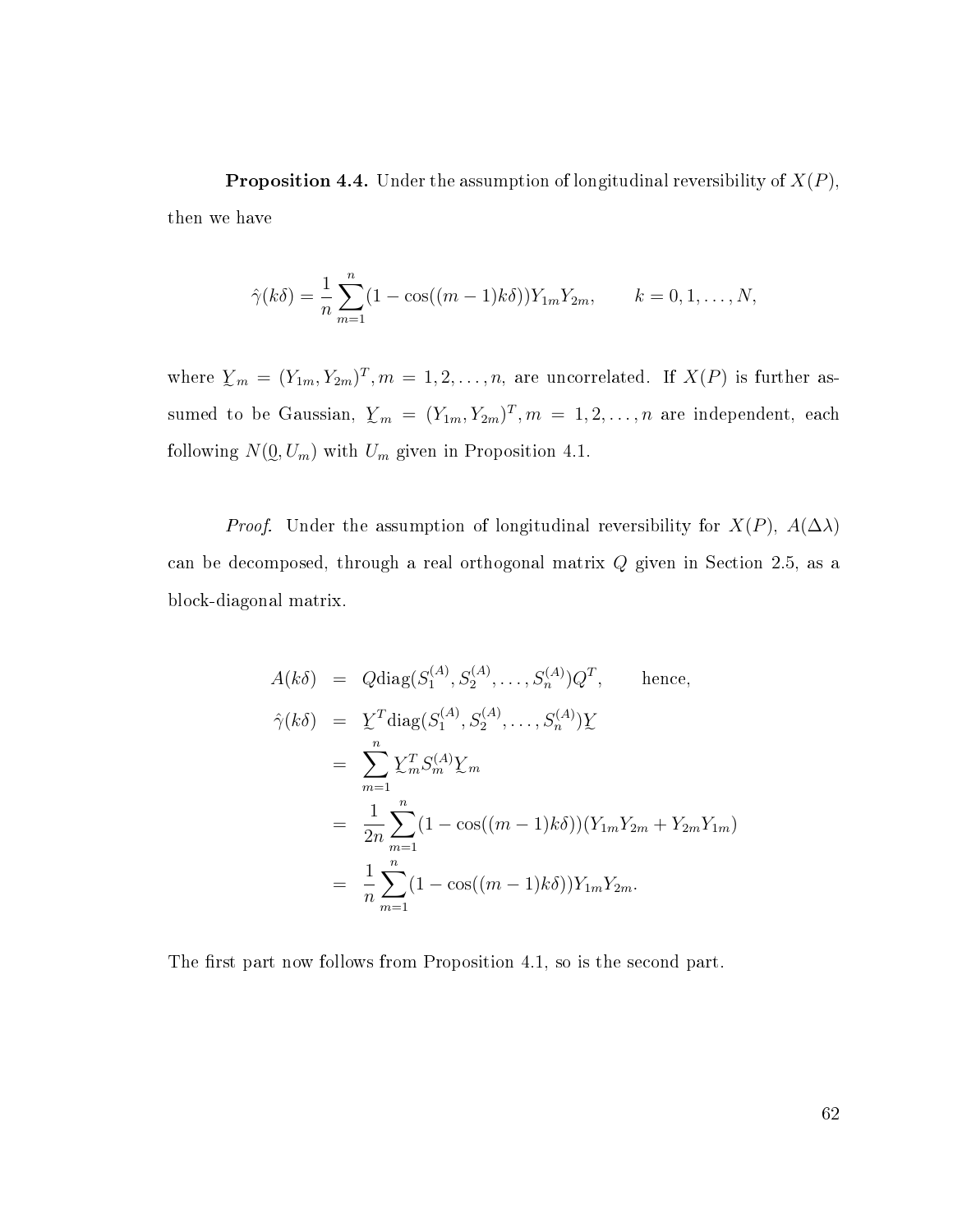### 4.3 Conclusions

In this chapter, we establish the block circulant variance-covariance structure for the observed gridded random vector on the sphere when the underlying process on the sphere is axially symmetric. We investigate the unbiasedness of the covariance and variogram estimators based on the method of moments. We show that the covariance estimator is biased while the variogram estimator is unbiased. In particular, under the assumption of longitudinal reversibility for the process, the variance-covariance matrix of the random vector can be spectrally decomposed as a block diagonal matrix through a real-valued orthogonal matrix. Consequently, the MOM variogram estimator can be represented as a linear combination of independent random variates if the process is further assumed to be Gaussian.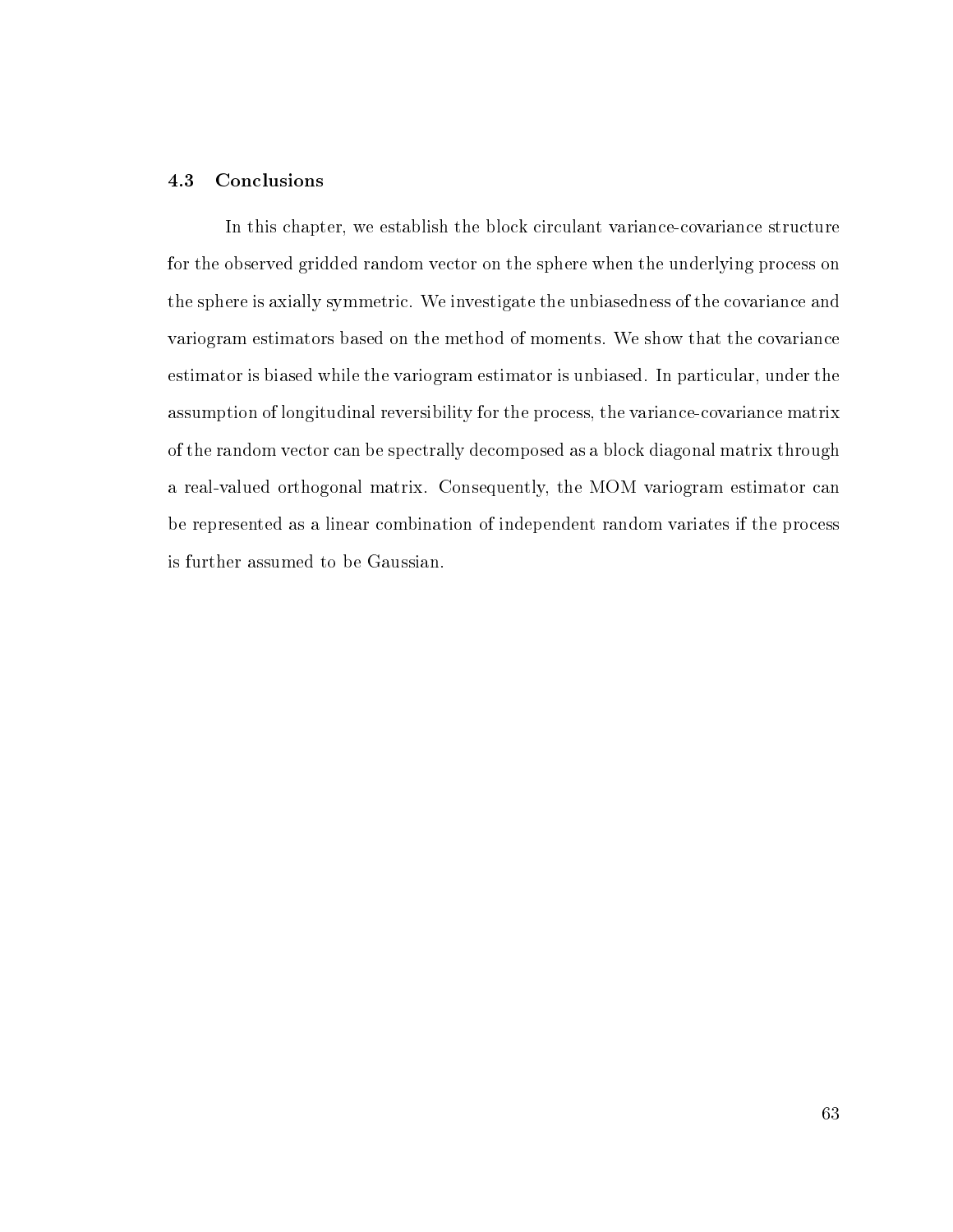# CHAPTER V

# FUTURE RESEARCH

We can extend this thesis work to a number of future research areas. First, we will calculate the variance of the covariance and variogram estimators on both circles and spheres. From Corollary 1.1, if we assume the process is Gaussian, we can then have a closed form for the variance (variogram estimator, for example) as following.

$$
var(\hat{\gamma}(k\delta)) = 2tr(A(k\delta)\Sigma A(k\delta)\Sigma).
$$

However, the simplication of the above expression is tedious and complicated, which needs further exploration. The derivation of the above variance under the spherical setting might help us establish the possible non-consistency of the MOM variogram estimator, as its non-consistency has been established on the circle in Vanlangenberge (2016). In addition, when the underlying process on the sphere is axially symmetric, the block-diagonalization of the variance-covariance matrix of the observed random vector involves the possible complex random vectors, which provides another research area for further investigation.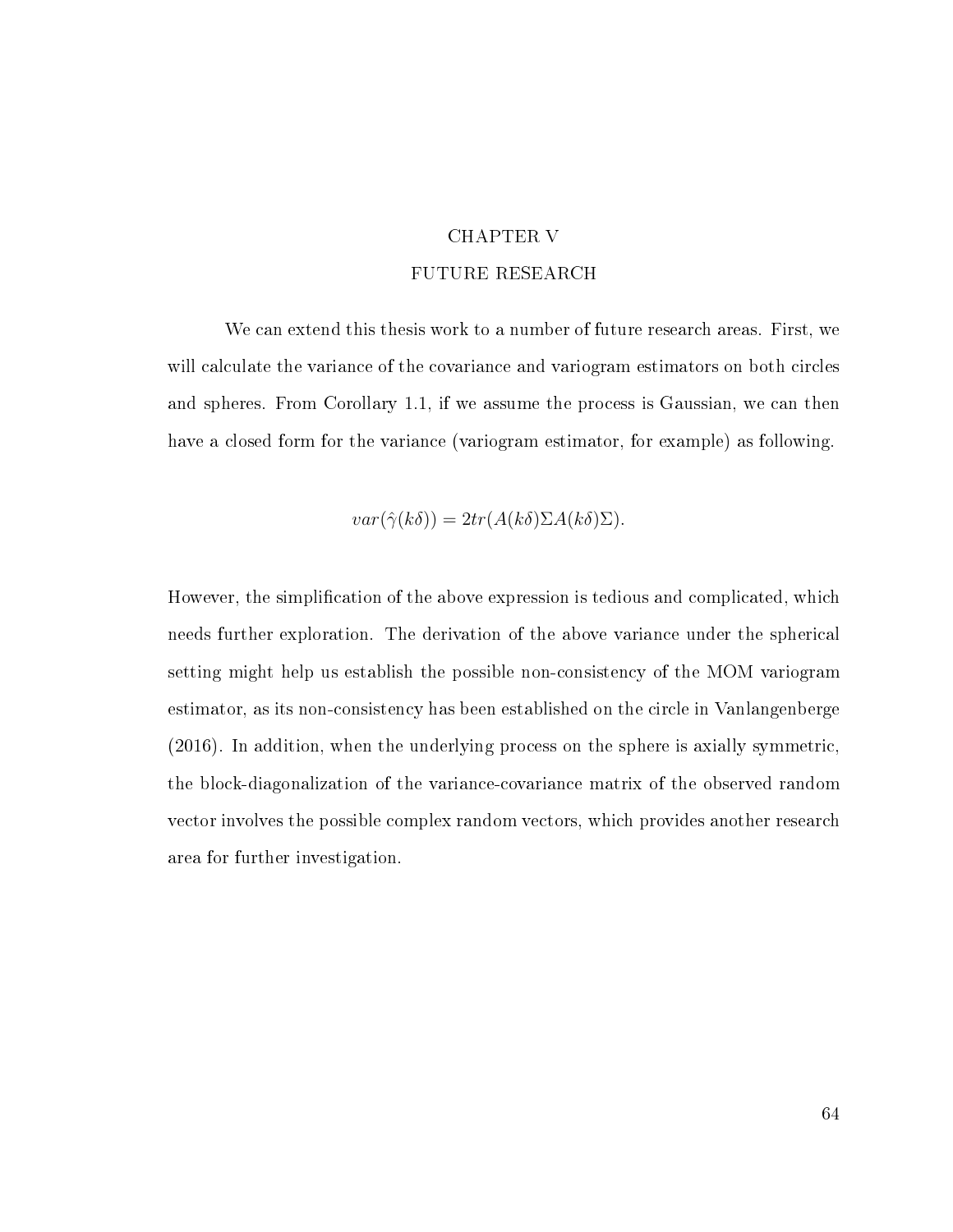#### REFERENCES

- [1] Cressie, N. (1993). Statistics for Spatial Data, revised ed. Wiley, New York.
- [2] Dufour, J.-M. and Roy, R. (1976). On spectral estimation for a homogeneous random process on the circle. Stochastic Processes and their Applications. 4, 107- 120.
- [3] Huang, C., Zhang, H., and Robeson, S. (2012). A simplied representation of the covariance structure of axially symmetric processes on the sphere. Statistics and Probability Letters, 82, 1346-1351.
- [4] Jones, A. H. (1963). Stochastic processes on a sphere. Annals of Mathematical Statistics, 34, 213 - 217.
- [5] Matheron, G. (1962). Traite de Geostatistique Appliquee, Tome I. Memoires du Bureau de Recherches Geologiques et Minieres, 14, Editions Bureau de Recherche Geologiques et Minieres, Paris.
- [6] Roy, R. (1972). Spectral analysis for a random proces on the circle. Journal of Applied Probability, 9, 745 - 757.
- [7] Schoenberg, I.J. (1942). Positive definite functions on spheres. Duke Mathematics Journal, 9, 96-108.
- [8] Seber, G. and Lee, J. (2003). Linear Regression Analysis. 2nd ed., Wiley, New Jersey.
- [9] De Mazancourt, T and Gerlic, D. (1983). The inverse of a block-circulant matrix. IEEE Transactions on antennas and propagation,  $AP-31$ , 808-810.
- [10] Stein, M. (2007). Spatial variation of total column ozone on a global scale. Annals of Applied Statistics, 1, 191-210.
- [11] Vanlangenberg, C. (2016). Data Generation and Estimation for Axially Symmetric Processes on the Sphere. Ph.D. dissertation. University of North Carolina at Greensboro.
- [12] Yaglom, A. M. (1961). Second-order homogeneous random fields. Fourth Berkeley Symposium on Mathematical Statistics and Probability, 2, 593 - 622, Berkeley, University of California Press.